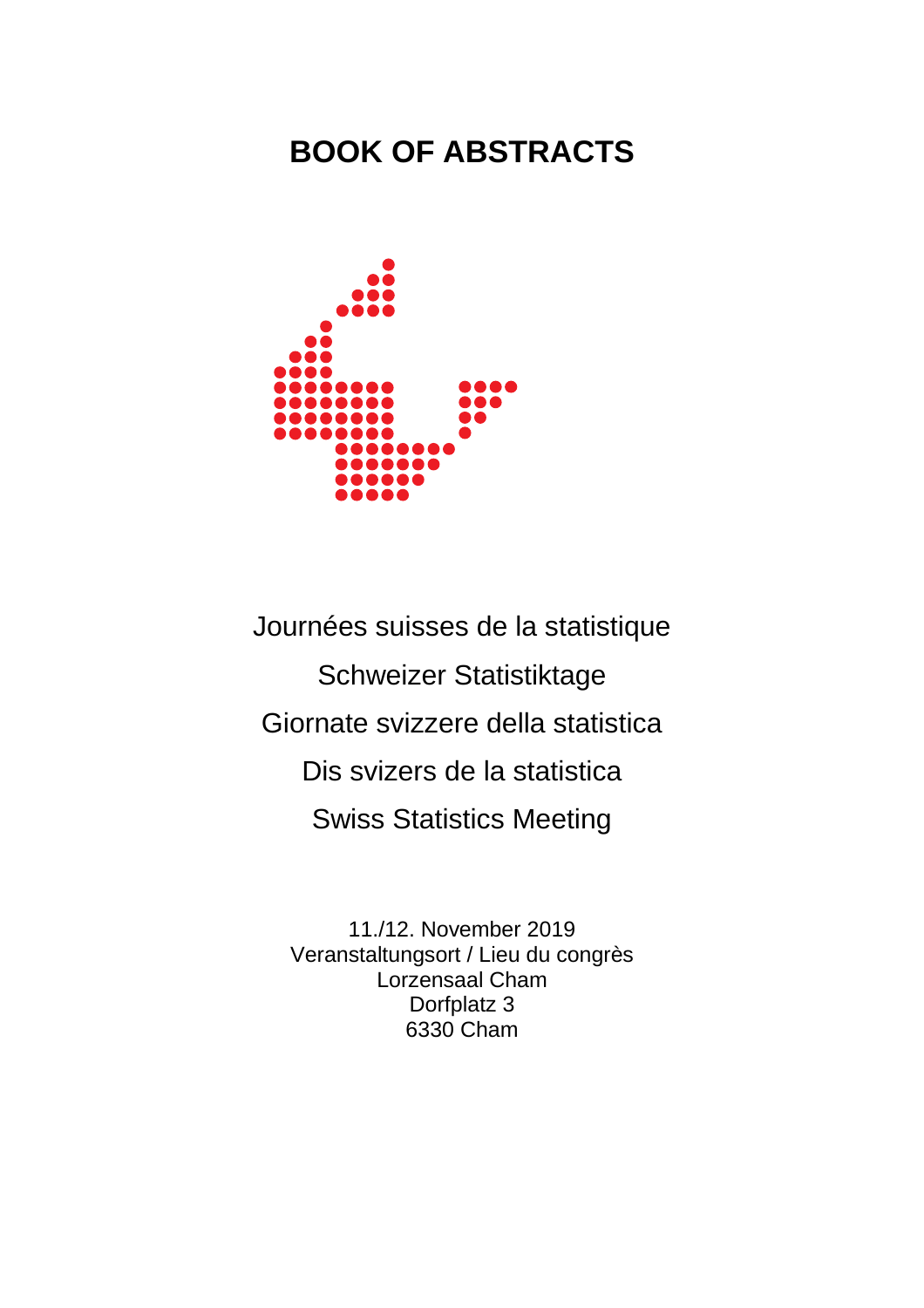Key Note

# **Das grosse Rauschen**

Stefan Pabst W.I.R.E. (Web for Interdisciplinary Research & Expertise) Think Tank for Business, Society & Life Sciences Hallwylstrasse 22 8004 Zürich, Schweiz

#### **Thesen zu einer datenbasierten Wirtschaft und Gesellschaft**

Die Digitalisierung ist in aller Munde und wird gerade vom Kopf auf die Füsse gestellt. Gleichzeitig wurde das Themenfeld durch seine Omnipräsenz in Medien und auf Konferenzen in den letzten Jahren immer unschärfer, was Entscheidungen zu konkreten Handlungsfeldern und Massnahmen erschwert – für Individuen, Unternehmen und öffentliche Institutionen.

In seinem Referat wird der Zukunftsforscher Stefan Pabst die Digitalisierung entschlüsseln und damit den Begriff wieder greifbarer machen, er wird differenziert zwischen klaren Entwicklungen und diffusen Spekulationen unterscheiden und er wird Handlungsempfehlungen formulieren, um die Chancen einer datenbasierten Welt durch einen souveränen Umgang – auch mit ihren Herausforderungen – nutzen zu können.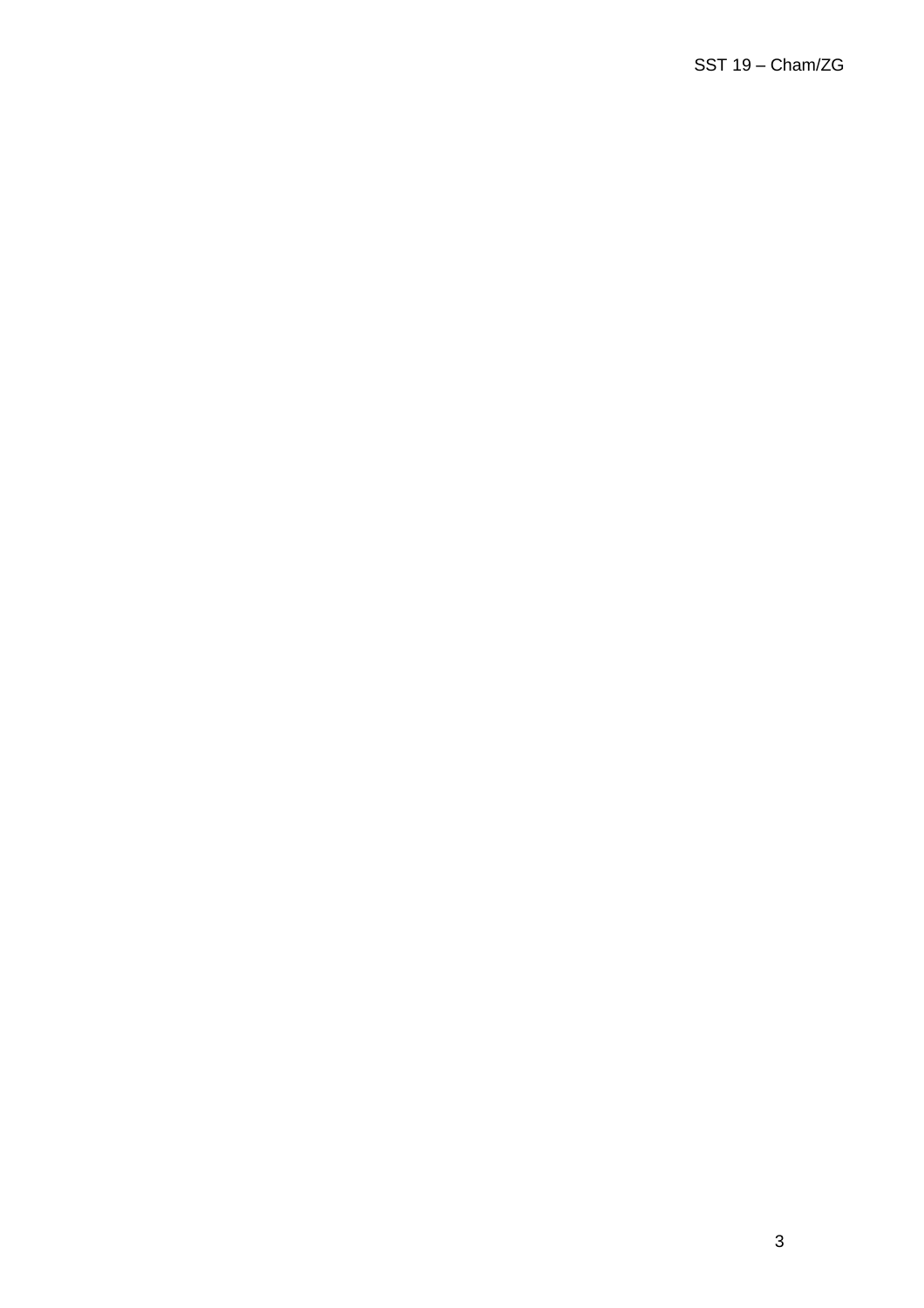Lightning talk 1

# **Stupid Statistics?!**

Servan Grüninger EPFL/reatch - research and technology in Switzerland Aarbergstrasse 95 Biel-Bienne, Schweiz

#### **Kampagne gegen statistische Desinformation**

Alle brauchen sie, kaum einer braucht sie richtig: Statistiken. Statistik ist die Basis für seriöse wissenschaftliche Analysen, für politische Entscheidungen, für ökonomische Berechnungen. Und mit der jüngsten Revolution im Bereich des maschinellen Lernens und der Digitalisierung hat sich die Bedeutung der Statistik als Disziplin noch einmal massgeblich erhöht.

Doch die wissenschaftliche und gesellschaftliche Bedeutung von Statistik steht in krassem Widerspruch zu ihrem Verständnis innerhalb von Wissenschaft und Gesellschaft. Auch in der Wissenschaftsvermittlung findet sie kaum einen Platz. Zu trocken, zu komplex scheint die Materie. Denn Statistik bietet weder atemberaubende Explosionen noch beeindruckende Maschinen.

Das ist gefährlich. Denn mit dem Mangel an statistischem Verständnis wächst die Gefahr von Missbräuchen. In den Wissenschaften ist die sogenannte "Reproduzierbarkeitskrise" eng mit statistischem Unwissen verknüpft. Und in der Politik werden Statistiken längst schamlos zu Stimmungsmache jenseits faktischer Grundlagen genutzt. Was tun?

Das Projekt «Stupid Statistics» möchte in der Bevölkerung und insbesondere unter Bevölkerungsgruppen, die kein statistisches Vorwissen besitzen, ein Grundverständnis für statistische Sachverhalte schaffen und dabei auf leichte und unterhaltsame Weise aufzeigen, welche Fragen und Überlegungen dabei eine Rolle spielen. Es geht nicht in erster Linie darum, mathematische Kenntnisse zu vermitteln, sondern ein Grundverständnis für das Lesen und Verstehen von Statistiken, statistischen Argumenten und den zugrundeliegenden Annahmen zu schaffen.

Um das zu erreichen, lanciert die wissenschaftliche Ideenschmiede [«reatch](http://www.reatch.ch/)  [research and technology in switzerland»](http://www.reatch.ch/) zusammen mit Partnern aus Wissenschaft, Politik und Wirtschaft eine Informationskampagne gegen statistische Desinformation. Basierend auf dem aktuellen Stand der Forschung und im Austausch mit Expert\*innen aus den Kommunikationswissenschaften und dem Campaigning identifizieren wir jene Elemente, die (statistische) Falschinformationen viral machen und nutzen sie, um eine möglichste grosse Breitenwirkung für die Kampagne gegen Desinformation zu erzielen.

Zu diesem Zweck wird im Rahmen in regelmässigen Abständen eine "dumme Statistik" veröffentlicht, allgemein verständlich korrigiert und aktiv in den sozialen Medien verbreitet und beworben. Statistische Laien sollen auf spielerische Art lernen, falsche von verlässlichen Informationen zu erkennen. Die damit einhergehende Sensibilisierung für statistische Themen fördert die Informationskompetenz in der breiten Bevölkerung. Die Kampagne ist ein Pilotprojekt, um aufzuzeigen, wie effektive und breitenwirksame Wissenschaftskommunikation im digitalen Raum funktionieren kann.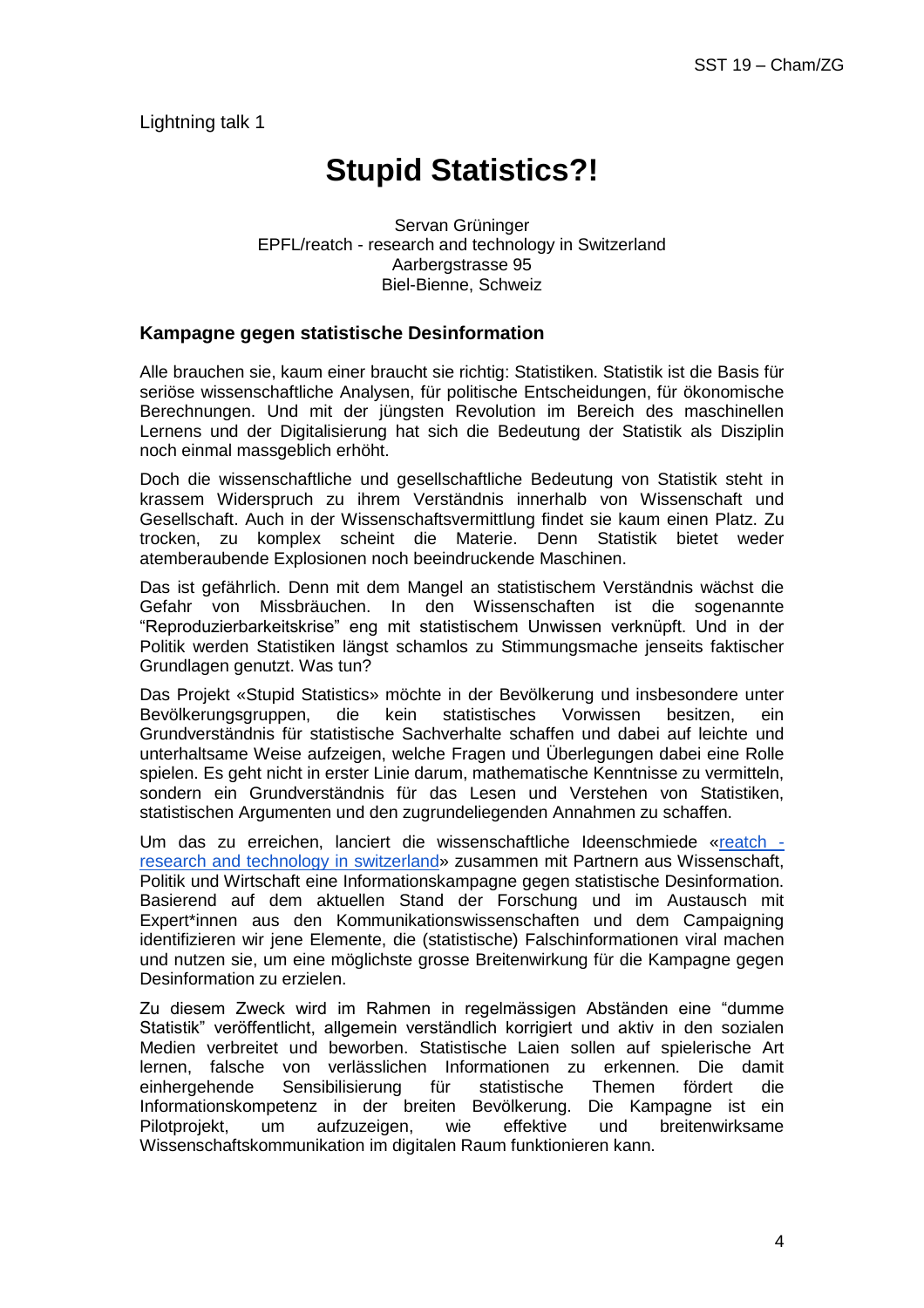Lightning talk 2

# **Estimating confidence interval for the change using partially overlapping samples**

Swetlana Renner Agroscope Tänikon 1, Ettenhausen/Switzerland

The evaluation of the economic situation of farmers requires reliable information on changes of agricultural income. The major data source for the income monitoring in Switzerland is a longitudinal survey collecting the accountancy data from a random sample of commercial agricultural holdings, carried out by Agroscope.

Generally, the estimates based on samples are associated with uncertainty. Thus, simply comparing the estimated means of the income between two years might lead to an over-interpretation, especially in the case of large sampling variances. Better praxis requires providing the variance (or confidence intervals) of change in order to judge whether or not the observed differences statistically significant.

In contrast to the repeated cross-sectional surveys, in which different units are selected at different time points, a longitudinal survey collects data from the same sample elements on multiple occasions over time. In the case of cross-sectional survey, there is no overlap between samples in two occasions. Thus, samples are statistically independent. The survey collects data from the same farms on different years. survey some participants stay in the sample for two or more occasions, while some other members leave the sample and/or are replaced by the new respondents (depending on the sampling design, for example rotating or split panels). If samples include both paired (matched) and independent observations, they can be referred to as "partially overlapping" (Derrick et al. 2017).

In this contribution, we present the variance estimator of change for a complex survey with unequal sampling probabilities, taking into account the overlap between data from two periods (Qualité and Tillé, 2008). The proposed approach enables to calculate confidence intervals for the change, that can be provided additionally to the point estimate, and offers a useful tool to judge whether the difference of means between two periods is significant different from zero or not.

In the empirical example, we estimate the change in the average agricultural income per farm between the accounting years 2017 and 2016 using the random sample of 2100-2200 Swiss farms. Using the standard tests for comparing of two samples (ttest for independent samples or paired observations) might produce misleading results. If we consider the covariance of the overlapping sample in calculating the confidence interval for the change, we find that the estimated increase in the average agricultural income was statistically significant.

*<sup>1)</sup> Derrick, B., Russ, B., Toher, D., & White, P., 2017. Test statistics for the comparison of means for two samples that include both paired and independent observations. Journal of Modern Applied Statistical Methods, 16(1), pp.137-157.*

<sup>2)</sup> *Qualité, L. and Tillé, Y., 2008. Variance estimation of changes in repeated surveys and its application to the Swiss survey of value added. Survey Methodology, 34(2), pp.173-181.*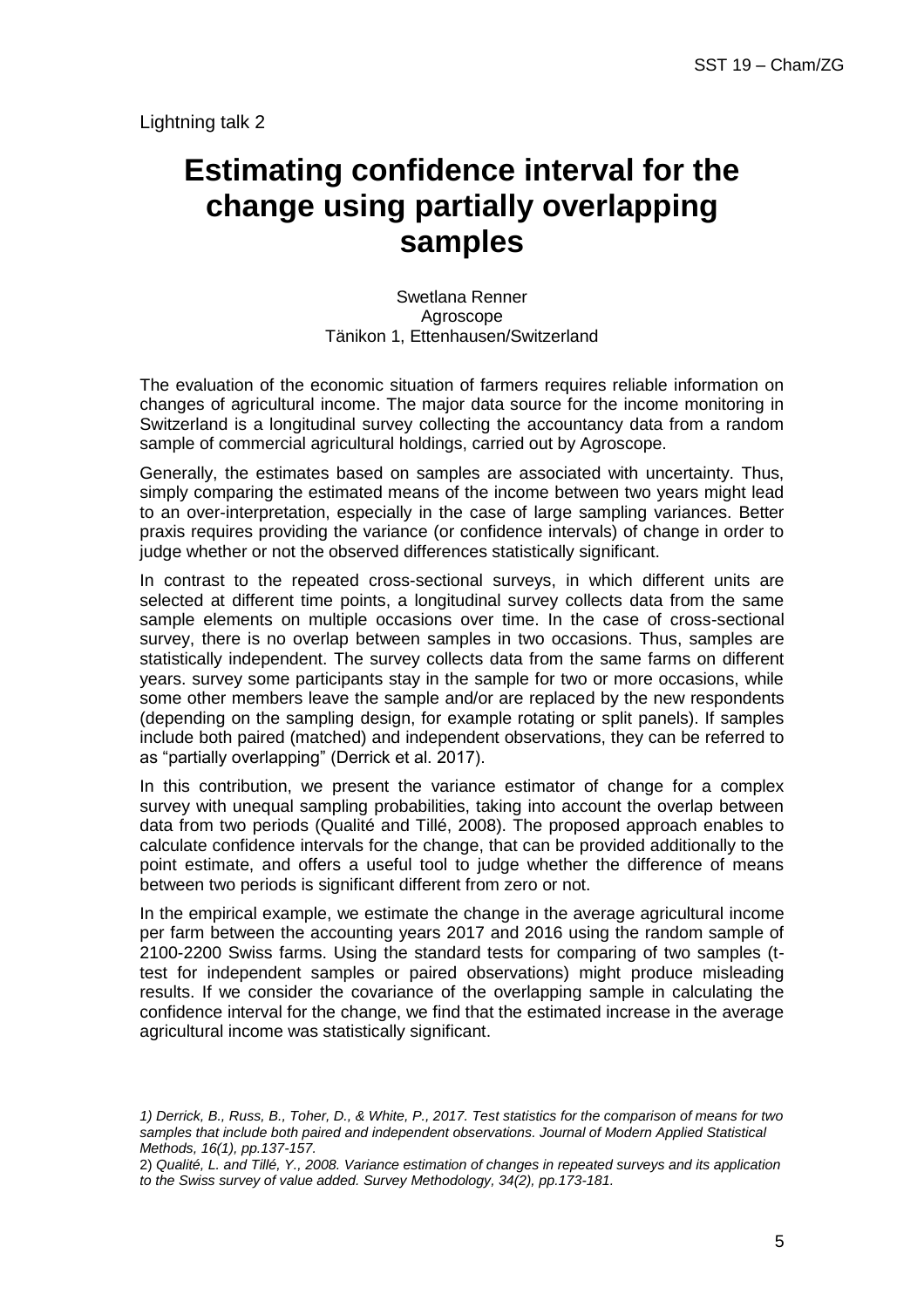Lightning talk 3

# **Rethinking Human Well Being: a multidimensional exploration across Europe**

Josue Aduna Smart Social Software Studio Strada Transilvaniei 13 Brasov, Romania

Human well-being is a complex construct that has been addressed from different

perspectives. Increasingly, contributions embrace the concept of flourishing to capture the breadth and depth of human life. This perspective usually relies on Aristotelian notions and includes a combination of positive *feelings* and psychosocial *functionings*, yet morality is seldom considered despite the strong moral component in Aristotle's account. This study explores the main constituents of well-being under a flourishing perspective that includes moral attitudes. Accordingly, cross-sectional data from the European Social Survey is analysed by performing Exploratory Factor Analysis with the statistical software R. A *eudaimonic* approach that includes moral attitudes is proposed and nine features are determined via literature review. The results reveal three irreducible dimensions of human well-being: hedonic, *eudaimonic* and moral. Thus, it is shown that current indicators of well-being fall short to provide a holistic picture of well-being and that the *eudaimonic* dimension provides a promising pathway to enhance the human condition, both individually and at a societal level.

*1) Huppert, F.A. and So, T.T., (2013). Flourishing across Europe: Application of a new conceptual framework for defining well-being. Social Indicators Research, 110(3), pp.837-86. 2) Keyes, C. L. M. (2002). The mental health continuum: From languishing to flourishing in life. Journal of Health and Social Behavior, 43, 207222.*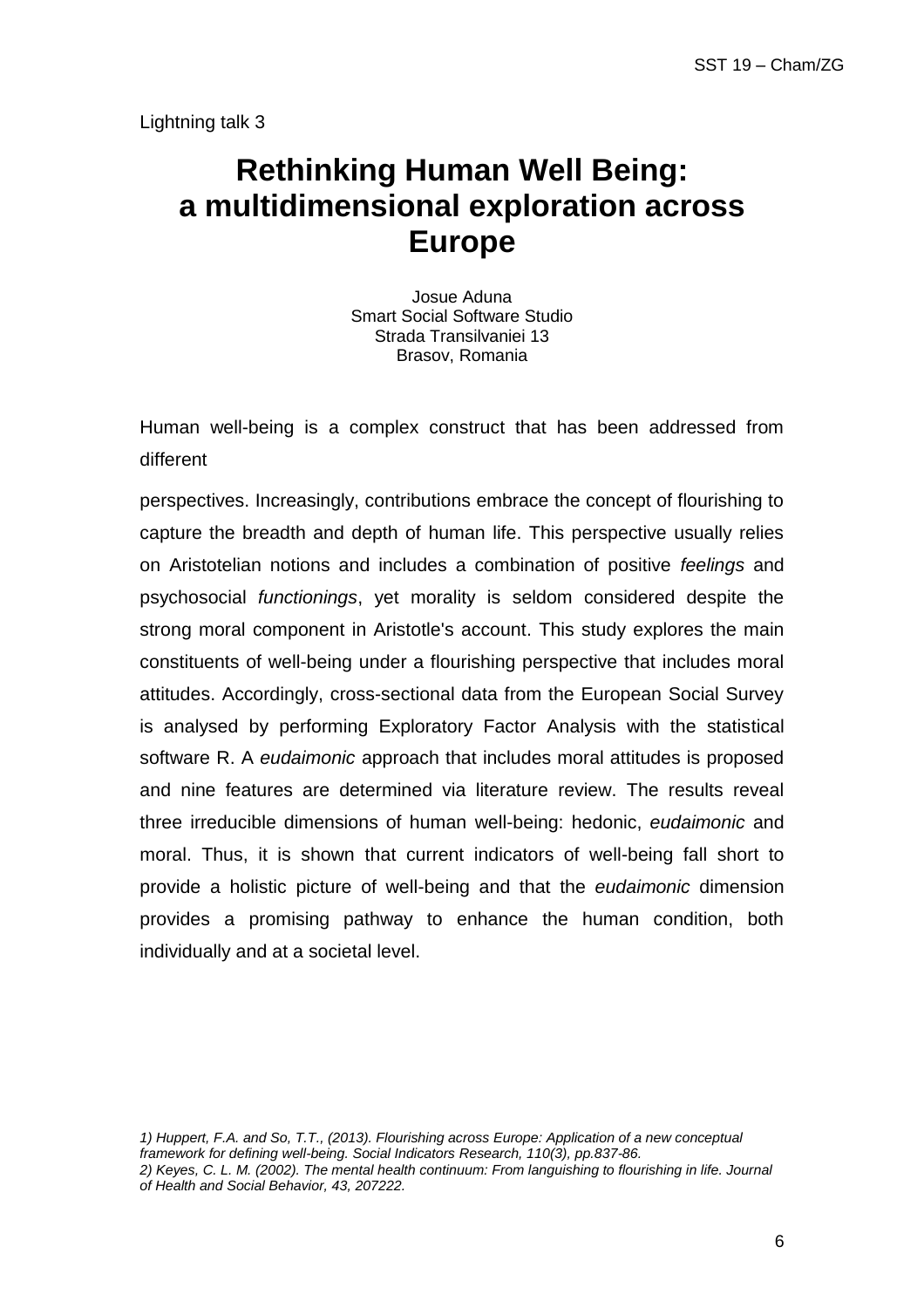# **Vom Zählen zum Erzählen: Ereignisse im Lebensverlauf analysieren**

Tina Schmid Statistik Stadt Zürich SSZ Napfgasse 6 8001 Zürich, Schweiz

### **Das Beispiel der Transformation vom Zwei-Eltern- zum Ein-Elternhaushalt**

In der amtlichen Statistik wird häufig gezählt: Die Bevölkerung, die Anzahl Geburten, Scheidungen oder Todesfälle. Jede/r von uns wird somit immer wieder gezählt. Einzelne Ereignisse im Lebensverlauf werden jedoch selten zueinander in Beziehung gesetzt, obwohl die Daten des Bevölkerungs- und des Gebäude- und Wohnungsregisters diese Möglichkeit bieten. Werden Personen oder Haushalte über mehrere Zeitpunkte betrachtet, lassen sich spannende Erkenntnisse über Veränderungen und Entwicklungen gewinnen.

Der vorliegende Beitrag zeigt dies am Beispiel der Transformation von Zwei-Eltern-Haushalten zu Ein-Elternhaushalten. In der Stadt Zürich gibt es knapp 50 000 Haushalte, in denen zwei Elternteile und mindestens ein minderjähriges Kind lebt. Knapp 500 Haushalte werden jedes Jahr zu Ein-Elternhaushalten.

Der Beitrag zeigt, welcher Elternteil bei den Kindern bleibt und welcher Elternteil unter welchen Bedingungen in der Familienwohnung bleibt – und wohin der andere Elternteil zieht. Analysiert wird auch die Wohnentfernung zwischen Kindern und dem Elternteil, der nach der Trennung nicht mehr bei den Kindern wohnt, sowie die Veränderung der finanziellen Situation aller Familienmitglieder. Danach wird aufgezeigt, welche technischen Voraussetzungen für die Analyse nötig sind.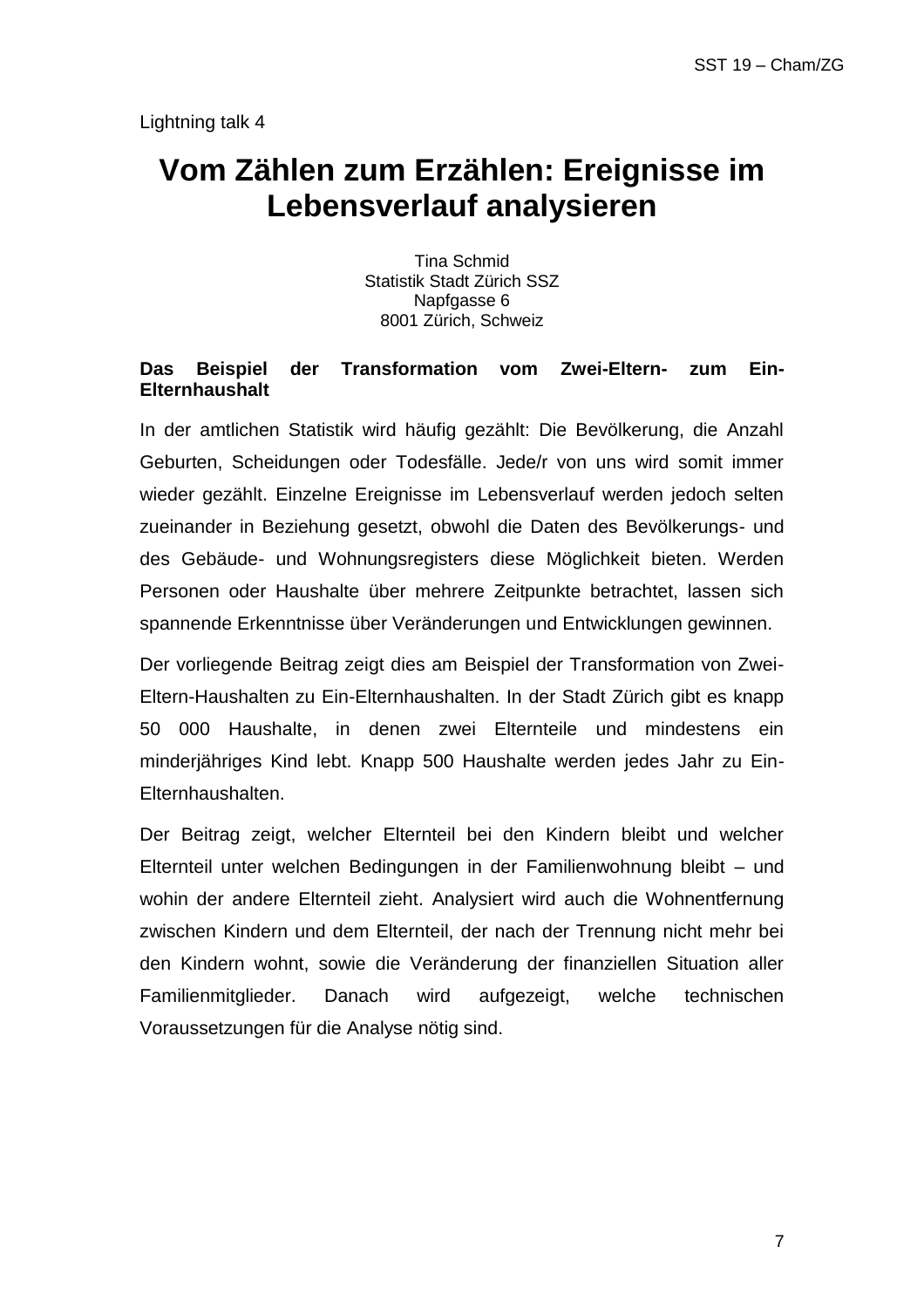## **Arealstatistik "Deep Learning" (ADELE)**

Claudio Facchinetti Bundesamt für Statistik Espace de l'Europe 10 2010 Neuchâtel, Schweiz

Im Rahmen der BFS-Dateninnovationsstrategie wurden fünf besonders inspirierte Pilotprojekte ausgewählt, die in den letzten zwei Jahren die Grenzen der Machbarkeit in der öffentlichen Statistik getestet haben. Im Zentrum des Interesses stand die Anwendung komplementärer Analysemethoden (z. B. prädiktive Analytik mittels erweiterter Statistik, Datenwissenschaft und/oder maschinelles Lernen) auf BFS-interne Primärdatenquellen sowie bereits verknüpfte identifizierbare Sekundärdatenquellen, die in der aktuellen Statistikproduktion des BFS bereits verwendet werden. Es handelt sich hierbei um Pilotprojekte, die das Potenzial haben die BFS-Statistikproduktion zu erweitern oder zu ergänzen. Das Projekt Arealstatistik Deep Learning (ADELE) ist ein davon.

Für die langfristige Raumbeobachtung trägt dieses Projekt zum Aufbau des nötigen Knowhows beim Einsatz von Technologien der künstlichen Intelligenz bei. Auf lange Sicht ist das Ziel eine Teilautomatisierung der Luftbildinterpretation bei der Identifizierung und Klassifizierung von Veränderungen.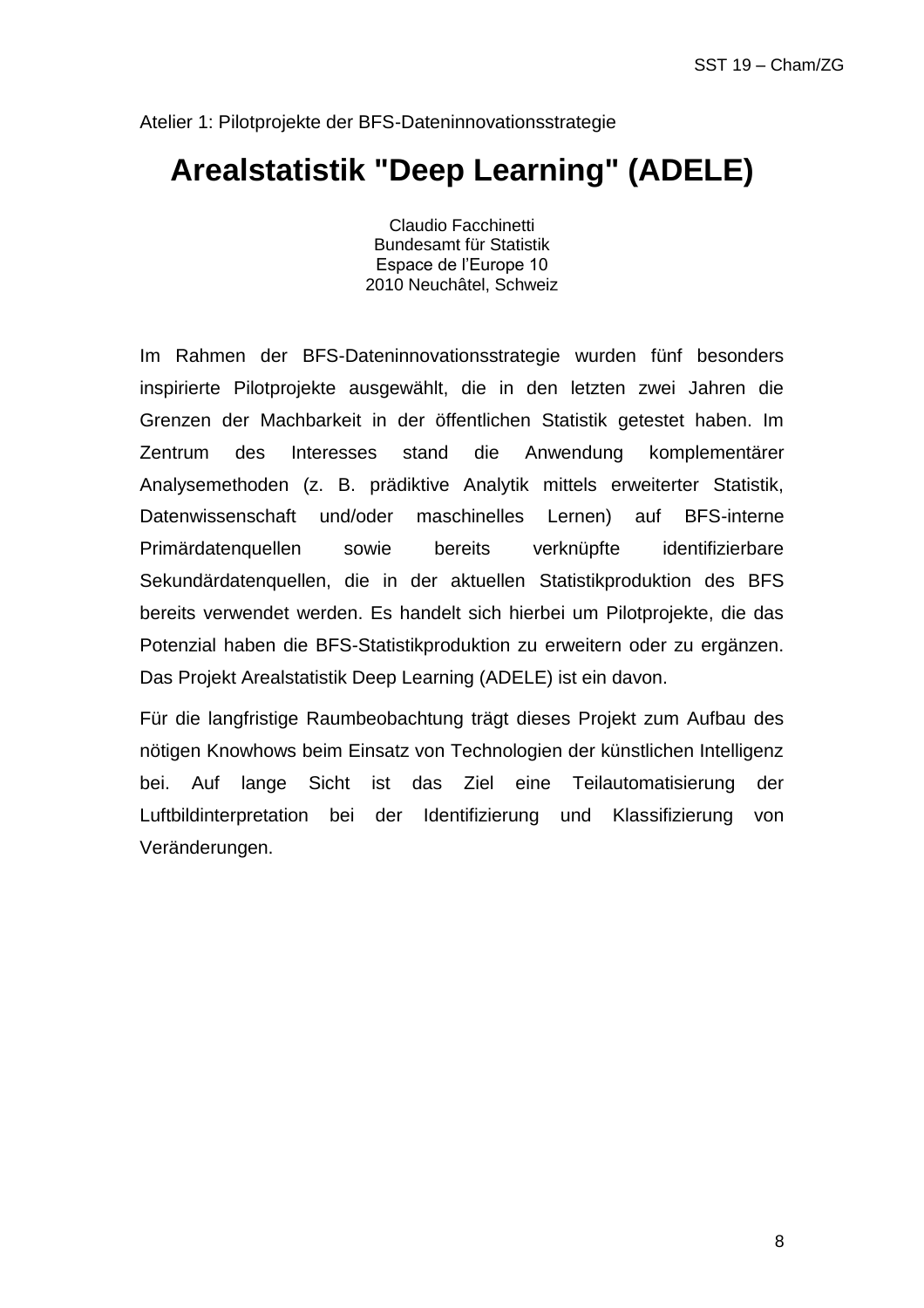# **Automatisierung der NOGA-Kodierung (NOGauto)**

Claude Macchi Bundesamt für Statistik Espace de l'Europe 10 2010 Neuchâtel, Schweiz

Im Rahmen der BFS-Dateninnovationsstrategie wurden fünf besonders inspirierte Pilotprojekte ausgewählt, die in den letzten zwei Jahren die Grenzen der Machbarkeit in der öffentlichen Statistik getestet haben. Im Zentrum des Interesses stand die Anwendung komplementärer Analysemethoden (z. B. prädiktive Analytik mittels erweiterter Statistik, Datenwissenschaft und/oder maschinelles Lernen) auf BFS-interne Primärdatenquellen sowie bereits verknüpfte identifizierbare Sekundärdatenquellen, die in der aktuellen Statistikproduktion des BFS bereits verwendet werden. Es handelt sich hierbei um Pilotprojekte, die das Potenzial haben die BFS-Statistikproduktion zu erweitern oder zu ergänzen. Das Projekt Automatisierung der NOGA-Kodierung (NOGAuto) ist ein davon.

Automatisierung der Kodierung der wirtschaftlichen Tätigkeit von Unternehmen anhand von Methoden des maschinellen Lernens, die an bereits im BFS vorhandene Daten angewandt werden (z. B. Erhebungsdaten, Beschreibung im Handelsregister, Schlüsselwörter, Erläuterungen der Nomenklaturen).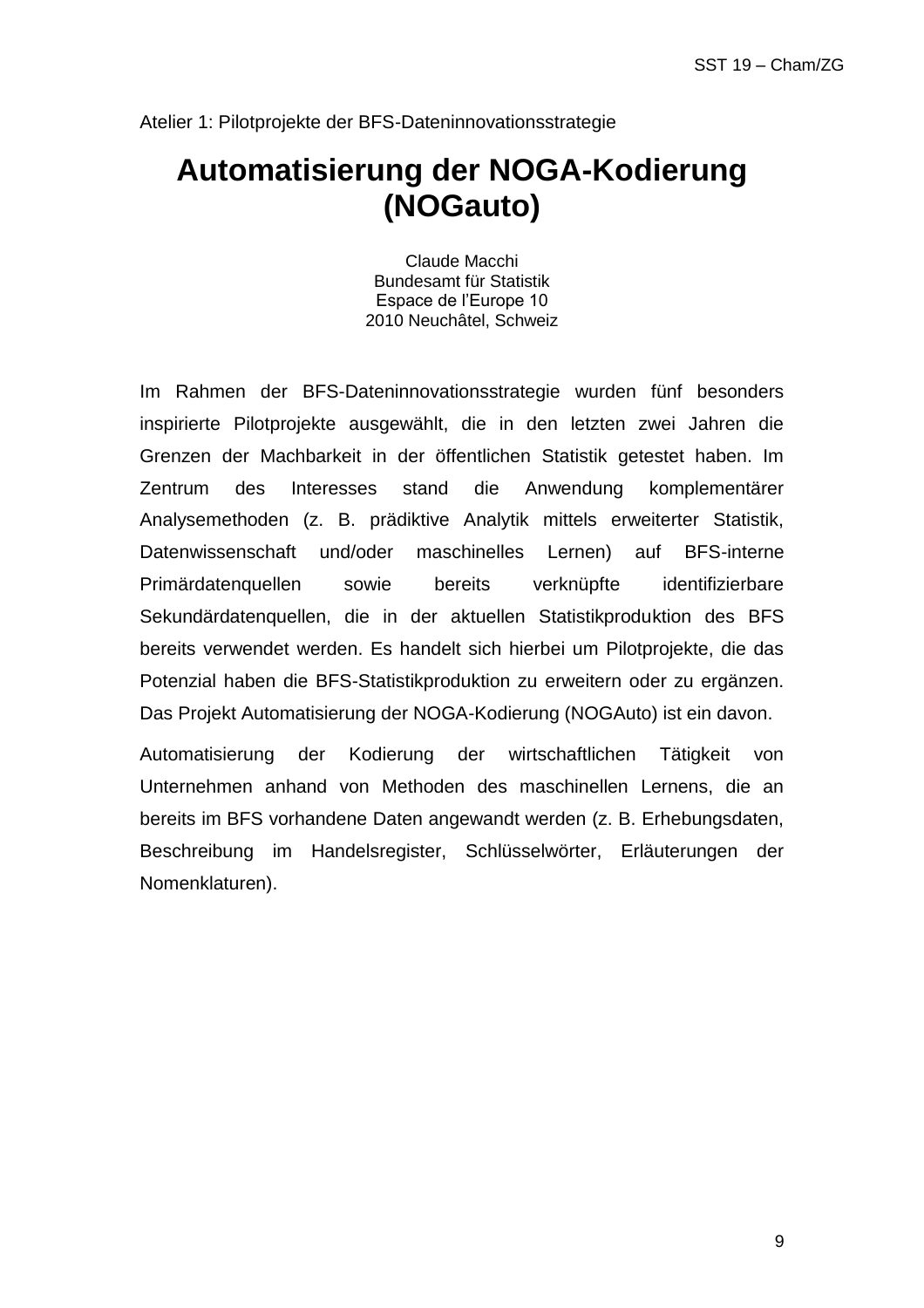# **Machine Learning SoSi (ML\_SoSi)**

Luzius von Gunten Bundesamt für Statistik Espace de l'Europe 10 2010 Neuchâtel, Schweiz

Im Rahmen der BFS-Dateninnovationsstrategie wurden fünf besonders inspirierte Pilotprojekte ausgewählt, die in den letzten zwei Jahren die Grenzen der Machbarkeit in der öffentlichen Statistik getestet haben. Im Zentrum des Interesses stand die Anwendung komplementärer Analysemethoden (z. B. prädiktive Analytik mittels erweiterter Statistik, Datenwissenschaft und/oder maschinelles Lernen) auf BFS-interne Primärdatenquellen sowie bereits verknüpfte identifizierbare Sekundärdatenquellen, die in der aktuellen Statistikproduktion des BFS bereits verwendet werden. Es handelt sich hierbei um Pilotprojekte, die das Potenzial haben die BFS-Statistikproduktion zu erweitern oder zu ergänzen. Das Projekt Machine Learning» SoSi (ML\_SoSi) ist ein davon.

Gruppierung typischer prospektiver Verlaufsmuster bezüglich Leistungsbezügen im System der sozialen Sicherheit und Erwerbsarbeit sowie Schätzung der Gruppenzugehörigkeit durch Nutzung individueller Merkmale und retrospektiver Verlaufsdaten unter Anwendung von Methoden des maschinellen Lernens.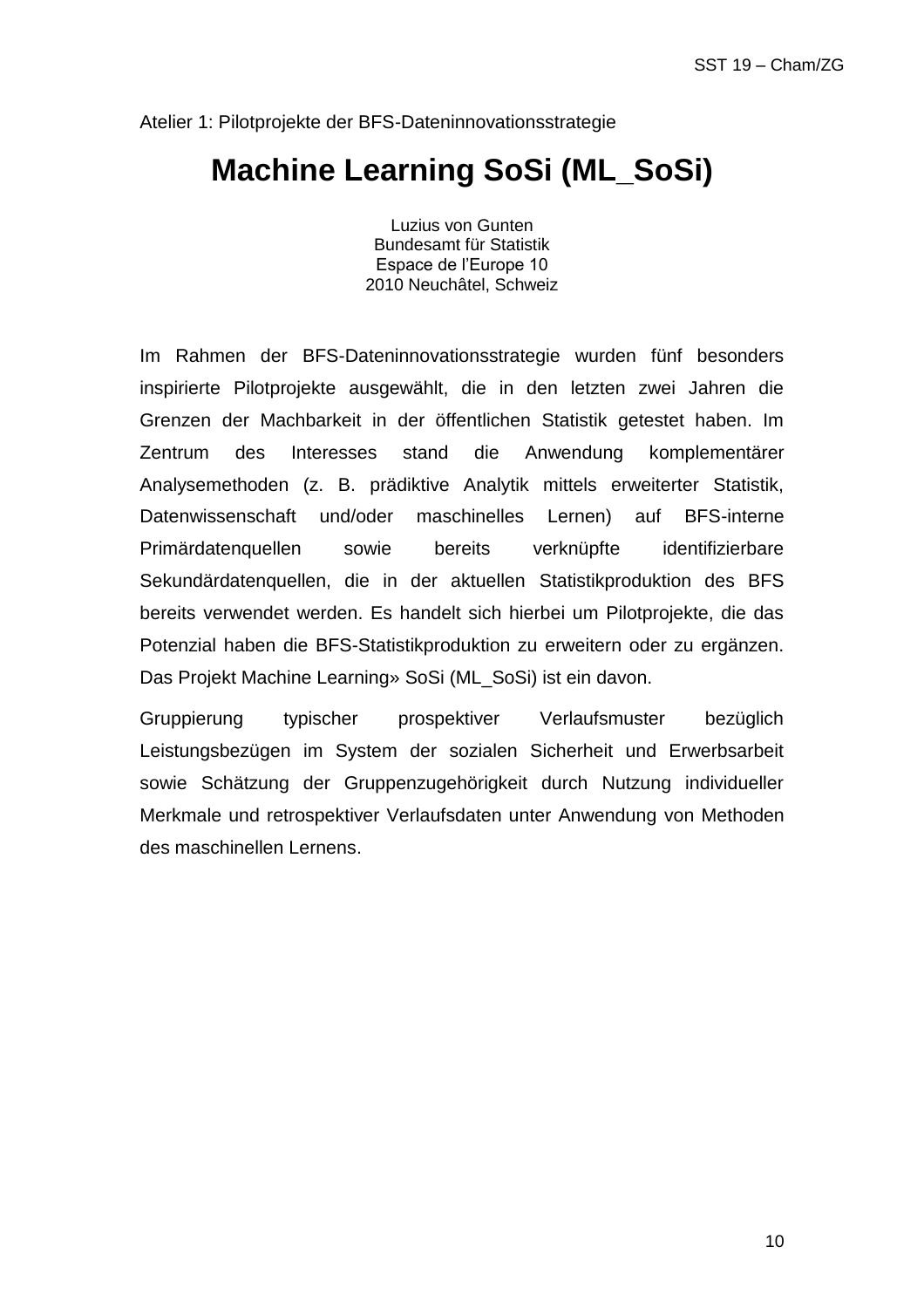# **Plausibilitätsprüfung mit Machine Learning (Plausi ++)**

Christian Ruiz Bundesamt für Statistik Espace de l'Europe 10 2010 Neuchâtel, Schweiz

Im Rahmen der BFS-Dateninnovationsstrategie wurden fünf besonders inspirierte Pilotprojekte ausgewählt, die in den letzten zwei Jahren die Grenzen der Machbarkeit in der öffentlichen Statistik getestet haben. Im Zentrum des Interesses stand die Anwendung komplementärer Analysemethoden (z. B. prädiktive Analytik mittels erweiterter Statistik, Datenwissenschaft und/oder maschinelles Lernen) auf BFS-interne Primärdatenquellen sowie bereits verknüpfte identifizierbare Sekundärdatenquellen, die in der aktuellen Statistikproduktion des BFS bereits verwendet werden. Es handelt sich hierbei um Pilotprojekte, die das Potenzial haben die BFS-Statistikproduktion zu erweitern oder zu ergänzen. Das Projekt Plausibilitätsprüfung mit Machine Learning (Plausi++) ist ein davon.

Algorithmen aus dem maschinellen Lernen bieten vielversprechende Anwendungsmöglichkeiten um die Plausibilitätsprüfungen im BFS zu erweitern, zu beschleunigen und gleichzeitig die Datenqualität zu steigern. Die Datenlieferanten erhalten dabei nicht nur eine automatisierte Fehlermeldung, sondern auch die Erklärung – ein Feedback – dazu.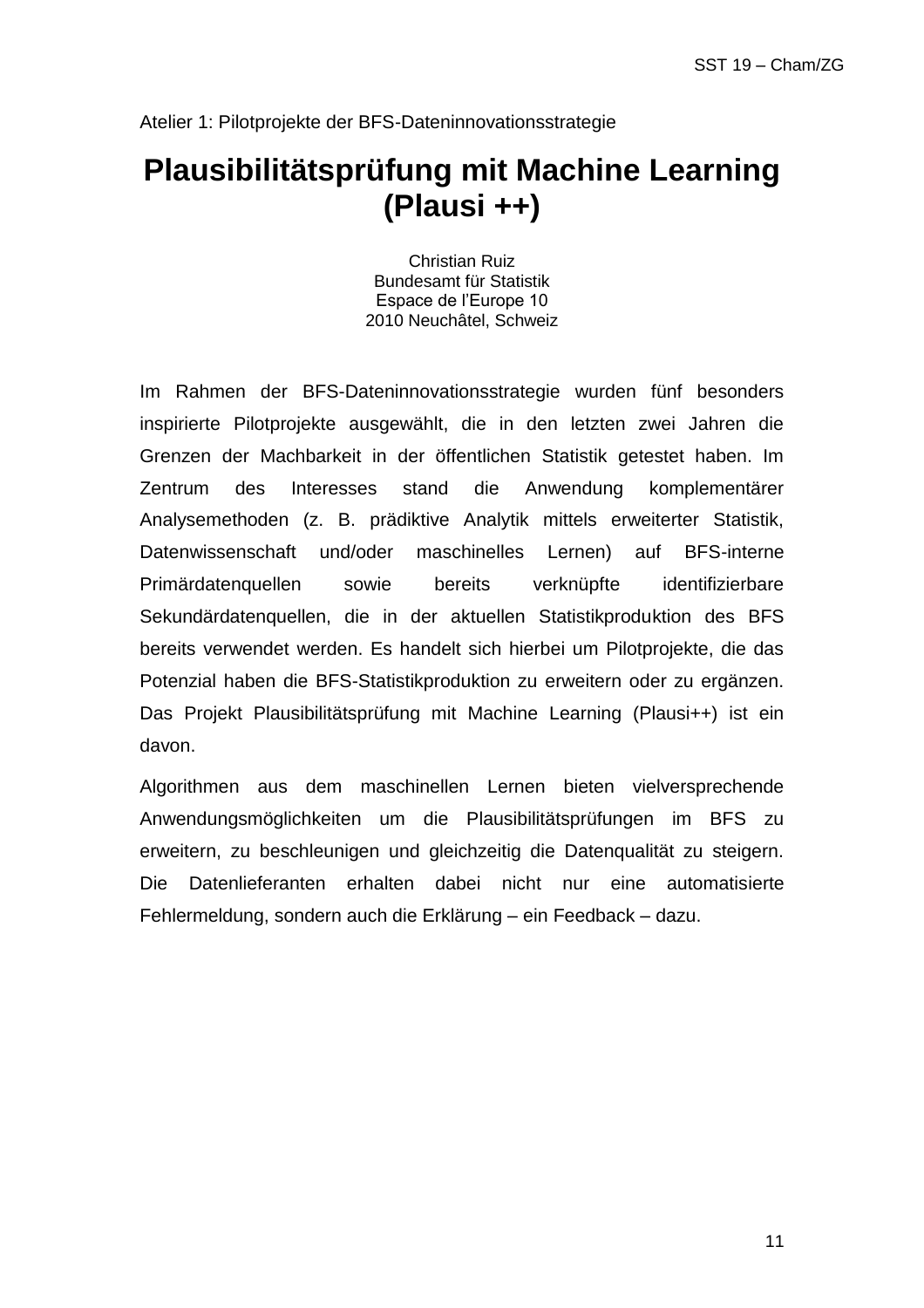Atelier 2: Statistik als Steuerungsinstrument

# **Neue Wohnformen und Wohnraumbedarf. Simulationen möglicher Trends für den Kanton Waadt**

Reto Schumacher Statistique Vaud Rue de la Paix 6 1014 Lausanne

Haushalts- und Wohnraumszenarien basieren einerseits auf Bevölkerungsszenarien, andererseits auf Annahmen zum zukünftigen Verlauf des Wohnverhaltens. Statistique Vaud hat sich in den letzten Jahren auf ein Modell gestützt, welches die in der Vergangenheit beobachteten Entwicklungen des Wohnverhaltens mehr oder weniger fortschreibt. Dabei wurde der Fokus vor allem auf die alters- und geschlechtsspezifische Verteilung der in einem Privathaushalt lebenden Personen nach deren Haushaltsgrösse gelegt (z.B. 15% der 30 bis 34-Jährigen Frauen leben alleine, 30% leben zu zweit, usw.). Kombiniert mit Annahmen zur altersabhängigen Entwicklung von Personen in Kollektivhaushalten, ergeben sich aus verschiedenen Hypothesen zum Verlauf obiger Verteilung verschiedene Szenarien zur Anzahl und Grösse zukünftiger Privathaushalte. Deren Verteilung nach Haushaltstypen (z.B. Paarhaushalte, Familienhaushalte usw.) und Wohnungsgrösse erfolgt erst in weiteren Rechenschritten. Aufgrund der Sequenzierung dieser Rechenschritte eignet sich dieses klassische *membership rate model* jedoch schlecht zur Simulation von Verläufen in welchen alternative Wohnformen eine bedeutendere Rolle als heute spielen. Gemäss unserer Mission, verschiedenste Zukunftsverläufe zu betrachten, haben wir das Modell neu konzipiert. Der erste Rechenschritt basiert neu auf einer alters-und geschlechtsabhängigen Verteilung, welche Haushaltsgrösse und Haushaltstyp kombiniert (insgesamt 12 Kategorien), und aus Daten aus dem kantonalen Bevölkerungsregister und aus der Strukturerhebung berechnet wird. Simulierte Verschiebungen innerhalb einer oder mehrerer Altersklassen zwischen diesen Kategorien können dann als Änderungen im Wohnverhalten interpretiert werden. In unserem neuesten Bericht<sup>1)</sup> zum zukünftigen Wohnraumbedarf im Kanton Waadt haben wir insbesondere Trends zu mehr Wohngemeinschaften unter jungen Erwachsenen, zu getrennt lebenden Paaren (d.h. in verschiedenen Wohnungen), sowie zu einfachen Mehrgenerationenhaushalten (Hochbetagte mit einem - auch schon älteren - Kind) simuliert. Für den stark wachstumsgeprägten Kanton Waadt hat sich dabei gezeigt, dass solche Trends den Wohnbedarf nicht bedeutend beeinflussen werden können.

*1) Martin, M., Bologna, C., R. Schumacher et al. (2018)[. Besoins en logement à l'horizon 2040.](http://www.scris.vd.ch/Data_Dir/ElementsDir/8839/1/F/04_Etude_Besoins-en-logement.pdf) Lausanne : Statistique Vaud.*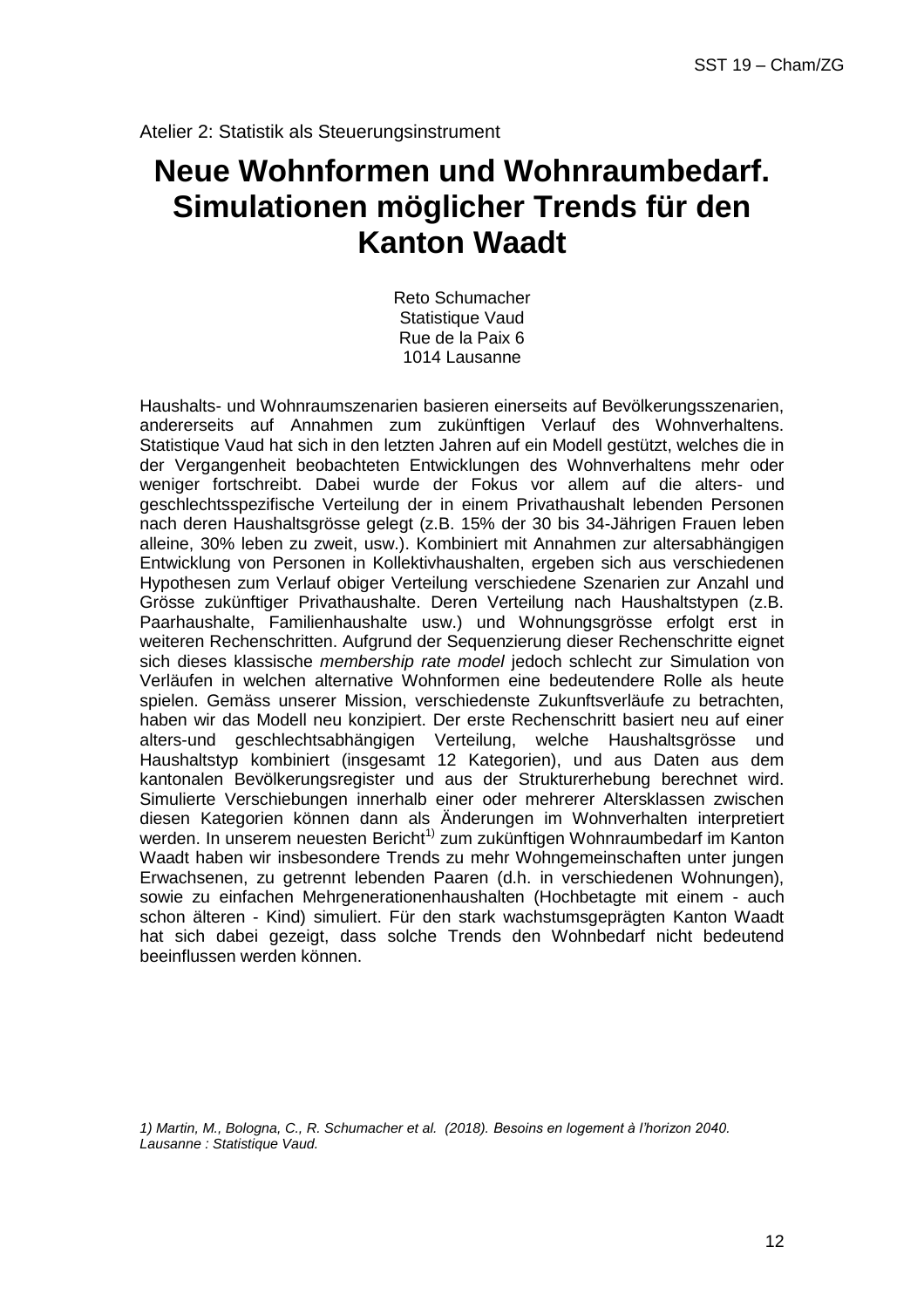Atelier 2: Statistik als Steuerungsinstrument

### **Schülerprognosen Basel-Stadt**

Tobias Erhardt Statistisches Amt des Kantons Basel-Stadt Binningerstrasse 6 Basel, CH

#### **Prognosen für das Erziehungsdepartement Basel-Stadt**

Die Abteilung Raum und Anlagen des Erziehungsdepartements Basel-Stadt (ED) ist mit der Planung des Schulraums für die Stadt Basel betraut. Dabei steht sie vor der Herausforderung, den Schulraum für künftige Schülerinnen und Schüler (SuS) planen zu müssen, ohne die künftigen Schülerzahlen zu kennen. Das Statistische Amt Basel-Stadt beliefert das ED mit Prognosen zur künftigen Anzahl Schülerinnen und Schüler (SuS) nach Schulstufen und –standorten. Diese Schätzungen sollen dem ED die Planung des künftigen Schulraumbedarfs erleichtern.

Seit dem Schuljahr 2000/2001 prognostiziert die grossräumige Schülerprognose die Schülerzahlen in öffentlichen Schulen des Kantons vom Kindergarten bis zum Ende der Gymnasialzeit. Für die Detailplanung des Schulraums bestand jedoch seitens ED der Bedarf für eine kleinräumige Schülerprognose. Diese wird seit 2019 erstellt und prognostiziert die Zahl der SuS für 15 vom ED vorgegebene Perimeter, die ersten 8 Schulstufen (also Kindergarten und Primarschule) und 5 Schuljahre (2019/20- 2023/24). Die Prognose liefert auch Schätzungen von Prognoseintervallen, womit die Unsicherheit bezüglich den künftigen Schülerzahlen besser in die Planung miteinbezogen werden kann.

Das Prognosemodell basiert auf der Annahme, dass uns die Ein- und Übertrittsquoten der Vergangenheit Informationen zu den künftigen Ein- und Übertritten liefern können. Wir schätzen diese Quoten mithilfe eines Panel-Regressionsmodels. Zur Evaluation der Prognosequalität wurden die Schätzresultate der Ein- und Zweijahresprognosen anhand des Jahres 2018/2019 getestet. Die Einjahresprognosen treffen die Schülerzahlen mit einer mittleren Abweichung von weniger als 4 SuS, die Zweijahresprognosen haben eine mittlere Abweichung von weniger als 6 SuS. Für diese Prognosehorizonte sind auch die geschätzten Prognoseintervalle von zufriedenstellender Qualität.

Verbesserungspotential besteht bei der Berücksichtigung von städtischen Entwicklungsgebieten, sowohl in der Abbildung des Ex-Post-Verlaufs als auch in der Prognose. Weiter wird es künftig möglich sein, Vorhersageintervalle aus den empirisch beobachteten Prognoseabweichungen zu schätzen, was die Verlässlichkeit der Konfidenzintervalle weiter steigern sollte.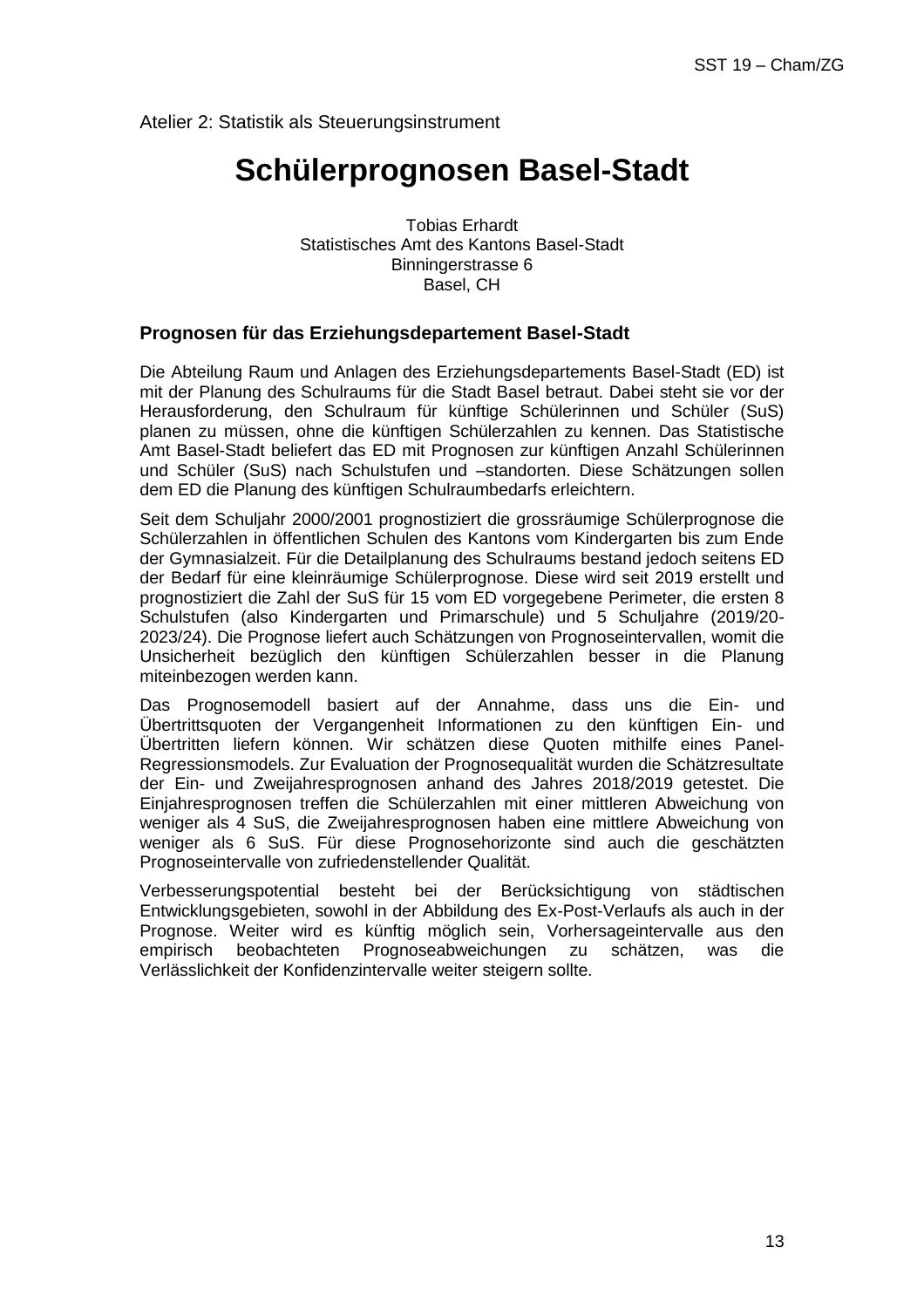# **Statistiques de la justice et de la sécurité. Compléments indispensables aux statistiques officielles**

Daniel Fink, Christophe Koller, Luisella Demartini Université de Lausanne, ESEHA, Service de probation du canton du Tessin

Depuis 2012, l'association ESEHA développe des activités statistiques dans le domaine de la justice et de la sécurité dont les données récoltées sont hébergées sur le portail CHStat.ch, en complément à celles réalisées par l'OFS dans le domaine des statistiques de la criminalité. ESEHA réalise l'enquête sur l'efficacité de la justice pour le compte des tribunaux cantonaux et du Tribunal fédéral, enquête reliée aux travaux de la CEPEJ du Conseil de l'Europe. De plus, depuis 2015, ESEHA développe, pour le compte du Réseau national de sécurité (collaboration cantons-Confédération), une statistique des forces sécurité publique et privée en Suisse. Ainsi, un corpus important de sources externes aux statistiques officielles sont disponibles pour les autorités via CHStat. Il est prévu de combiner ces sources diverses afin de de construire un monitoring de la chaîne pénale qui débouchera sur un Atlas suisse de la justice et de la sécurité. Notre contribution vise à présenter quelques-unes de ces données et le projet de statistique générale de la chaîne pénale.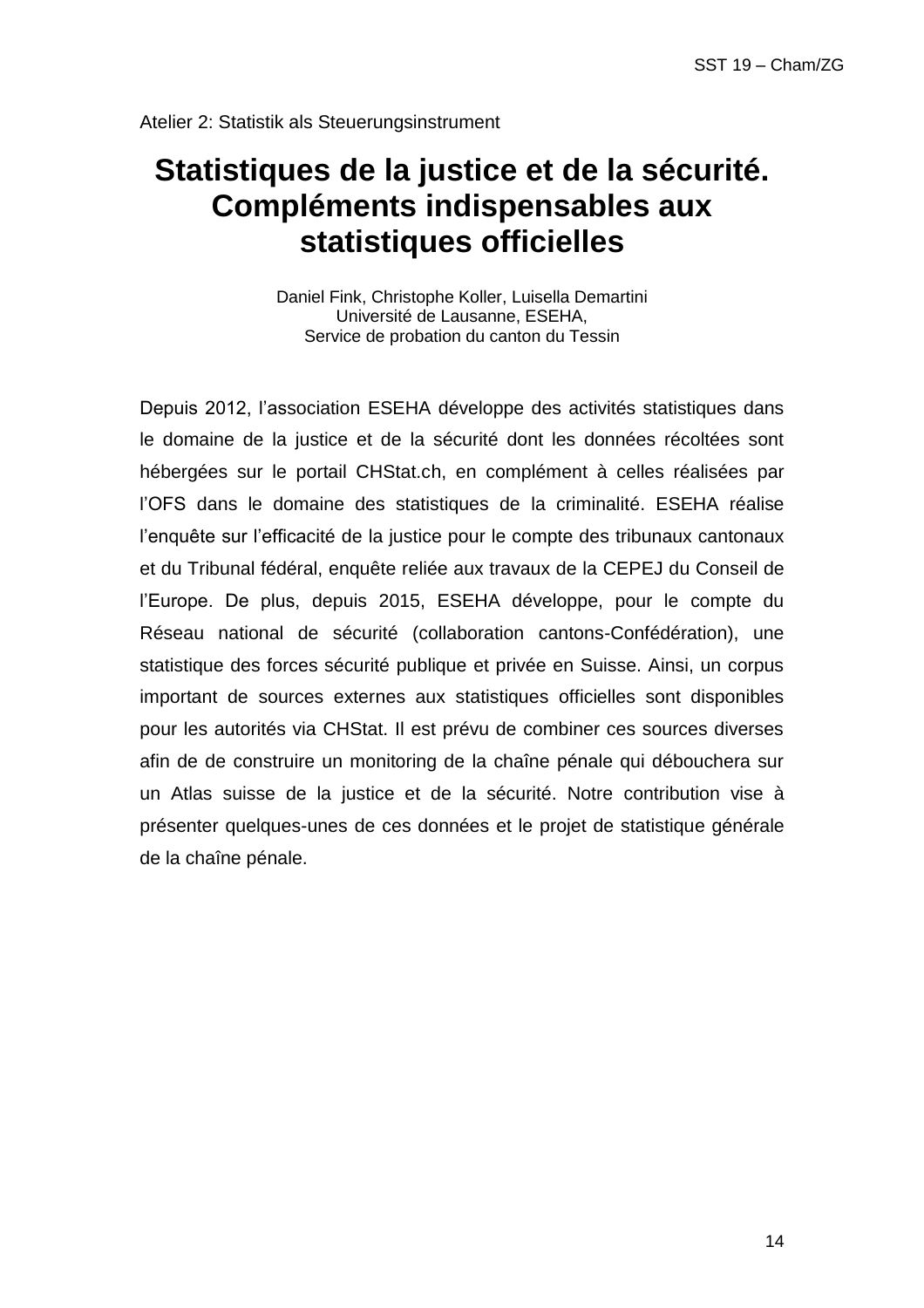Atelier 2: Statistik als Steuerungsinstrument

### **Gemeinsame Gesundheitsregion Basel**

Matthias Minke Statistisches Amt Basel-Stadt Binningerstrasse 6 4001 Basel, CH

#### **Entwicklung und Implementierung eines Planungs- und Wirkungsmodells für die Gemeinsame Gesundheitsregion beider Basel**

Am 09.02.2019 haben die Stimmbevölkerungen der Kantone Basel-Stadt und Basel-Landschaft den Staatsvertrag über die gemeinsame Planung, Regulation und Aufsicht in der Gesundheitsversorgung angenommen. Ziel des Staatsvertrags ist unter anderem eine gemeinsam erstellte Analyse des Versorgungsbedarfs in den beiden Kantonen sowie die Etablierung einheitlicher Kriterien für die Aufnahme auf die gemeinsame Spitalliste und der Vergabe von Leistungsaufträgen.

Sowohl die Bedarfsanalyse als auch das Planungs- und Wirkungsmodell sollen mit statistischen Daten abgestützt sein. Aus diesem Grund haben das Gesundheitsdepartement Basel-Stadt und die Volkswirtschafts- und Gesundheitsdirektion Basel-Landschaft das Statistische Amt Basel-Stadt mit der Entwicklung eines entsprechenden Modells beauftragt. Die Entwicklung dieses Modells erfolgt in enger Abstimmung mit den Auftraggebern.

Die Aufgabe des Statistischen Amts Basel-Stadt besteht darin eine Reihe von Datenquellen über die Leistungserbringung und -inanspruchnahme aus dem Gesundheitsbereich aber auch Bevölkerungsdaten zusammenzuführen und modellgeleitete Aussagen herzuleiten. Eine an die gesundheitsökonomische Literatur angelehnte Regressionsanalyse bildet den Ausgangspunkt für eine Bedarfsprognose, welche mit unterschiedlichen Szenarien der Bevölkerungsentwicklung unterlegt wird. Die so ermittelte Bedarfsbandbreite liefert einen wichtigen Input für das Planungsmodell, welches, gestützt auf einen Algorithmus, die Spitallandschaft bei einer bedarfsgerechten Planung nach einheitlichen Kriterien simuliert. In einem weiteren Projektschritt werden die Ergebnisse des Planungsmodells in eine Wirkungsanalyse einfliessen, die neben der Inanspruchnahme auch die Kosten und Finanzierung von Gesundheitsleistungen abbildet.

Perspektivisch werden wichtige Teile des Planungs- und Wirkungsmodells in einer Web-Applikation eingebettet sein, sodass die Auftraggeber eigenständige Berechnungen vornehmen können, ohne selbst über vertieftes Wissen über die dahinterliegenden Methoden haben zu müssen.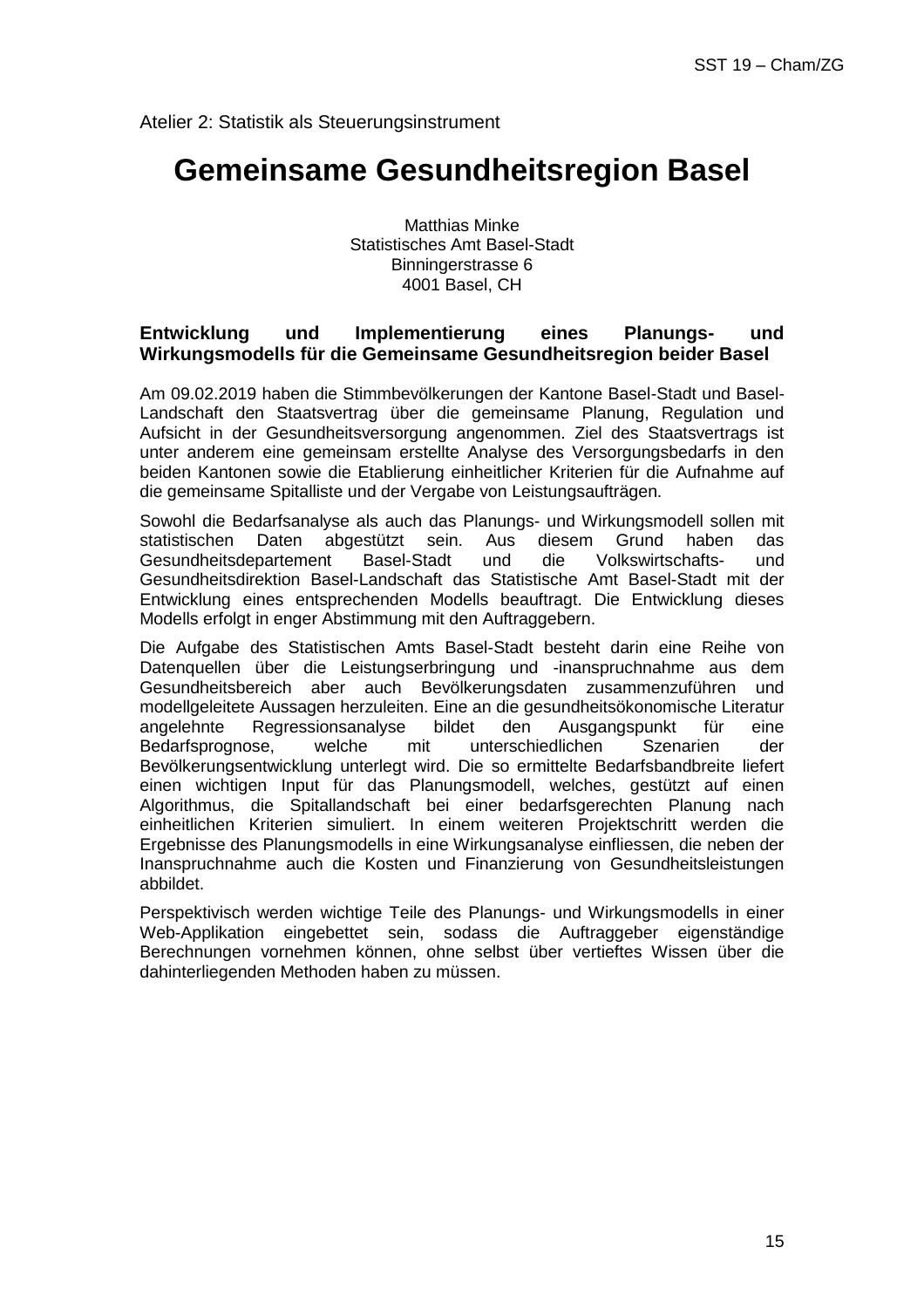# **«Small Area Estimation» von Mietpreisen in der Stadt Zürich**

Andreas Papritz Statistik Stadt Zürich SSZ Napfgasse 6 8001 Zürich, Schweiz

Die Daten der Strukturerhebung des Bundesamts für Statistik (BFS) werden zur Beantwortung vieler Fragestellungen verwendet. Oft müssen bei solchen Auswertungen Aussagen nicht nur für die gesamte Zielpopulation (z. B. Wohnbevölkerung eines Kantons) gemacht werden, sondern auch für Teile derselben (z. B. Personen in bestimmten Gemeinden). Die Stichprobengrösse in diesen «Domains» ist dann oft zu klein, um mit Standardverfahren (Horvitz-Thompson-Schätzer, HT) die erforderliche Genauigkeit zu erreichen. Durch «Pooling» der Daten mehrerer Jahre kann die Stichprobengrösse in den «Domains» zwar erhöht werden, aber dadurch verringert sich die zeitliche Auflösung, mit der Entwicklungen verfolgt werden können.

Für kleine «Domains» können Schätzungen statt mit dem HT-Schätzer mit «Small Area Estimation»-Verfahren (SAE, 1) berechnet werden. Neben modell-unterstützten Domain-Schätzern, basierend auf verallgemeinerten Regressionsschätzern (GREG), werden dazu modellbasierte Verfahren («Area»- und «Unit»-Level-Modelle) verwendet. In beiden Ansätzen wird die Zielgrösse einer Erhebung durch ein statistisches Modell mit Daten verknüpft, die in Registern vorhanden sind. Damit lässt sich die Genauigkeit von Schätzungen in vielen Fällen verbessern, es besteht aber auch die Gefahr, dass die Schätzungen verzerrt werden.

In der Schweiz setzen statistische Fachstellen SAE-Methoden noch nicht routinemässig ein. Das BFS hat im Rahmen des Projekts [Experimental Statistics](https://www.experimental.bfs.admin.ch/) methodische Grundlagen erarbeitet. Um Vor- und Nachteile von SAE-Methoden im Hinblick auf deren praktische Anwendung weiter auszuloten, hat SSZ in einer Pilotstudie über Mietpreise in der Stadt Zürich die Genauigkeit zweier SAE-Methoden («Domain-GREG»-, Fay-Herriot-Schätzer FH) mit dem HT-Schätzer verglichen. Die Aufgabe bestand darin, die durchschnittliche Miete von 3- und 4-Zimmer-Wohnungen in den 12 Stadtkreisen und rund 200 statistischen Zonen zu schätzen. Entgegen den Erwartungen war der Domain-GREG-Schätzer für die Stadtkreise nicht genauer als der HT-Schätzer. Die FH-Methode schätzte sowohl für die Kreise wie für die statistischen Zonen die mittleren Mietpreise am genauesten. Mit den FH-Schätzer können die Mietpreise zudem für statistische Zonen vorhergesagt werden, die mit der Erhebung gar nicht erfasst wurden. Allerdings sind die Vorhersagefehler dann beträchtlich. Im Vortrag stellen wir die Resultate aus dieser Pilotstudie im Einzelnen vor.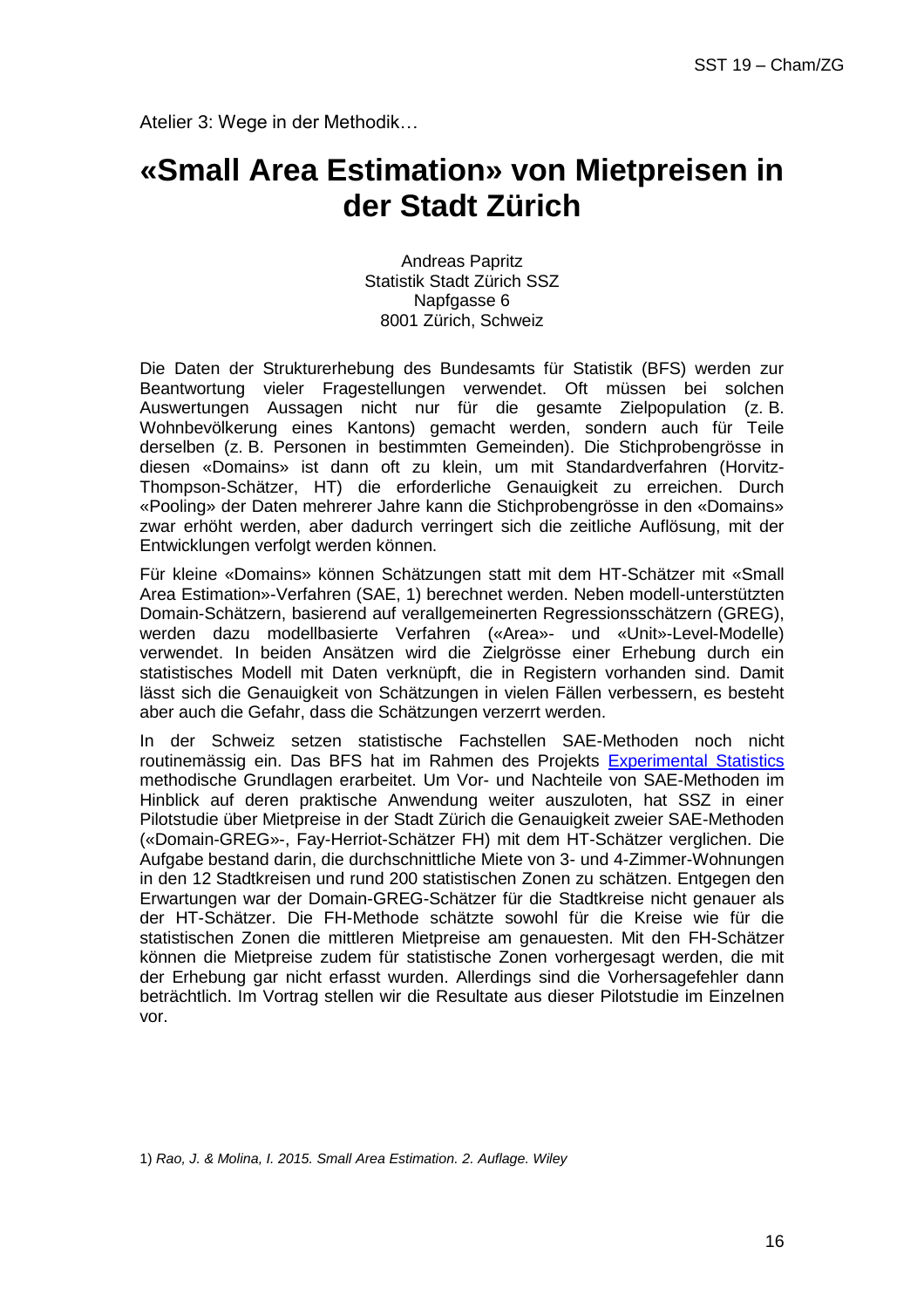# **Resultate der Pilotprojekte der BFS-Dateninnovationsstrategie: Ermittlung des Potenzials von Kleingebietsschätzung im Rahmen der Beschäftigungsstatistik (BESTA)**

Francis Saucy Bundesamt für Statistik

Im Rahmen der BFS-Dateninnovationsstrategie wurden fünf besonders inspirierte Pilotprojekte ausgewählt, die in den letzten zwei Jahren die Grenzen der Machbarkeit in der öffentlichen Statistik getestet haben. Im Zentrum des Interesses stand die Anwendung komplementärer Analysemethoden (z. B. prädiktive Analytik mittels erweiterter Statistik, Datenwissenschaft und/oder maschinelles Lernen) auf BFS-interne Primärdatenquellen sowie bereits verknüpfte identifizierbare Sekundärdatenquellen, die in der aktuellen Statistikproduktion des BFS bereits verwendet werden. Es handelt sich hierbei um Pilotprojekte, die das Potenzial haben die BFS-Statistikproduktion zu erweitern oder zu ergänzen. Das Projekt Ermittlung des Potenzials von Kleingebietsschätzungen im Rahmen der Beschäftigungsstatistik (BESTA) ist ein davon.

Es wird geprüft, inwiefern die Methode der «Kleingebietsschätzungen» sich für die Beschäftigungsstatistik eignet und zuverlässige Schätzungen der Gesamtbeschäftigung und der Vollzeitäquivalente für Kantone, Grossstädte und im Stichprobenplan nicht berücksichtigte Wirtschaftszweige liefert.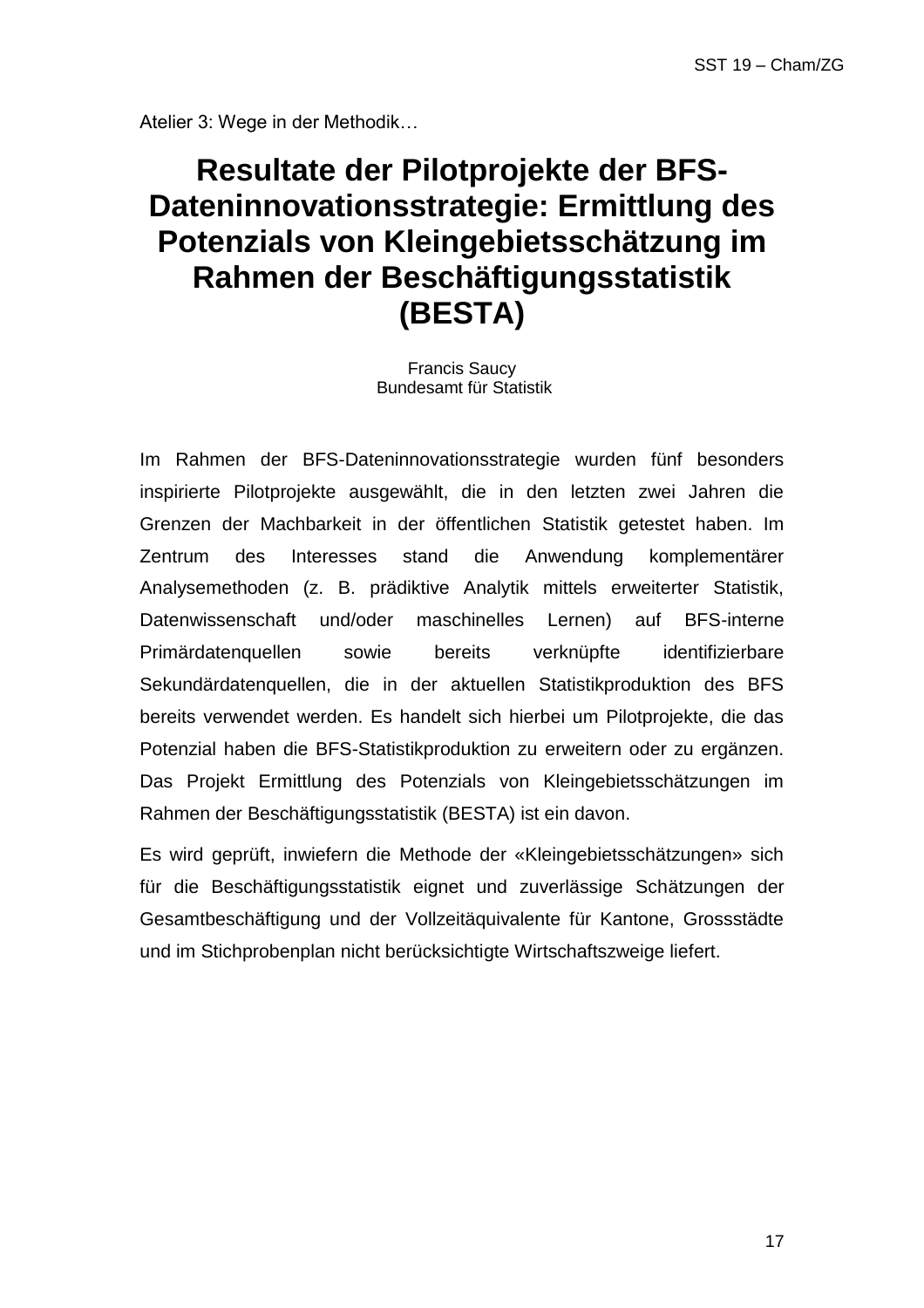# **Une fois au top, toujours au top ? Développement des athlètes dans le classement FIS de ski de fond**

Anne Renaud et Hippolyte Kempf Haute école fédérale de sport de Macolin HEFSM Route principale 247 2532 Macolin, Suisse

La concurrence est rude entre les nations sur le circuit des compétitions internationales de ski de fond de la Fédération internationale de ski (FIS). La sélection des athlètes en début de carrière et le choix des athlètes pouvant participer aux compétitions sont tous deux complexes. Dans cette étude, nous avons comme objectif d'étudier le développement des athlètes représentant leurs nations dans les compétitions internationales en fonction de leur âge. On vise notamment à déterminer s'il y a des différences entre messieurs et dames, entre distance et sprint, et également entre les athlètes ayant atteint le plus haut niveau durant leur carrière (« once top 30 ») et ceux n'ayant pas atteint ce niveau. Les points FIS (distance et sprint) ont été choisis comme mesure de performance, et différents modèles ont été définis pour expliquer la performance en fonction de l'âge. Les résultats indiquent que les athlètes ayant atteint le plus haut niveau avaient globalement également de bons résultats en début de carrière. Les carrières individuelles des meilleurs athlètes à Pyong Chang 2018 montraient cependant que plusieurs d'entre eux faisait partie des meilleurs seulement à partir d'env. 20 ans et que la stabilité des performances était plus grande en distance qu'en sprint. Les résultats pourraient intéresser la FIS et les fédérations nationales de ski de fond. Ils présentent en effet de nouvelles connaissances sur les points FIS et un outil pour comparer des athlètes avec les meilleurs, en fonction de leur âge.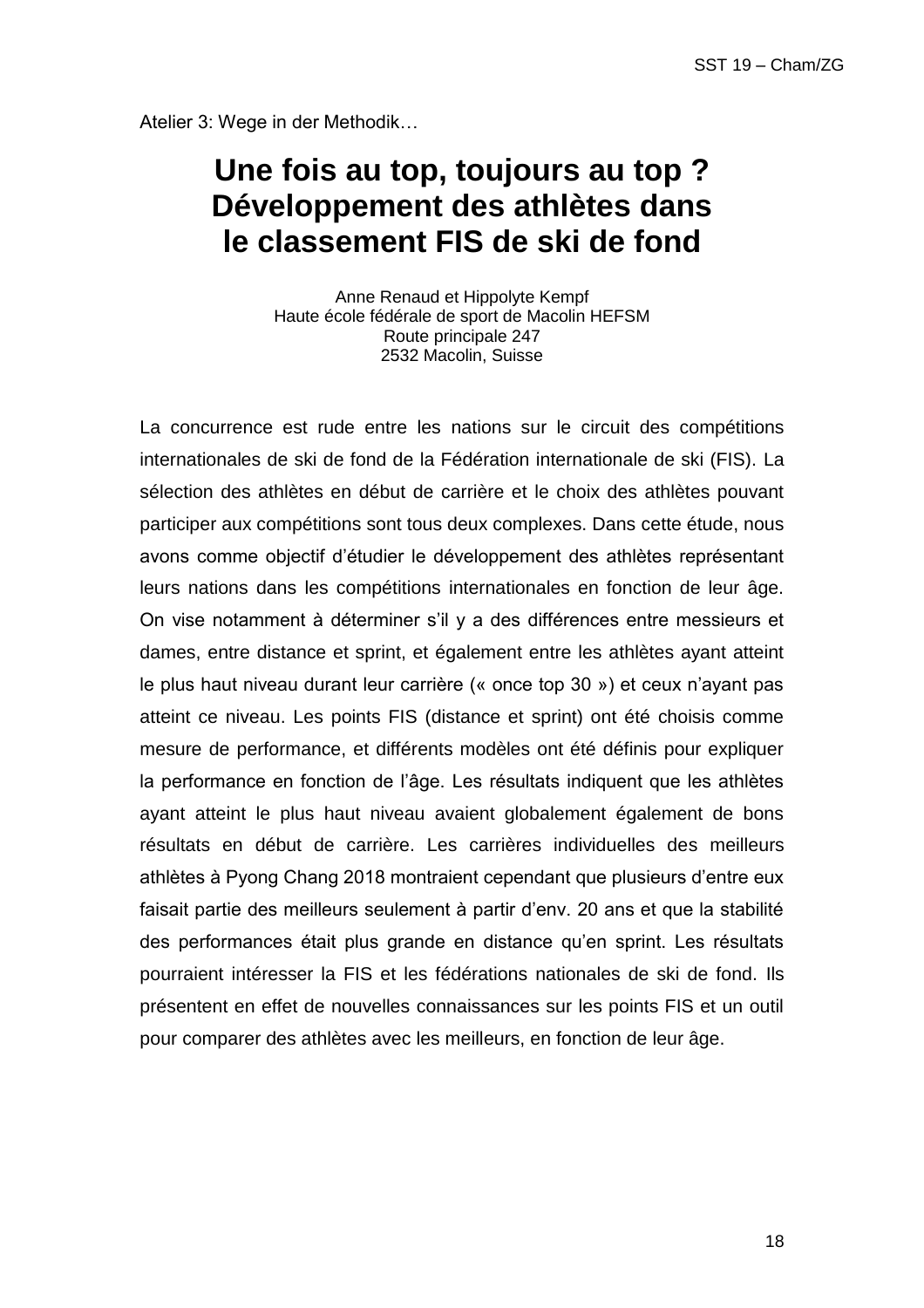## **Anonymisierung von Aggregatdaten**

Rolf Schenker Statistik Stadt Zürich Napfgasse 6 8001 Zürich

#### **Wenn Tabellen zu viel kreuzen**

Statistische Ämter verfügen über Einzeldaten, die nur so publiziert werden dürfen, dass keine Rückschlüsse auf einzelne (natürliche oder juristische) Personen möglich sind. Oft werden statistische Kennzahlen in Form von Kreuztabellen publiziert. Bei Kreuztabellen mit feingliedrigen Klassifizierungen sind die ausgewiesenen Gruppen zum Teil aber so klein, dass Rückschlüsse möglich wären, beispielsweise wenn in einer Gemeinde nur eine Bäckerei existiert. Dann müssen die Werte von Hand anonymisiert werden, damit eine Veröffentlichung möglich ist. Wenn die Gruppierungen – wie Branchen, Berufe oder geografische Gliederungen – hierarchisch aufgebaut sind, wird die Anonymisierung einer Tabelle zu einer echten Knobelei.

Diese Arbeit manuell zu erledigen ist aufwendig und braucht hohe Konzentration. Doch ein von Statistik Stadt Zürich entwickelter Algorithmus führt die Anonymisierung auch in hierarchisch gegliederten Tabellen automatisch durch. Dies verringert die für die Anonymisierung benötigte Zeit und die Wahrscheinlichkeit eines Fehlers deutlich.

Das Referat zeigt die Vorgehensweise des Algorithmus auf und erklärt, welche Bedarfe zur Anonymisierung damit abgedeckt werden und welche noch offen sind.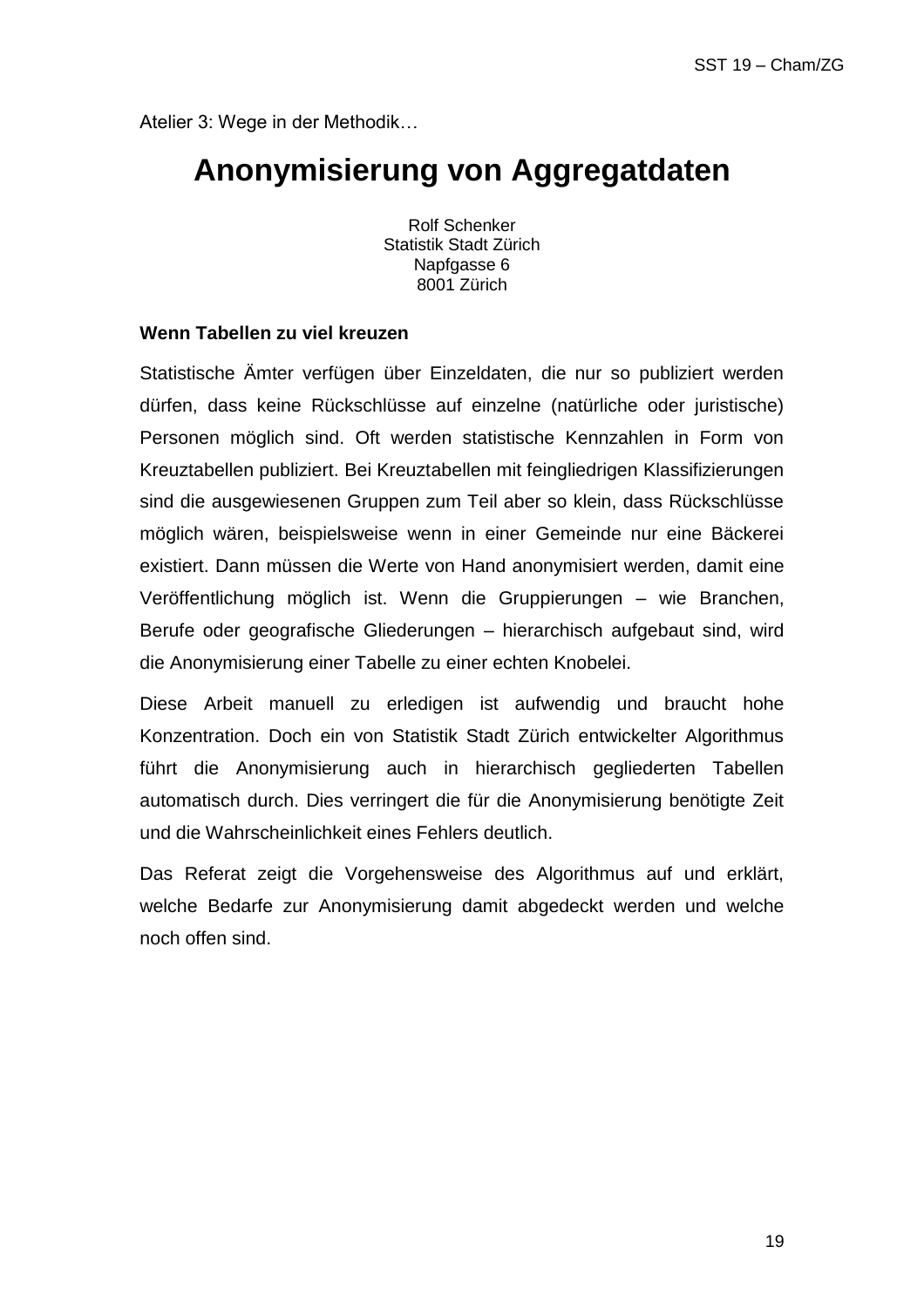# **Echtzeitdaten am Abstimmungssonntag – automatisierte Prozesse und die Zusammenarbeit von Bund und Kantonen als Erfolgsfaktoren für ein innovatives Projekt**

Madeleine Schneider, Corinne Straub Bundesamt für Statistik Espace de l'Europe 10 2010 Neuchâtel, Schweiz

Daniel Bierer, Statistisches Amt des Kantons Zürich Schöntalstrasse 5 8090 Zürich

#### **Die mobile App VoteInfo als Ausgangspunkt für einen Modernisierungsschub und die Umsetzung des Once-only-Prinzips in der Abstimmungsstatistik**

Bei der Abstimmung vom 10. Februar 2019 kam erstmals die mobile App «VoteInfo» zum Einsatz. Aufbauend auf der vom Statistischen Amt des Kantons Zürich entwickelten kantonalen App, hat die Bundeskanzlei zusammen mit dem Statistischen Amt des Kantons Zürich und dem Bundesamt für Statistik ein App-<br>Projekt i für i die Bundesebene angestossen. Ziel war. sämtliche Projekt für die Bundesebene angestossen. Ziel war, sämtliche Abstimmungsinformationen (Erläuterungen und Resultate) von eidgenössischen und kantonalen Abstimmungen digital und aus einer Hand für mobile Geräte anzubieten. Die für die erfolgreiche Lancierung nötigen neuen Prozesse der Datenübermittlung, Resultate-Aufbereitung und automatisierte Diffusion werden dargelegt. Thema sind ebenfalls die Herausforderungen wie die kantonalen Staatskanzleien als Datenlieferanten ins Boot geholt werden konnten. Das gemeinsame Projekt der drei Partner ist nicht nur ein gelungenes Beispiel für die Zusammenarbeit verschiedener Verwaltungsstellen, sondern ebenso ein Anwendungsfall für die Umsetzung des Once-Only-Prinzips, indem die Kantone ihre Abstimmungsergebnisse künftig nur noch einmal an den Bund übermitteln müssen. Die kurze Laufzeit von 15 Monaten kann als besonderer Erfolg des Projekts angesehen werden. Last but not least profitiert die Öffentlichkeit von den im OGD-Portal zur Verfügung gestellten maschinenlesbaren Datensätzen, die parallel zur Veröffentlichung in der App allen gleichzeitig für eigene Anwendungen zur Verfügung stehen und von Medien und Wissenschaft bereits rege benützt werden.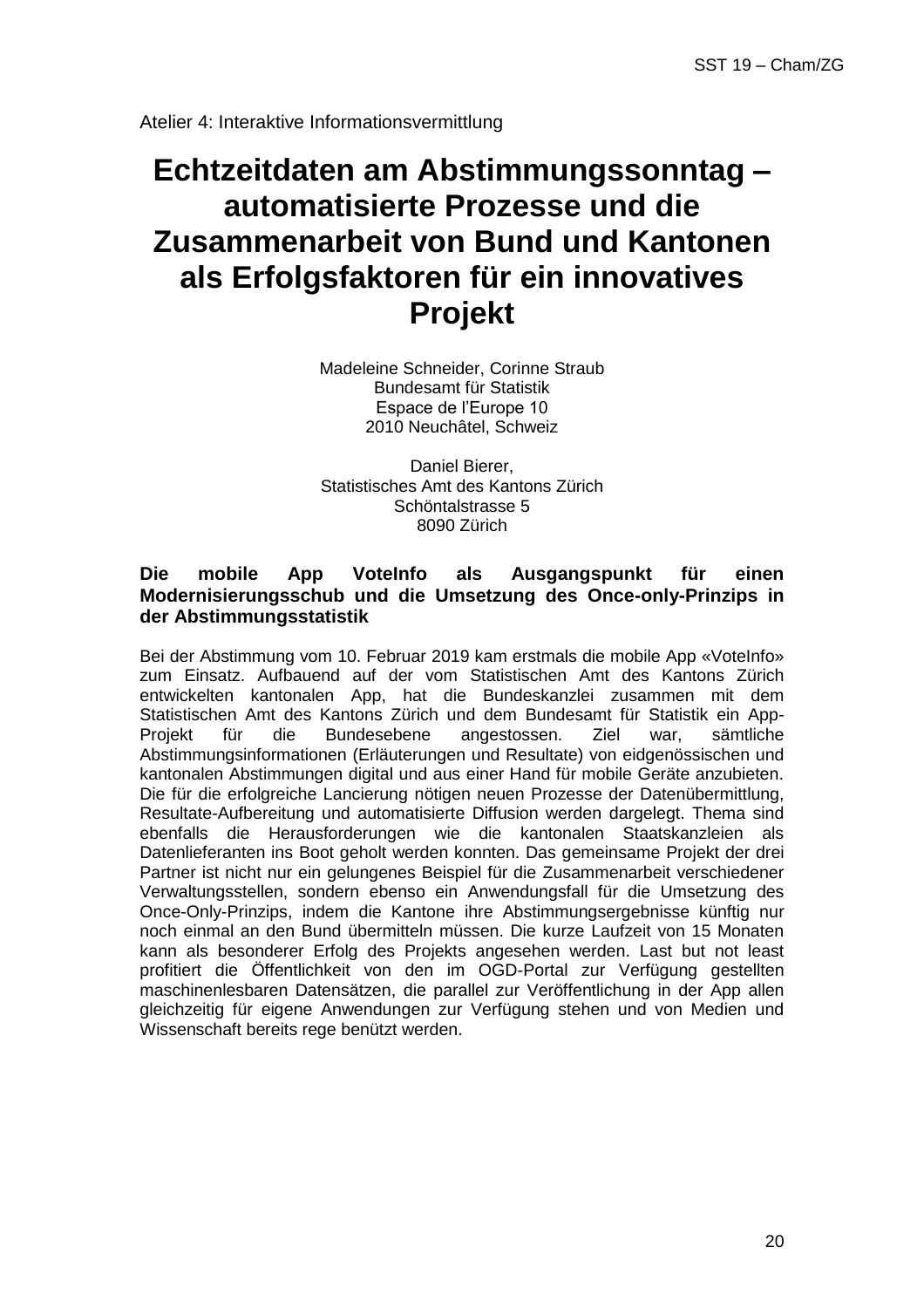# **Statistische Informationsvermittlung – Wo und wie positioniert sich die öffentliche Statistik in der digitalisierten Datengesellschaft?**

Oliver Thommen Dombois, Nathalie Grillon Statistisches Amt des Kantons Basel-Stadt Binningerstrasse 6 4001 Basel, Schweiz

#### **Mehr Sichtbarkeit dank neuer Visualisierungsformen?**

Wie lässt sich die Aufmerksamkeit der breiten Öffentlichkeit in einer zunehmenden medialen Informationsflut gezielt auf statistische Informationen lenken? Müssen wir immer eine Datengeschichte erzählen, um unsere Zahlen interessant zu machen?

Wir werfen einen Blick zurück auf die ersten Gehversuche mit interaktiven Grafiken. Wir zeigen verschiedene Beispiele, wie wir Statistik-Ergebnisse mit einfachen Mitteln anschaulicher gestalteten, um dadurch ein grösseres Publikum zu gewinnen.

Erfahrungen und Reaktionen zeigen, dass die öffentliche Statistik ihre Rolle stärken kann, wenn Informationen durch visuelle Akzente hervorgehoben werden, ohne dass dadurch Faktentreue verlorengeht. Das Erzählen von «Datengeschichten» sei dabei den Journalisten überlassen. Die öffentliche Statistik hingegen soll weiterhin vor allem ihre Rolle als verlässliche Partnerin und «Rohstofflieferantin» ausfüllen.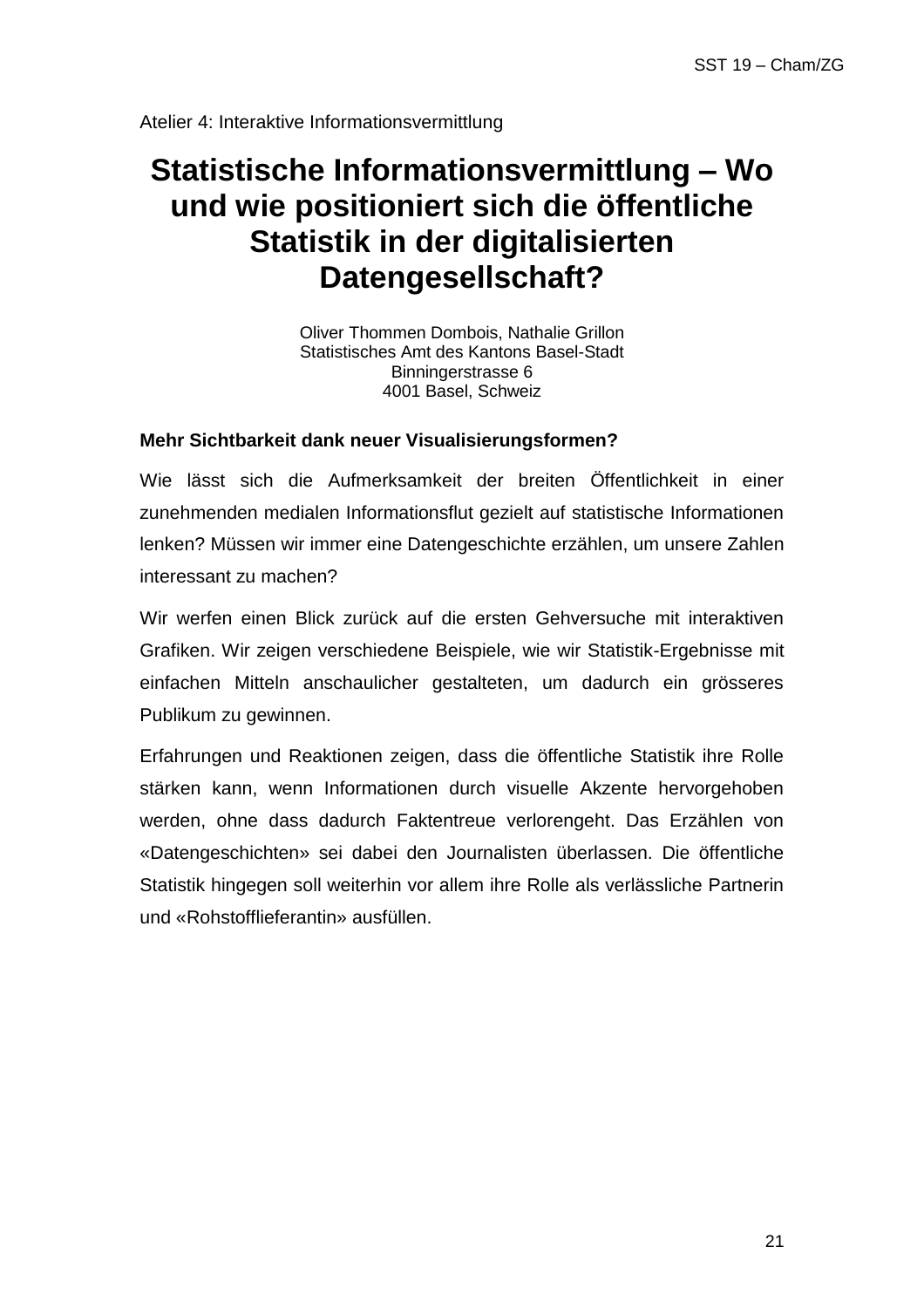Atelier 4: Interaktive Informationsvermittlung

# **Interaktive Grafiken und Datenverarbeitung für ein webbasiertes Indikatorensystem**

Oliver Zumbrunnen Schweizerisches Gesundheitsobservatorium - Obsan Espace de l'Europe 10 Neuchâtel, Schweiz

#### **Die Umsetzung eines Indikatorensystems mit Statistiksoftware und JavaScript**

Im Auftrag für das Bundesamt für Gesundheit BAG erstellt das Schweizerische Gesundheitsobservatorium das Monitoringsystem MonAM $^{1)}$ . Die rund 120 Indikatoren zeigen im Web statistische Daten zu nichtübertragbaren Krankheiten und Suchtthemen aus verschiedenen Datenquellen. Für die Präsentation der Daten wurden dynamische und interaktive Grafiken in JavaScript entwickelt, die die Darstellung verschiedener Aspekte wie Zeit, Raumgliederung, Geschlecht und Alter ermöglichen. Dafür wird im Browser unter anderem die Open Source Bibliothek Data Driven Documents  $d3.is^{2)}$  verwendet, um aus den Daten benutzerfreundliche Grafiken, Webtabellen und Excel-Dokumente erstellen zu lassen. Aus diesen Erfahrungen werden Tipps für den Aufbau von automatisierten Indikatorensystemen gegeben. Weitere Themen sind die Lösung der Accessibility für grafische Daten und Veröffentlichung der Daten als Open Government Data.

*1) Schweizer Monitoring-System Sucht und nichtübertragbare Krankheiten (MonAM) <https://www.obsan.admin.ch/de/MonAM> 2) Data Driven Document[s https://www.d3js.org](https://www.d3js.org/)*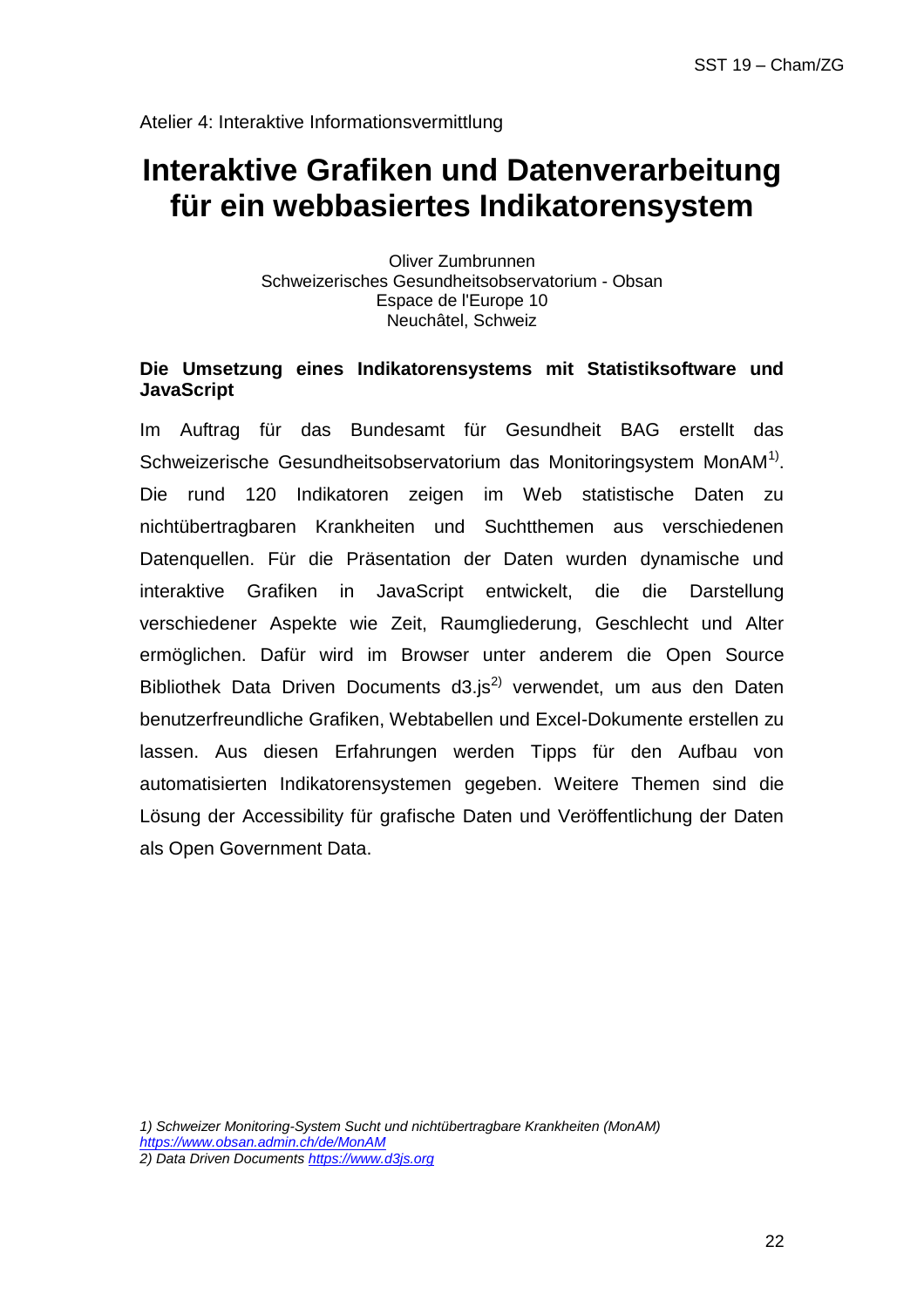Atelier 4: Interaktive Informationsvermittlung

### **Make Information Accessible Again**

Patrick Roelli, Léo Picard Uthink, Université de Lausanne Anthropole Lausanne, Suisse

Le 21ème siècle ouvre une nouvelle ère de la digitalisation et du "big data" dans la vie quotidienne des citoyens et citoyennes Suisses.

Bien que la Suisse met à disposition un budget conséquent dans l'acquisition de données auprès de sa population, de ses entreprises et de ses institutions, l'accessibilité et la compréhension de ces données reste limitée pour une personne non initiée.

La quantité d'information augmentant de façon exponentielle, il nous appartient de trouver de nouvelles manières de présenter et d'exposer ces dernières aux citoyens et citoyennes suisses.

Cette transition vers une digitalisation globale engendre également de nouveaux problèmes tel que les "fake news". Il arrive également que certains partis politiques usent de données statistiques d'une manière biaisée pour influencer l'opinion de la population. Un des piliers fondamentaux de notre démocratie étant l'accès à une information de qualité et non biaisée pour toute personne capable de voter, il devient alors crucial de la rendre accessible, factuelle et visible au plus grand nombre.

Afin de répondre à ces défis, nous proposons d'utiliser des outils permettant de créer des applications interactives à partir de ces données. Celles-ci permettent une accessibilité accrue, une facilité d'utilisation et apporte un côté ludique, permettant aux personnes non initiées à l'analyse de ces données, d'interagir avec elles et d'en apprendre plus sur notre Suisse et ses enjeux.

Nous illustrons cette capacité dans deux projets basé sur Shiny, un package du langage de programmation R, permettant de créer des interfaces interactives à partir de données traitées dans ce même langage.

Nous avons préparé deux applications interactives consultables directement sur internet à travers un navigateur web.

Uthink Migration: En préparation d'une potentielle initiative visant à sortir de l'espace Schengen, cette application permet de tester ses propres croyances et affiche ensuite les données de l'OFS concernant la migration en Suisse afin d'avoir une idée plus claire sur le sujet. L'application est hébergée ici: https://hoohm.shinyapps.io/Uthink\_Migration/

Uthink Vote blanc: Cette application propose d'explorer des données de votations fédérales Suisses entre 1980 et 2017 avec une proposition d'initiative: Donner une une voix au vote blanc en Suisse. L'application est hébergée ici: [https://hoohm.shinyapps.io/Uthink\\_Vote\\_blanc/](https://hoohm.shinyapps.io/Uthink_Vote_blanc/)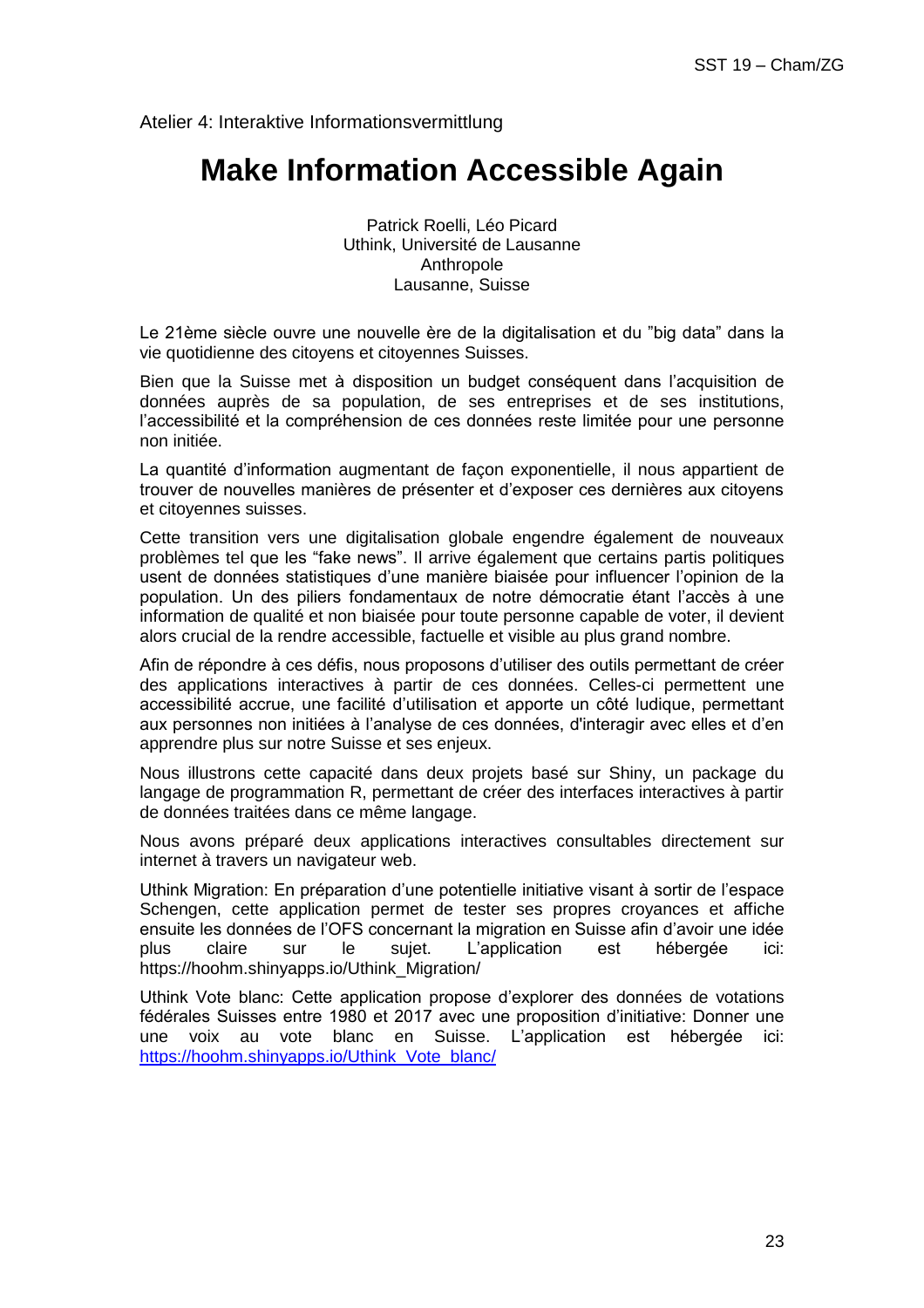**Rundtisch** 

### **Dateninnovation, Quo Vadis?**

Moderation: Timo Grossenbacher, Data Scientist und Reporter, SRF

Panelists: Georges-Simon Ulrich, Direktor BFS Albrecht Wirthmann, Koordinator ESSnet Big Data, Eurostat Madeleine Imhof, Leiterin Statistisches Amt Kanton Basel-Stadt Diego Kuonen, Universität Genf Anne Massiani, BFS Christian Ruiz, BFS Luzius von Gunten, BFS

An dieser Podiumsdiskussion wird über die Gegenwart und Zukunft der Dateninnovation debattiert. Sie ist in zwei Teile gegliedert. Zunächst diskutieren die Podiumsgäste unter sich, danach werden alle an den Schweizer Statistiktagen Teilnehmenden in das Gespräch einbezogen.

**Erster Teil des Runden Tischs**: Vier Themen stehen auf dem Programm: i) die Erfahrungen aus den BFS-Pilotprojekten der letzten zwei Jahre, ii) die strategischen Stossrichtungen auf internationaler Ebene und insbesondere bei Eurostat, iii) die künftige Positionierung der öffentlichen Statistik in diesem Bereich, iv) die Einbindung der nationalen und regionalen Statistikproduzenten in die künftigen Arbeiten des BFS sowie die Koordination mit den Universitäten und anderen Hochschulen in der Schweiz.

**Zweiter Teil des Runden Tischs**: In diesem freien Teil erhält das Publikum das Wort. Die Podiumsgäste werden die Fragen aus dem Publikum möglichst präzis beantworten.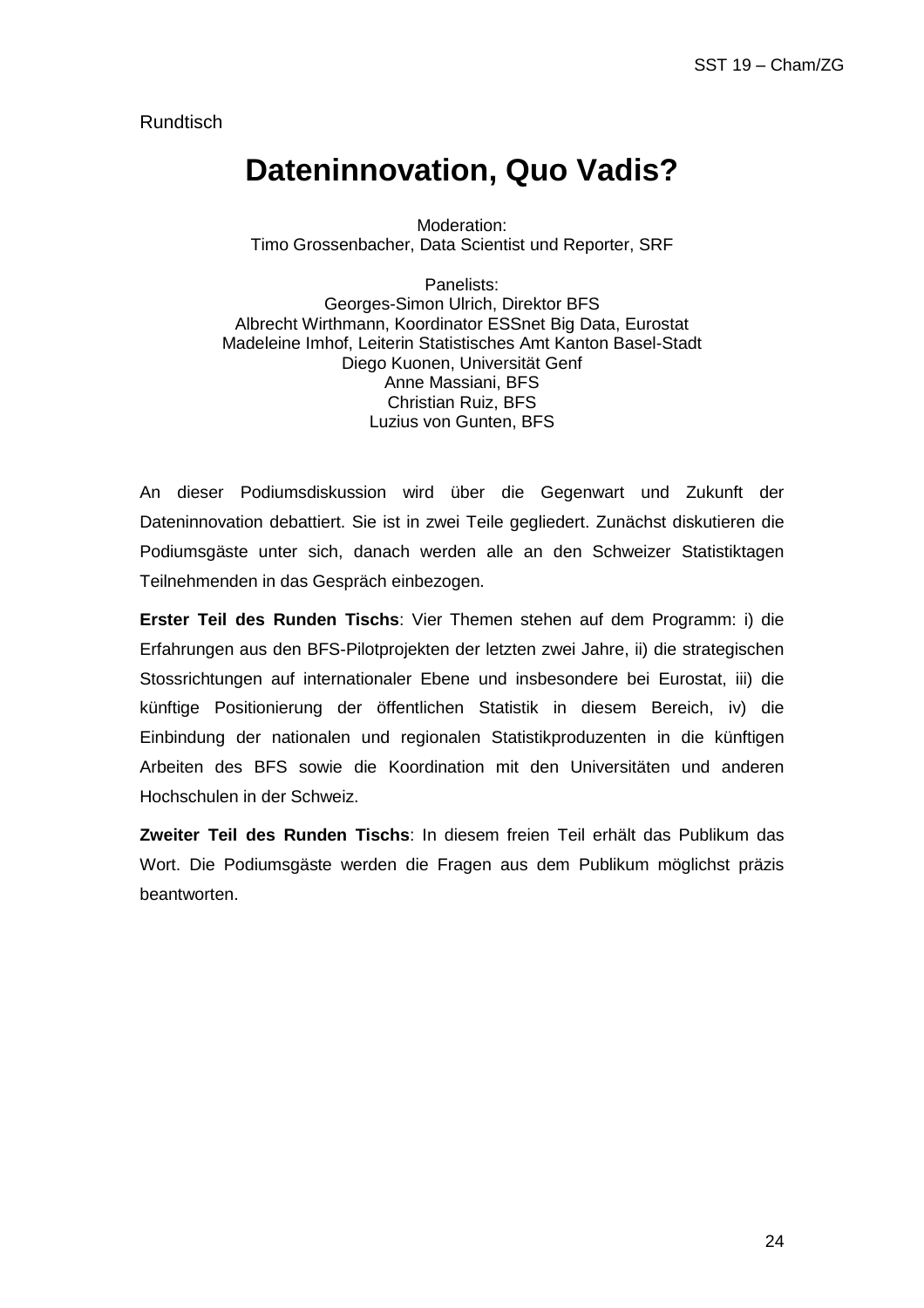Table ronde

### **Innovation sur les données, Quo Vadis?**

Modération: Timo Grossenbacher, Data Scientist et reporter, SRF

Panelists: Georges-Simon Ulrich, directeur OFS Albrecht Wirthmann, coordinateur ESSnet Big Data, Eurostat Madeleine Imhof, directrice Office de statistique du canton de Bâle-ville Diego Kuonen, Université de Genève Anne Massiani, OFS Christian Ruiz, OFS Luzius von Gunten, OFS

Cette table ronde a pour thème le présent et le futur de l'innovation sur les données. La table ronde est structurée en deux parties. Il est prévu d'avoir dans un premier temps une discussion entre les membres de la table ronde puis ensuite d'ouvrir la discussion avec l'ensemble des participants aux journées suisses de la statistique.

**Première partie de la table ronde**: Les questions aborderont quatre thématiques i) les expériences acquises durant les deux dernières années dans le cadre des projets pilotes de l'OFS, ii) les grandes orientations stratégiques au niveau international et en particulier auprès d'Eurostat, iii) le positionnement futur de la statistique publique dans ce contexte, iv) l'implication des producteurs nationaux et régionaux de la statistique publique dans les travaux futurs de l'OFS, ainsi que de la coordination avec les universités et les hautes écoles en Suisse.

**Seconde partie de la table ronde:** Il s'agira d'une partie libre qui donnera la parole au public. Les panelists auront pour tâches de répondre de manière aussi précise que possible aux questions posées.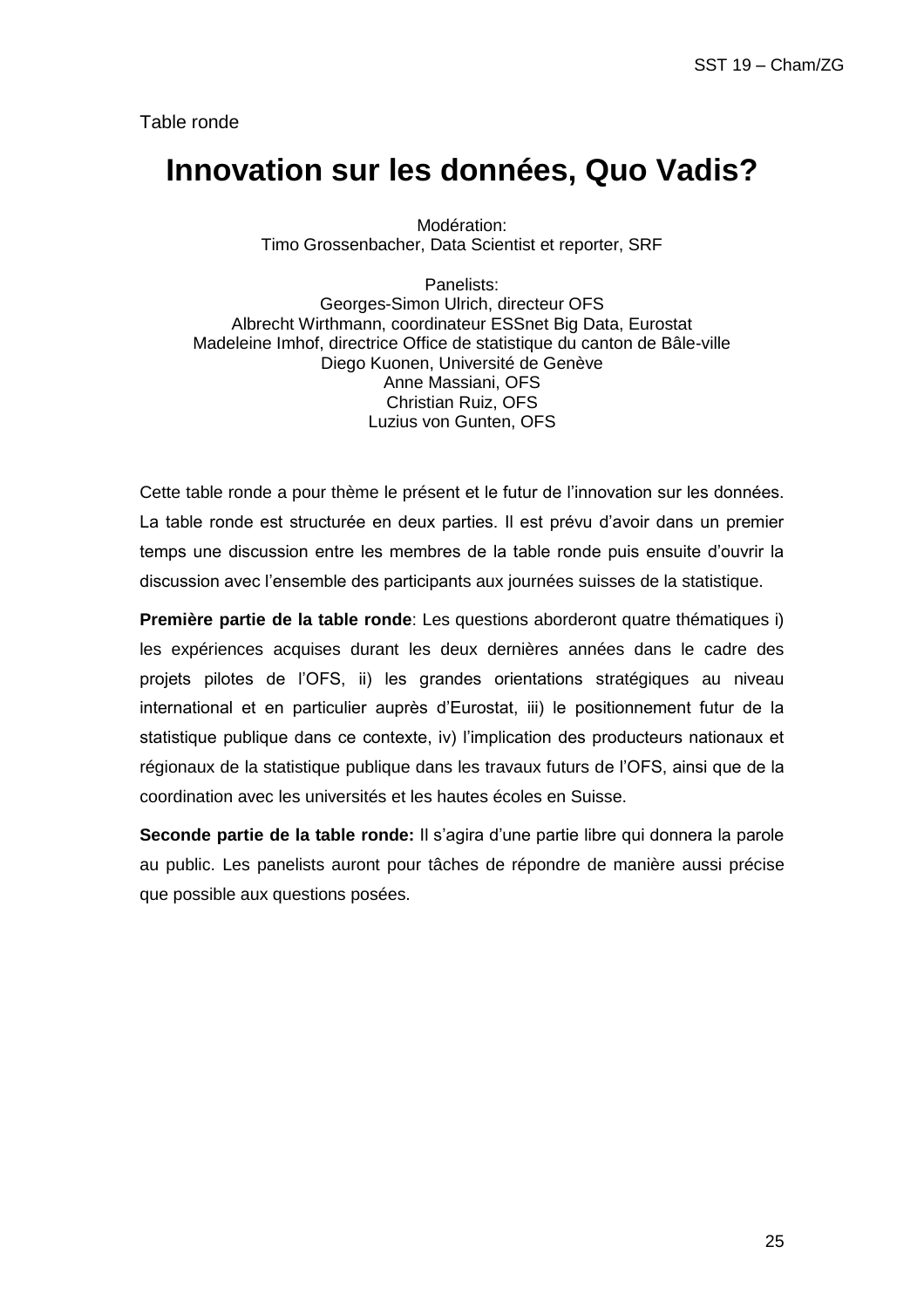### **Appariements de données à l'OFS**

Magnus Fink, Regina Scartazzini Bundesamt für Statistik Espace de l'Europe 10 2010 Neuchâtel

Le principe de base d'un appariement de données consiste à relier plusieurs jeux de données existants, en général au moyen d'un identifiant unique tel que le numéro AVS, afin de générer une plus-value pour des analyses. L'Office fédéral de la Statistique (OFS) utilise les appariements dans le cadre de la production statistique, dans le but de décharger les répondants, de générer des synergies et d'éviter les redondances. Les jeux de données ainsi constitués offrent de nouvelles possibilités d'analyse sans qu'il soit nécessaire de mettre en place des relevés supplémentaires.

L'OFS effectue aussi des appariements de données pour des tiers tels que des universités et hautes écoles, des instituts de recherche, ou encore des Offices statistiques régionaux et cantonaux. Les utilisateurs de données déposent une demande contenant tous les éléments nécessaires pour statuer sur la faisabilité de l'appariement d'un point de vue technique, méthodologique et juridique.

L'OFS et les instances cantonales ont la compétence d'apparier des jeux de données, pour autant qu'au moins l'un d'entre eux ait été relevé dans le cadre de la loi sur la statistique fédérale et que le but ne se rapporte pas à une personne. Mais même si ces appariements restent dans un cadre exclusivement statistique/de recherche/de planification, ils sont délicats d'un point de vue de la protection des données. Les acteurs, les processus et les conditions cadres sont ainsi définis de manière détaillée dans les bases légales y relatives.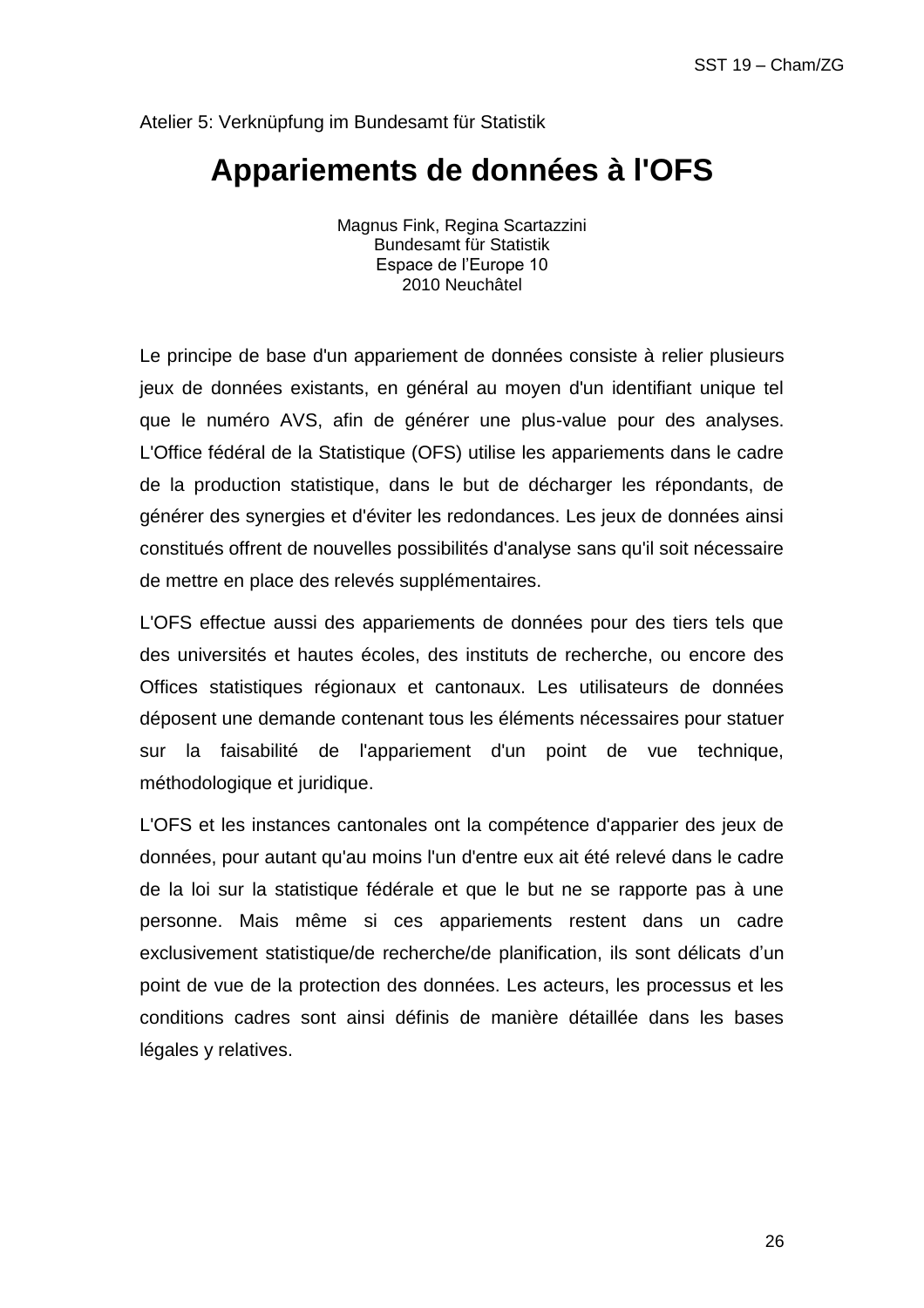# **Trajectoires sociales basées sur les données appariées de l'aide sociale, de l'assurance invalidité et de l'assurance chômage (SHIVALV)**

Nora Meister Bundesamt für Statistik Espace de l'Europe 10 2010 Neuchâtel

En Suisse, l'intégration durable de divers groupes de personnes au sein du marché du travail s'avère être un défi considérable de la politique sociale pour les prochaines années à venir. Par la fragmentation des différents types de prestations du système de sécurité sociale, les individus y ont recours de manière diverse. Ainsi, suivant les cas, les personnes peuvent percevoir de manière simultanée ou successive l'une ou l'autre de ces prestations.

Traditionnellement, la statistique analyse la situation des bénéficiaires par prestation et par année. Dès lors, l'intérêt du set de données SHIVALV réside dans le fait qu'il se compose d'un ensemble d'informations qui lie trois domaines de prestations sociales sur plusieurs années : l'aide sociale, l'assurance-invalidité et l'assurance-chômage. Ces données contiennent donc un vaste potentiel d'analyses des trajectoires individuelles entre ces différents types de prestations ; elles permettent aussi des couplages avec des données supplémentaires qui rendent possible le suivi des individus au-delà de ces prestations et du système de sécurité sociale.

La présentation explique comment l'ensemble de données est structuré et montre quelles approches innovatrices peuvent être appliquées pour réduire la complexité des informations à disposition et pour les diffuser de manière attractive.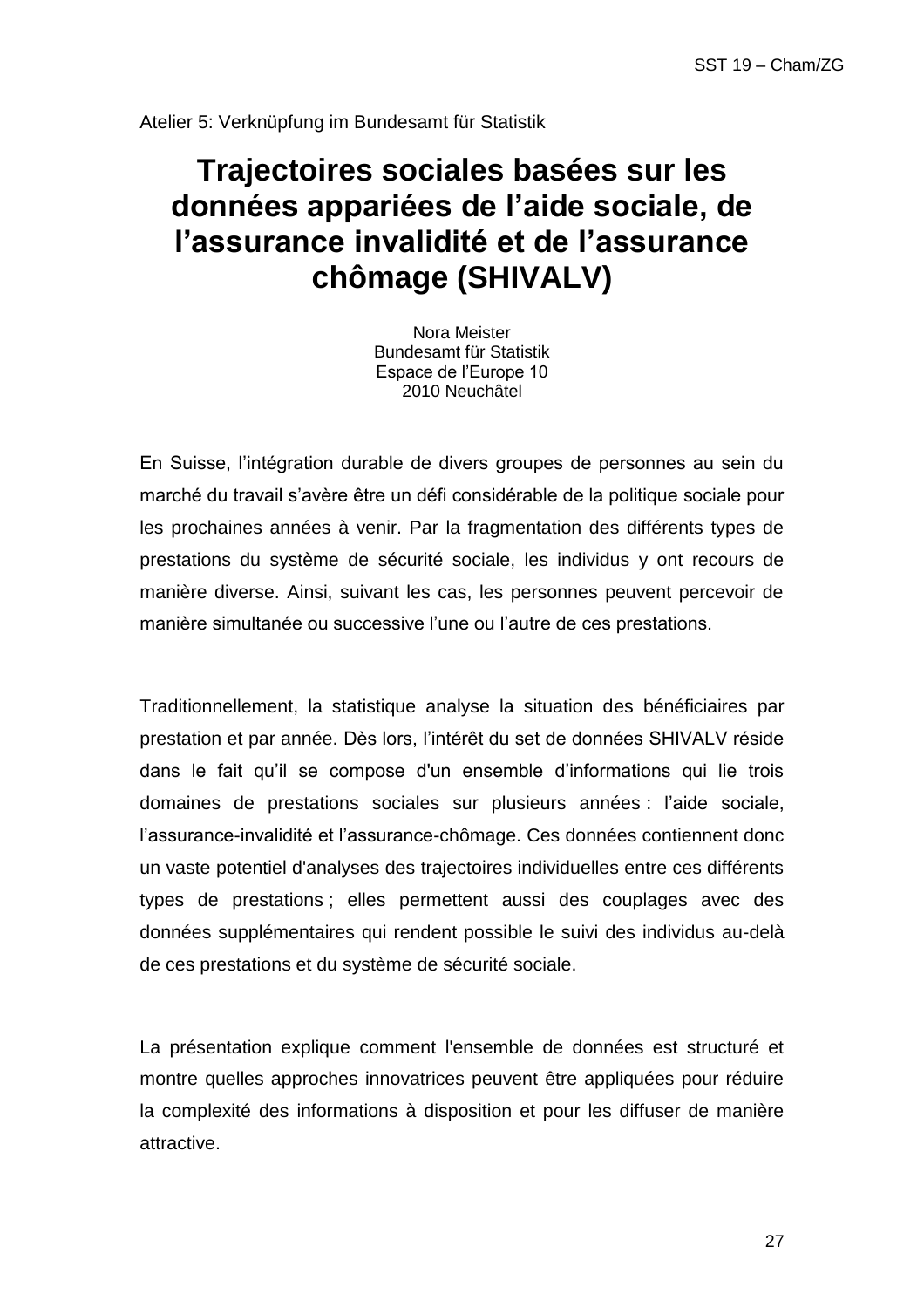# **LABB (Longitudinal analyses in the field of education)**

Francesco Laganà Bundesamt für Statistik Espace de l'Europe 10 2010 Neuchâtel

The introduction of the AHV number (Personal Identification Number) around 2010 in many official sta-tistics of FSO leads to tremendous improvements in Switzerland in particular in the field of education. The FSO launched the LABB (Longitudinal analyses in the field of education) program in 2014 to take profit of the new potentialities and deal also with the numerous challenges.

LABB follows two axes: firstly, to produce harmonized longitudinal files and make them available to the research community; secondly, to communicate results on transitions, paths and key-indicators for the education domain, as well as between education and the labour market by the means of aimed publications.

The data cover:

1) The whole population of pupils or students at the considered degree (thus with N often above 100'000).

2) Entire and multi-cohorts starting from school year 2012.

The project links many data sources from FSO in the field of education with the population and household statistics, the structural survey, the CDC («compensation offices») register and the unem-ployment data from the SECO. In the near future, it will also linked data from the STATENT and the ESS and include data in connection with the incomes.

Until now, 3 parts of the educational system have been covered: the paths after compulsory school, the paths within the upper secondary and the paths in the tertiary degree. By now, the data permit to cover several transitions (the paths after compulsory school, the paths within the upper secondary, the paths between the upper secondary and the tertiary and the paths in the tertiary degree). The pro-jects covers also the transition to the labour market after an upper secondary degree.

These data covering the whole post-compulsory school will be renewed each year, with new cohorts as well as a longer follow-up of the first cohorts.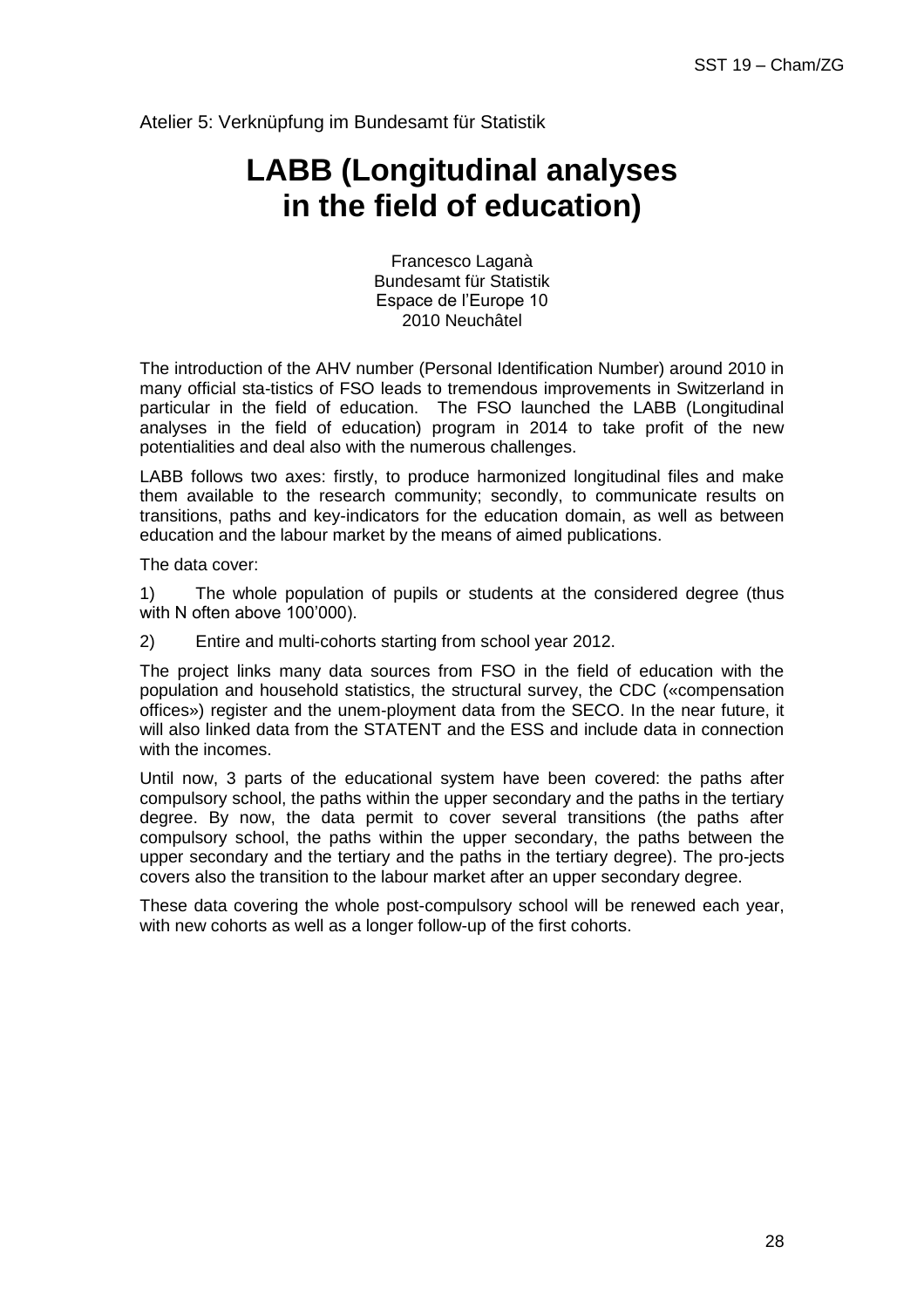# **Career patterns in Swiss Higher Education Institutions (HEI)**

Elena Zafarana, Mehmet Aksözen & Vera Herrmann Swiss Federal Statistical Office Espace de l'Europe 10 2010 Neuchâtel

#### **First results of a longitudinal analysis**

The Swiss Higher Education Area is characterised by three types of higher education institution: universities including the Federal Institutes of Technology in Zurich and Lausanne (UNI), universities of applied sciences (UAS), and universities of teacher education (UTE). All types are managed and financed differently, and have different characteristics and this might be reflected in different career patterns.

Data is based on the Swiss University Information System (SUIS), an institution in which representatives of the universities, the university cantons and the Swiss Confederation work together in order to compile statistics on higher education throughout Switzerland. The same abbreviation also stands for a database containing data on students, diplomas, staff (and even costs) in higher education.

The unique identifier for each and every person in the Swiss staff statistics at Higher Education Institutions was introduced in 2013. With 2018 as the latest year for data collection, the data comprises five years. The anonymised dataset of each staff member allows us to follow the development of each person's status.

The comparison of the changes in status may highlight career paths. At UNI career patterns are relatively well defined for many years; for this reason, first results of a longitudinal analysis on UNI staff with the focus on a gender perspective have been presented at the UNECE work session on gender statistics in May 2019. At UAS and UTE career patterns are less clearly defined; therefore, this analysis will integrate data on UAS/UTE staff and will shed light on potential differences in career patterns between the three types of HEI. In addition, the approach on FSO data collection, its method and parameters for further data linkage and analyses will be discussed.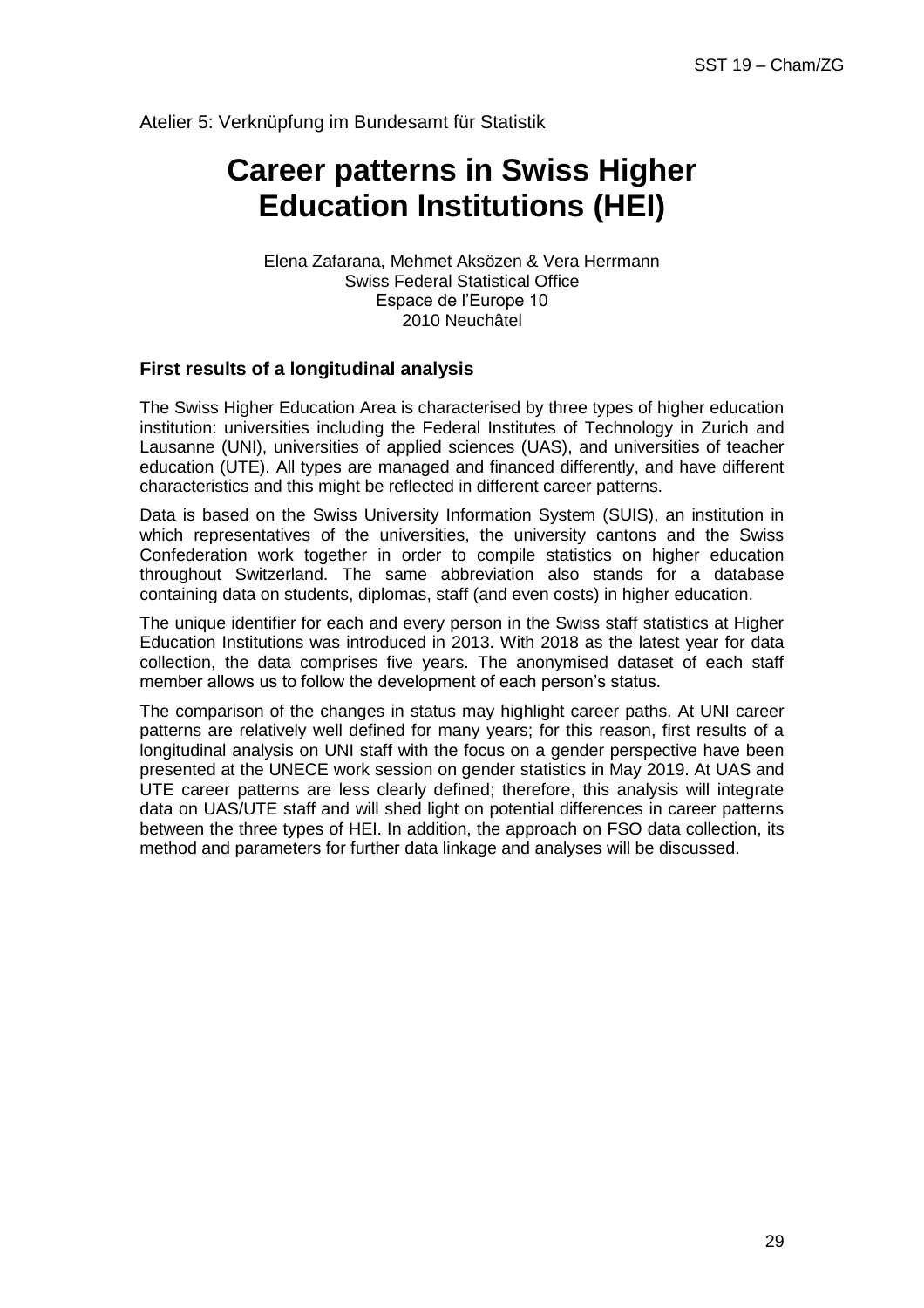# **KORSTAT 4.0**

Matthias Mazenauer Sekretär KORSTAT Schöntalstrasse 5 Zürich. Schweiz

### **Die neue Austauschplattform der regionalen statistischen Ämter**

Die KORSTAT hat dieses Jahr ein neues Zeitalter der Zusammenarbeit in den Gremien eingeläutet. Die Präsentation gibt einen kurzen Überblick über die bereits bestehenden Inhalte und die Möglichkeiten auf der neuen Austauschplattform.

Unter anderem sollen folgende Fragen beantwortet werden:

- Wie wird die Arbeit in den Gremien der KORSTAT erleichtert?
- Wie kann die Plattform die Zusammenarbeit unter den regionalen Statistikstellen unterstützen?
- Was kann jeder von uns beitragen, um die öffentliche Statistik in der Schweiz zu stärken?

Die Präsentation soll zudem Gelegenheit bieten, Rückmeldung zur Plattform zu geben und Bedürfnisse zu sammeln und zu diskutieren.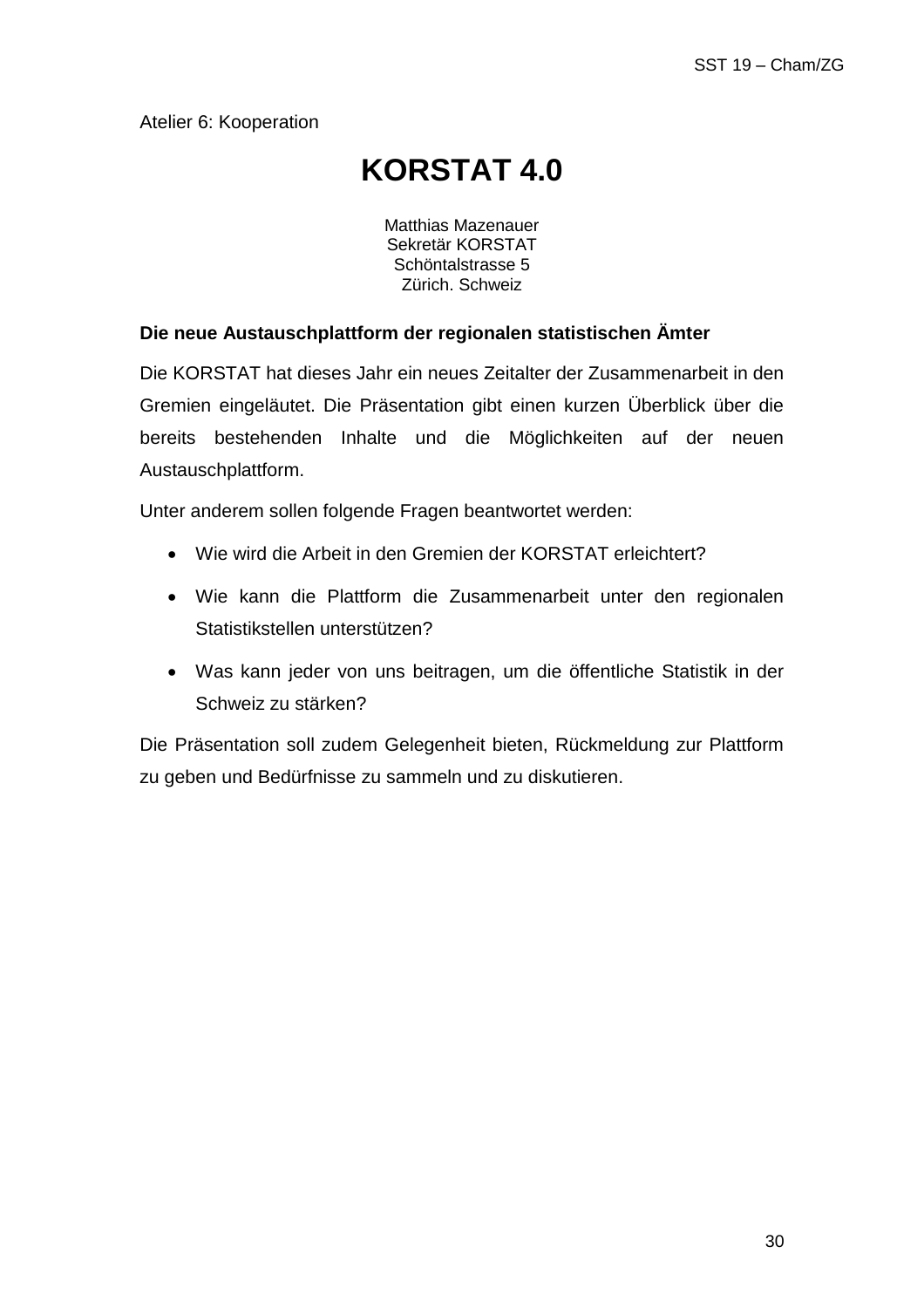# **Öffentliche Statistik im Alltag – Weiterbildung für Verwaltungsstellen**

Lukas Mohler Statistisches Amt des Kantons Basel-Stadt Binningerstrasse 6 4001 Basel

> Samuel Wegmann LUSTAT Statistik Luzern Burgerstrasse 22 6002 Luzern

Verwaltungsstellen brauchen statistische Daten und Analysen als Informations- und Planungsgrundlagen. Die Statistikstellen der Kantone Basel-Stadt und Luzern bieten beide im Rahmen von verwaltungsinternen Weiterbildungsprogrammen Einführungskurse in die öffentliche Statistik an.

In den Kursen werden beispielsweise die Aufgaben sowie die rechtlichen und ethischen Grundlagen der öffentlichen Statistik erläutert und deren Bedeutung hervorgehoben. Es werden weiter Tipps zur Datensuche und zur Nutzung und Interpretation von Statistiken gegeben sowie statistische Grundbegriffe erklärt.

Ein Co-Referat der beiden Statistikstellen geht folgenden Fragen nach: Welche Überlegungen haben zu diesen Angeboten geführt? Welche Erfahrungen wurden mit ihnen gemacht? Wie sollen sie in Zukunft weiterentwickelt werden?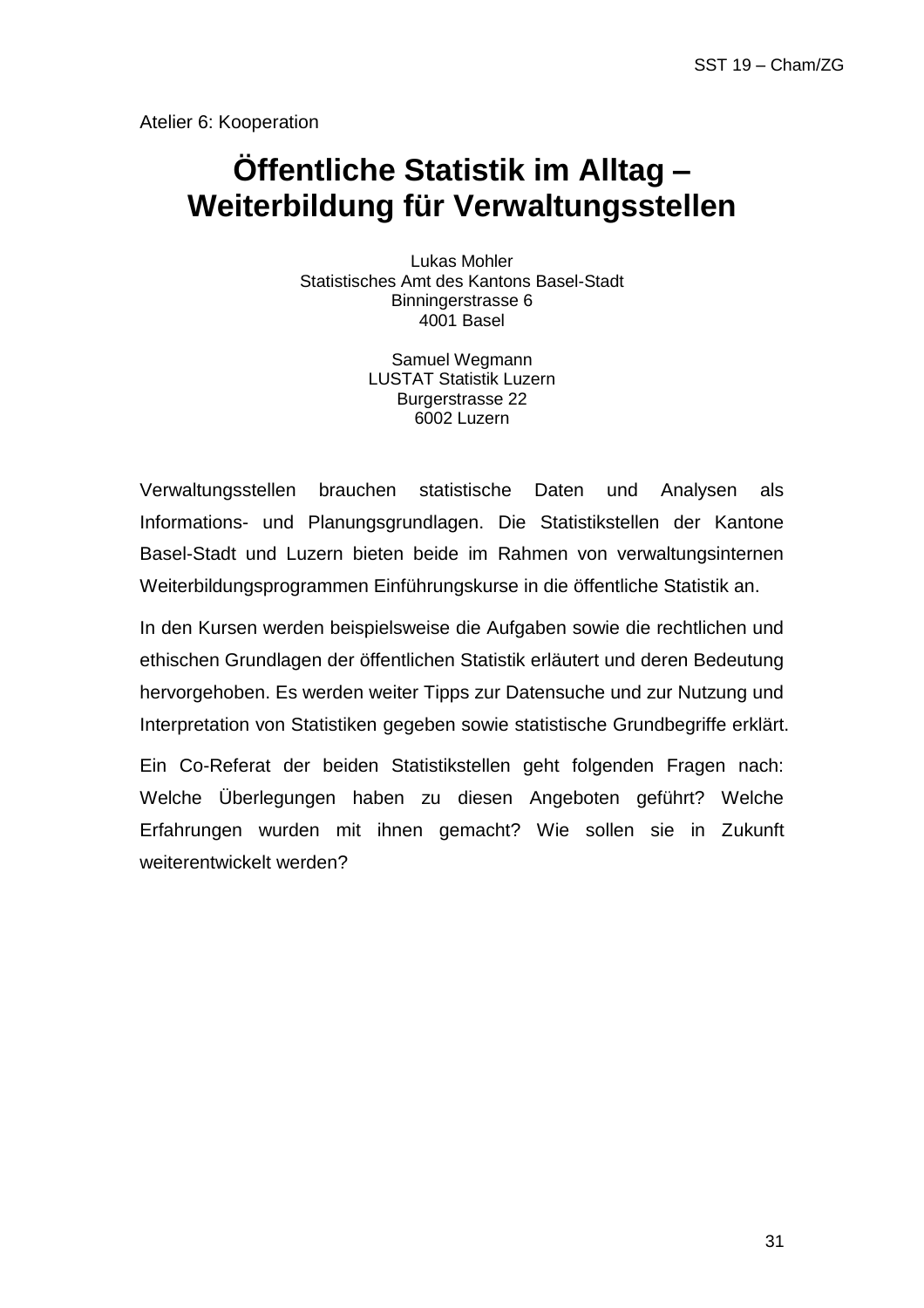## **La cartographie au service de la statistique publique avec la plateforme Statatlas**

Olaf König Office federal de la statistique Espace de l'Europe 10 Neuchâtel, Suisse

#### **Retour d'expérience et perspectives futures**

L'Office fédéral de la statistique (OFS) exploite depuis 2009 un outil d'édition de visualisations graphiques – la plateforme Statatlas – qui couvre plus de 90% des besoins de l'OFS en matière de production et de diffusion cartographique.

Cet outil est une application en ligne, un *Content Management System* (CMS), qui permet d'importer et de gérer des données spatiales, d'éditer des cartes thématiques, des systèmes d'indicateurs régionaux, et d'autres produits sur la base de données régionales, et d'exporter et de diffuser ces produits dans différents formats et pour différents médiums. La majorité de cette diffusion passe par l'offre en ligne d'atlas statistique et de cartes interactives.

L'OFS met aujourd'hui à la disposition du public trois atlas statistiques, qui concourent à notre mandat d'information et disposent de bases légales assurant la pérennité de cette offre.

L'Atlas statistique interactif de la Suisse est l'atlas de référence de l'OFS et couvre la quasi-totalité des thèmes statistiques et des nomenclatures spatiales, avec une mise à jour en continue au fur et à mesure de la disponibilité de nouveaux résultats.

L'Atlas politique de la Suisse donne accès à l'ensemble des résultats politiques à l'échelon fédéral – votations depuis 1866 et élections au Conseil national depuis 1919 – et offre des cartes mises à jour en direct lors des dimanches de votations et d'élections.

Enfin, l'Atlas des villes regroupe les résultats du projet City Statistics, qui regroupe des indicateurs de condition de vie en ville, et visualise des résultats à différents niveaux géographiques, dont des niveaux infra-communaux.

Cet outil de production et de diffusion très complet est également mis à disposition d'acteurs tiers, et la statistique du canton de Lucerne – LUSTAT – utilise depuis 2014 notre CMS pour produire et diffuser l'Atlas statistique de Lucerne ainsi que des cartes interactives.

Après plus d'une décennie de service rendu, et des dizaines de milliers de cartes produites et diffusées, l'OFS devra se doter dans les prochaines années d'une nouvelle application qui succédera à la plateforme actuelle. Il s'agit de proposer un outil comparable tout en en améliorant la productivité et en élargissant l'offre de produits et de leurs fonctionnalités, avec l'adoption des standards actuels et futurs du *webmapping* et plus largement de la *data visualisation*.

Dans cette optique, l'OFS souhaite développer d'autres partenariats au sein des acteurs suisses de la statistique publique, afin de partager et de développer un outil innovant à même d'apporter au public par le moyen de la représentation graphique une information éclairée et facilement appréhendable au service de notre démocratie.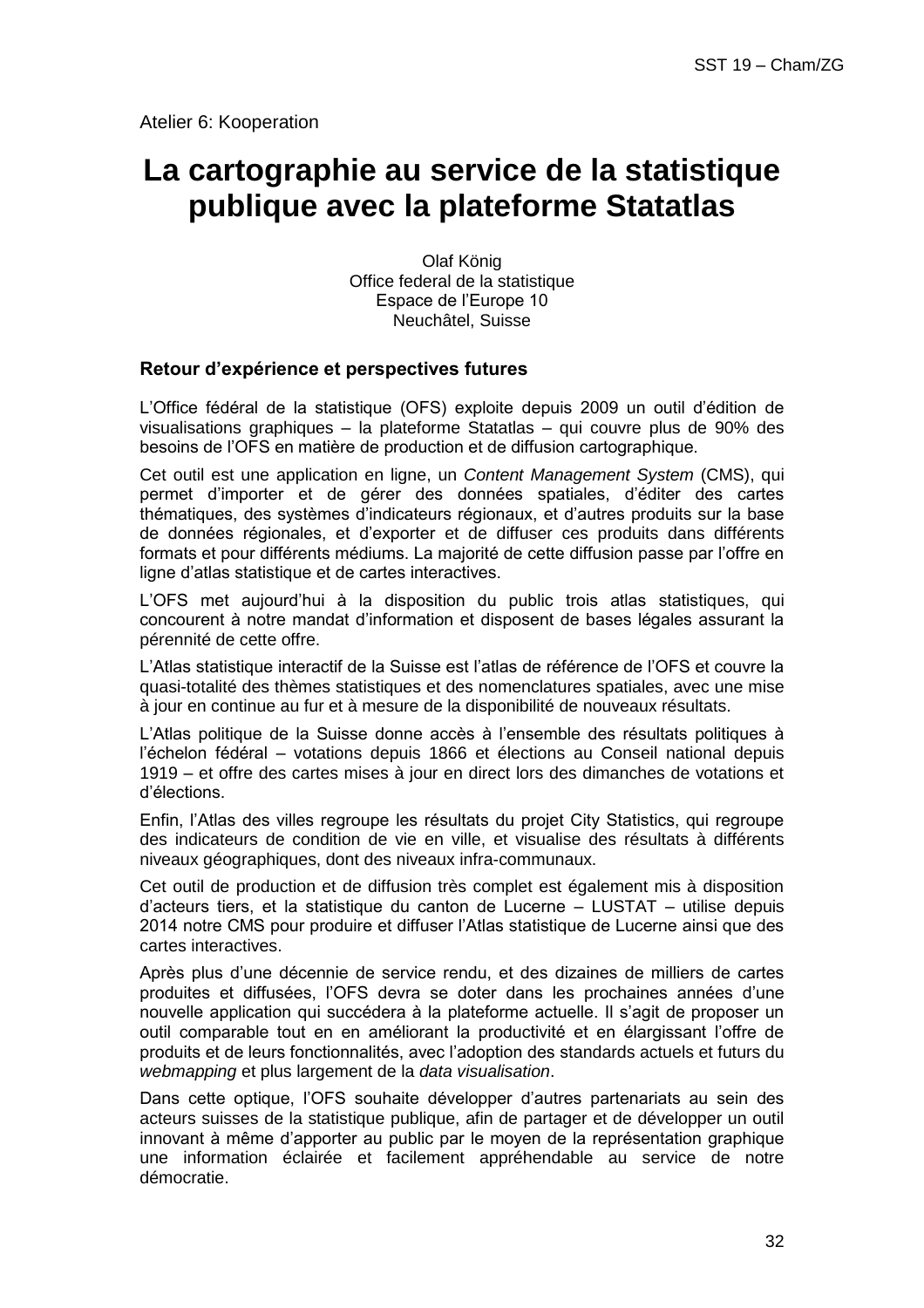# **Kleinräumige Arbeitsplatzszenarien für Kanton und Stadt Zürich**

Andrea Schnell Statistisches Amt Kanton Zürich Schöntalstrasse 5 8090 Zürich

> Rolf Schenker Statistik Stadt Zürich Napfgasse 6 8001 Zürich

### **Eine Zusammenarbeit der statistischen Ämter von Kanton und Stadt Zürich**

Szenarien zur zukünftigen Entwicklung der Bevölkerung haben sich als Planungs- und Entscheidungsgrundlage seit Jahren etabliert – auch in Zürich. Daneben ist seit einigen Jahren ein Bedürfnis nach Entwicklungsszenarien für die Zahl der Arbeitsplätze feststellbar. Da der Wirtschaftsstandort Zürich nicht an der Stadtgrenze endet, haben sich Statistik Stadt Zürich und das Statistische Amt des Kantons Zürich gemeinsam Gedanken zur zukünftigen Entwicklung der Arbeitsplätze in Stadt und Kanton Zürich gemacht. Als Ausgangspunkt dienen die Szenarien zur künftigen Bevölkerungsentwicklung sowie die zur Verfügung stehenden Flächenreserven.

Die Präsentation soll einerseits die Modalitäten der Zusammenarbeit darlegen, andererseits aber auch einen ersten Blick auf die Resultate geben und mögliche Weiterentwicklungen des Modells aufzeigen.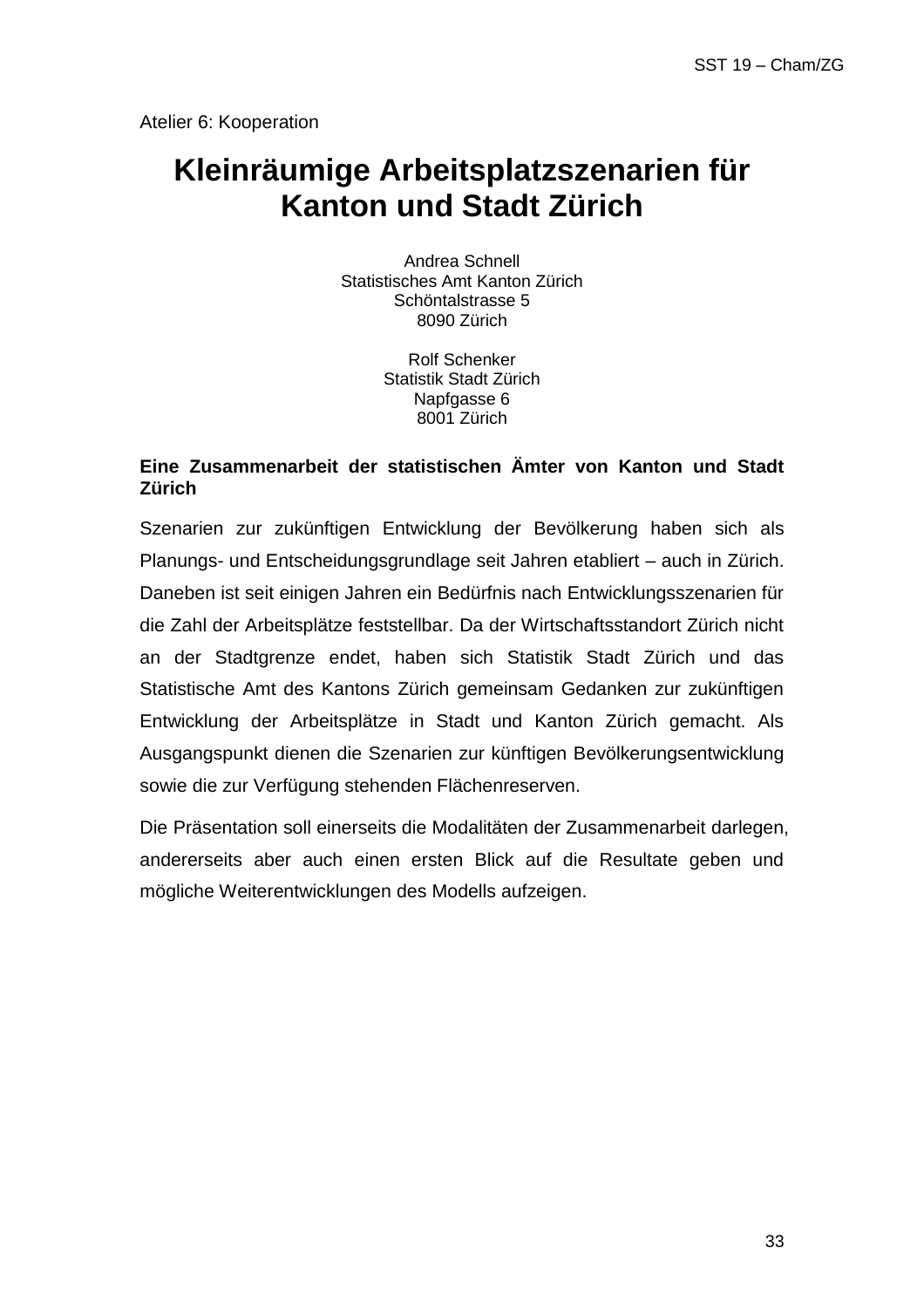### **Open Government Data als wichtiger Beitrag zu einem starken Daten-Ökosystem**

Juan Pablo Lovato Bundesamt für Statistik BFS Espace de l'Europe 10 2010 Neuchâtel, Switzerland

Am 30. November 2018 wurde die zweite Open Government Data Strategie (2019 – 2023) vom Bundesrat verabschiedet. Damit will der Bundesrat die OGD-Politik stärken und den Strukturwandel, den die Digitalisierung auslöst, mitgestalten und vorantreiben. Die neue Strategie ist deshalb auf die Strategien «Digitale Schweiz» und «E-Government» abgestimmt. Ein freier Zugang zu Verwaltungsdaten fördert Transparenz und Partizipation, stärkt die Verantwortlichkeit und trägt zur Steigerung der Wertschöpfung bei, etwa indem Innovationen gefördert oder neue Geschäftsmodelle ermöglicht werden. Daher sollen ab 2020 alle publizierten Daten von Bundesstellen als offene, frei und maschinell nutzbare Verwaltungsdaten publiziert werden. Ausgenommen bleiben Daten, wenn überwiegende legitime Schutzinteressen dies erfordern, etwa der Datenschutz oder der Schutz von privaten Geschäftsgeheimnissen.

Die publizierten Daten müssen möglichst effizient ins Daten-Ökosystem integriert werden. Dafür sind unterschiedliche Anforderungen zu erfüllen. Die Open Government Data müssen sowohl für Personen als auch für technische Systeme leicht auffindbar und nutzbar sein und unter einer offenen Lizenz verfügbar sein. Es geht aber weiter: Verschiedene organisatorische und kulturelle Massnahmen sind umzusetzen, wie die Unterstützung der Stärkung der Datenkompetenz oder die Aufbereitung direkterer Kanäle zwischen Datenanbietern und Datennutzern, um eine systemische Kooperation zu ermöglichen und fördern. Nur so kann der kulturelle Wandel, der sich in dem OGD-Paradigma manifestiert, unterstützt und das Potential der Open Government Data realisiert werden.

Zum Aufbau einer effizienten Dateninfrastruktur gehört zudem eine systematische Zusammenarbeit zwischen den involvierten publizierenden Stellen: Bund, Kantone, Gemeinden oder Organisationen, welche Daten von öffentlichem Interesse publizieren.

Welche Massnahmen sind aber wirklich effektiv? Und welche sind konkret realisierbar? Und wer sollte sie umsetzen?

*<sup>1)</sup> Strategie für offene Verwaltungsdaten in der Schweiz 2019–2023 (Open-Government-Data-Strategie, OGD-Strategie)<https://www.admin.ch/opc/de/federal-gazette/2019/879.pdf>*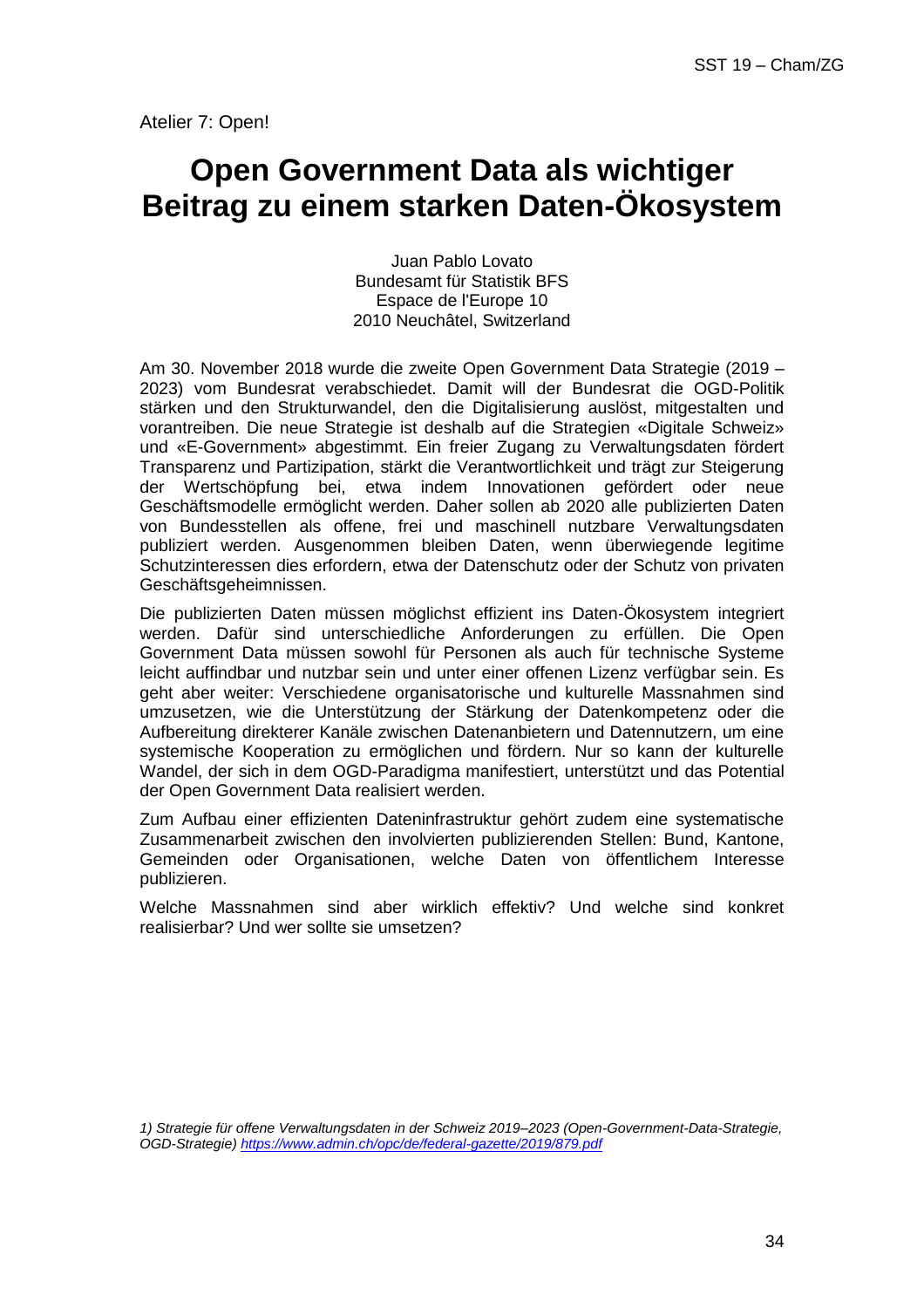# **Die neue OGD-Plattform des Kantons Basel-Stadt**

Jonas Eckenfels und Jonas Bieri Fachstelle Open Government Data Basel-Stadt Binningerstrasse 6 4001 Basel, Schweiz

#### **Vorstellung von Inhalten und Funktionalitäten**

Seit Januar.2019 besteht die Fachstelle Open Government Data (OGD) am Statistischen Amt des Kantons Basel-Stadt. Der Aufbau der Fachstelle folgte auf ein erfolgreich durchgeführtes zweijähriges Pilotprojekt. Seit Anfang November ist nun die durch die Fachstelle OGD betriebene Datenplattform live.

Die OGD-Plattform Basel-Stadt zeigt sämtliche kantonalen Daten, welche als OGD publiziert sind und damit Daten aus unterschiedlichen thematischen Bereichen und von verschiedenen kantonalen Dienststellen wie dem Amt für Umwelt und Energie, dem Grundbuch- und Vermessungsamt, der Kantonspolizei oder auch dem Statistischen Amt. Die Plattform bietet sowohl Echtzeitdaten wie auch aggregierte, historisierte Daten zur freien Nutzung in verschiedenen Formaten an. So können zum Beispiel Echtzeitdaten der Rhein-Überwachungsstation oder der baselstädtischen Parkhäuser ebenso genutzt werden wie Migrationsdaten zu Zuund Wegzügern in den Kanton Basel-Stadt nach verschiedenen Merkmalen oder diverse Geo-Basis-Datensätze.

Die Plattform erlaubt den Nutzern, die Daten bereits vor dem Download anzuschauen, zu filtern und zu sortieren. Auch können einfache Visualisierungen (Diagramme, Karten) direkt erstellt werden und auf baselstädtischen OGD basierende Projekte (Visualisierungen, Applikationen) können verlinkt werden. Für Programmierer stehen die Daten auch als API zur Verfügung, was die Entwicklung von Websites und Apps stark vereinfachen kann.

Über eine Kommentarfunktion können Datenkonsumenten mit den Dateneignern in Kontakt treten und Feedback zu den angebotenen Daten geben.

Sämtliche Daten, welche auf der OGD-Plattform Basel-Stadt zur Verfügung gestellt werden, können auch über den OGD-Katalog des Bundes auf opendata.swiss gefunden werden.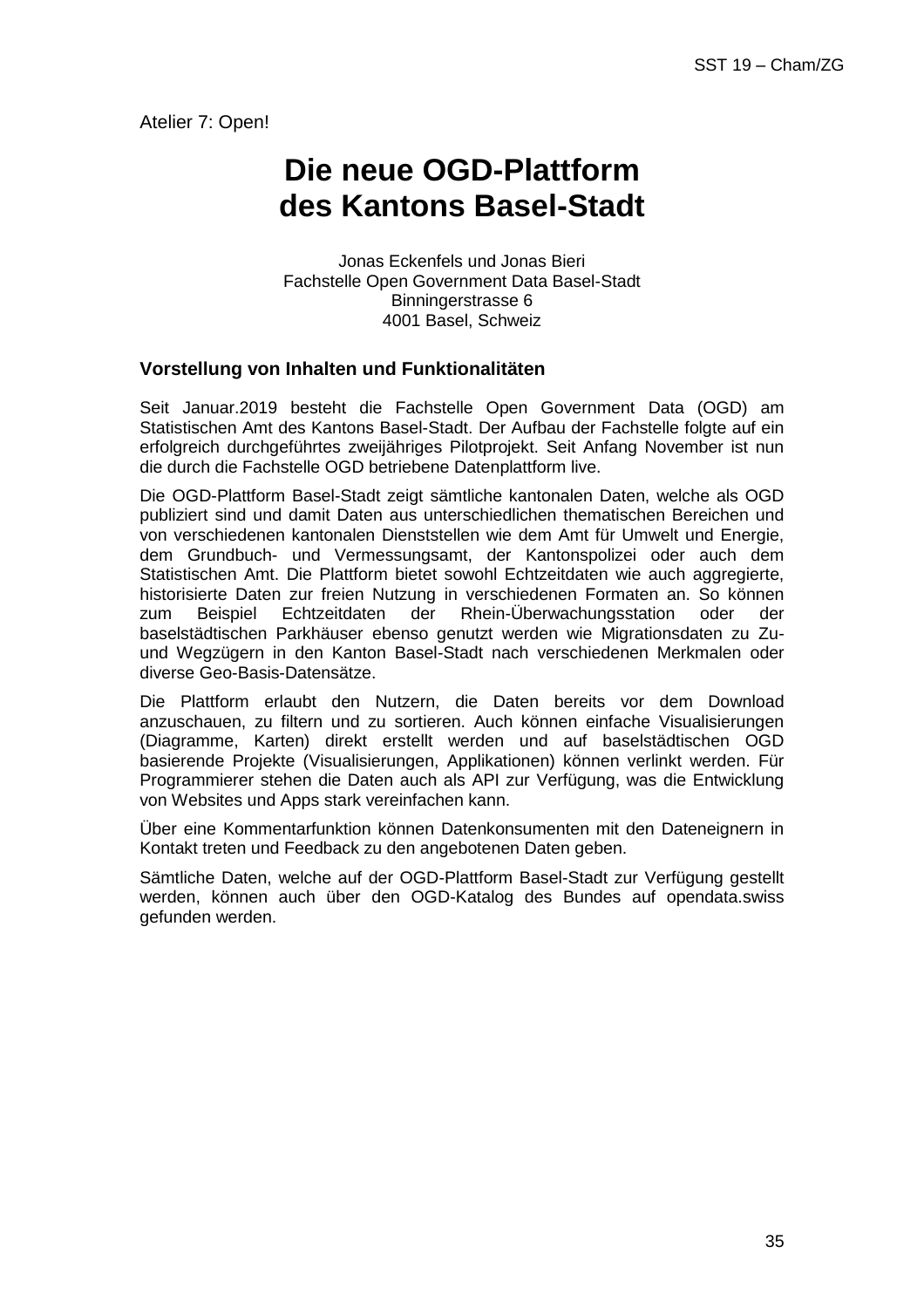### **Managing a modern R environment**

Bernhard Meindl Statistics Austria Guglgasse 13 Vienna, Austria

#### **Experiences from the last few years at Statistics Austria**

In this contribution we want to discuss the experiences we have made over the last few years in setting up and maintaining the R infrastructure for R users within Statistics Austria. In 2018 the transition from a desktop-based to a server-based infrastructure was started. We give some insights on the steps we took and the lessons that we have learned in the process.

To minimize the impact of changes for users, we set up a two-phase infrastructure consisting of a testing- and a production environment. In order to properly scale the servers, we aimed for a smooth transition and not trying to migrate all users at once. Thus, monitoring of the workload on the servers was an issue that we kept in mind. Furthermore, we also created a new training course that was aimed specifically at our existing R users which wanted to move to the server infrastructure. In the process, we have developed several new R packages for internal usage (for example to connect to databases or to mount shares) that help our staff in the transition phase.

We also show how we manage different R Installations, when we update and/or freeze packages and how we use RStudio Connect to provide APIs, documents and apps for internal usage and give some insights on the remaining problems that need to be solved and outline some future work.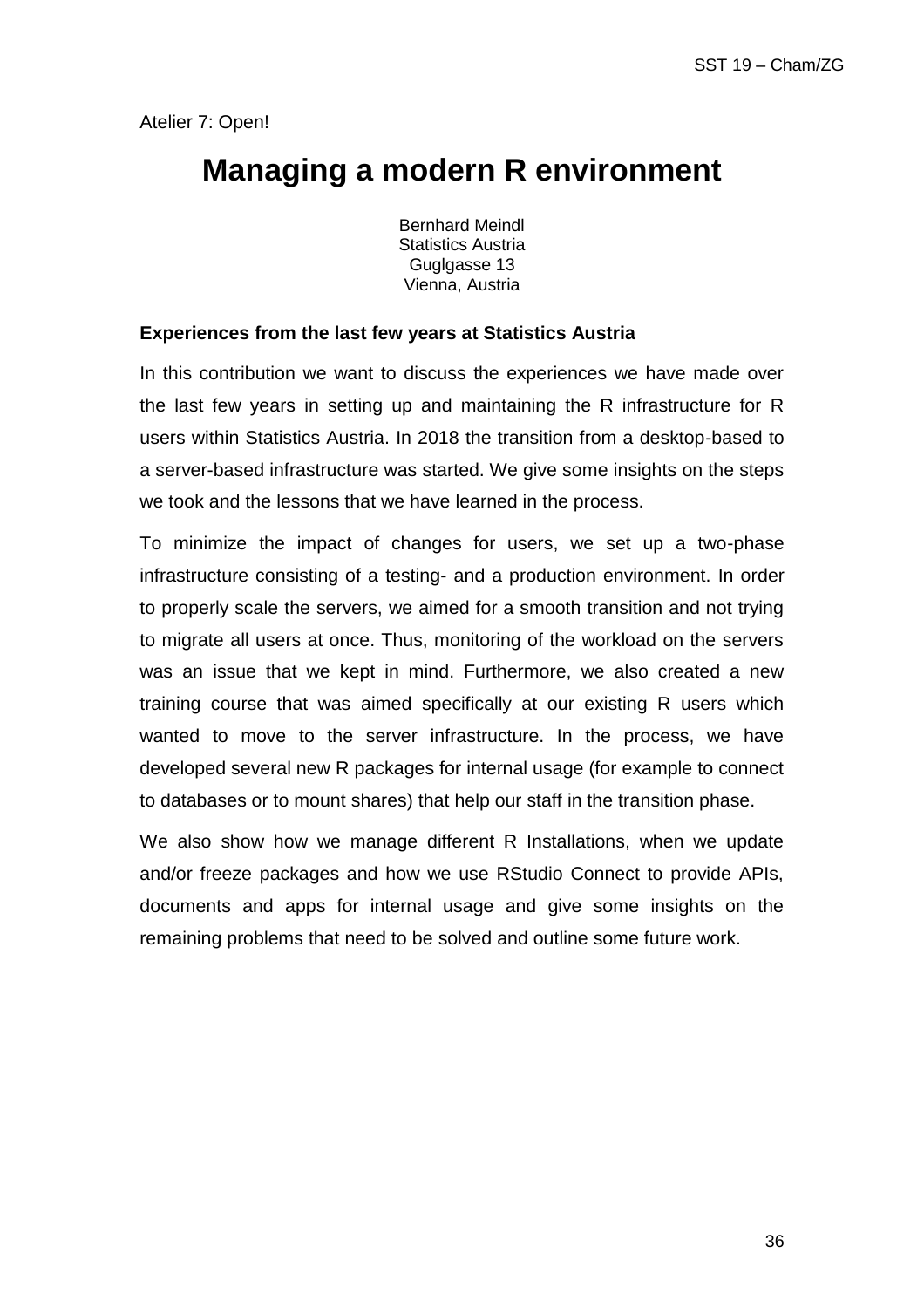# **Offene Daten zur Nutzung offener Daten publizieren**

Thomas Lo Russo Statistisches Amt des Kantons Zürich Schöntalstrasse 5 8090 Zürich, Schweiz

Die Fach- und Koordinationsstelle OGD (Statistisches Amt des Kantons Zürich) greift auf Webstatistiken zur Nutzung der offenen Behordendaten (OGD) des Kantons Zürich zurück, um kontinuierlich zu prüfen, wie das OGD-Angebot genutzt wird. Das Ziel ist es, Indizien dafür zu finden, wie das Datenangebot bedarfsgerechter und attraktiver gestaltet werden kann. Seit Anfang 2019 sind die monatlichen Webstatistiken (ab Februar 2018) als OGD auf opendata.swiss verfügbar.

[https://opendata.swiss/de/dataset/web-analytics-der-open-government-data](https://opendata.swiss/de/dataset/web-analytics-der-open-government-data-des-kantons-zuerich)[des-kantons-zuerich](https://opendata.swiss/de/dataset/web-analytics-der-open-government-data-des-kantons-zuerich)

Ausgewählte Metriken werden im öffentlich zugänglichen openzh-Dashboard (beta) dargestellt:

[https://openzh.shinyapps.io/openzh\\_dashboard/](https://openzh.shinyapps.io/openzh_dashboard/)

Die Webstatistik-Daten erlauben es im Detail nachzuvollziehen, wie hoch das Interesse an den offenen Behördendaten des Kantons ist, welche Datensätze besonders häufig nachgefragt werden und wie sich die Zugriffszahlen über die Zeit entwickeln.

Quelle der Daten sind zwei unterschiedliche Schnittstellen. Mittels der offenen Software R werden die notwendigen Informationen zusammengezogen und in Form eines einzigen Datensatzes publiziert.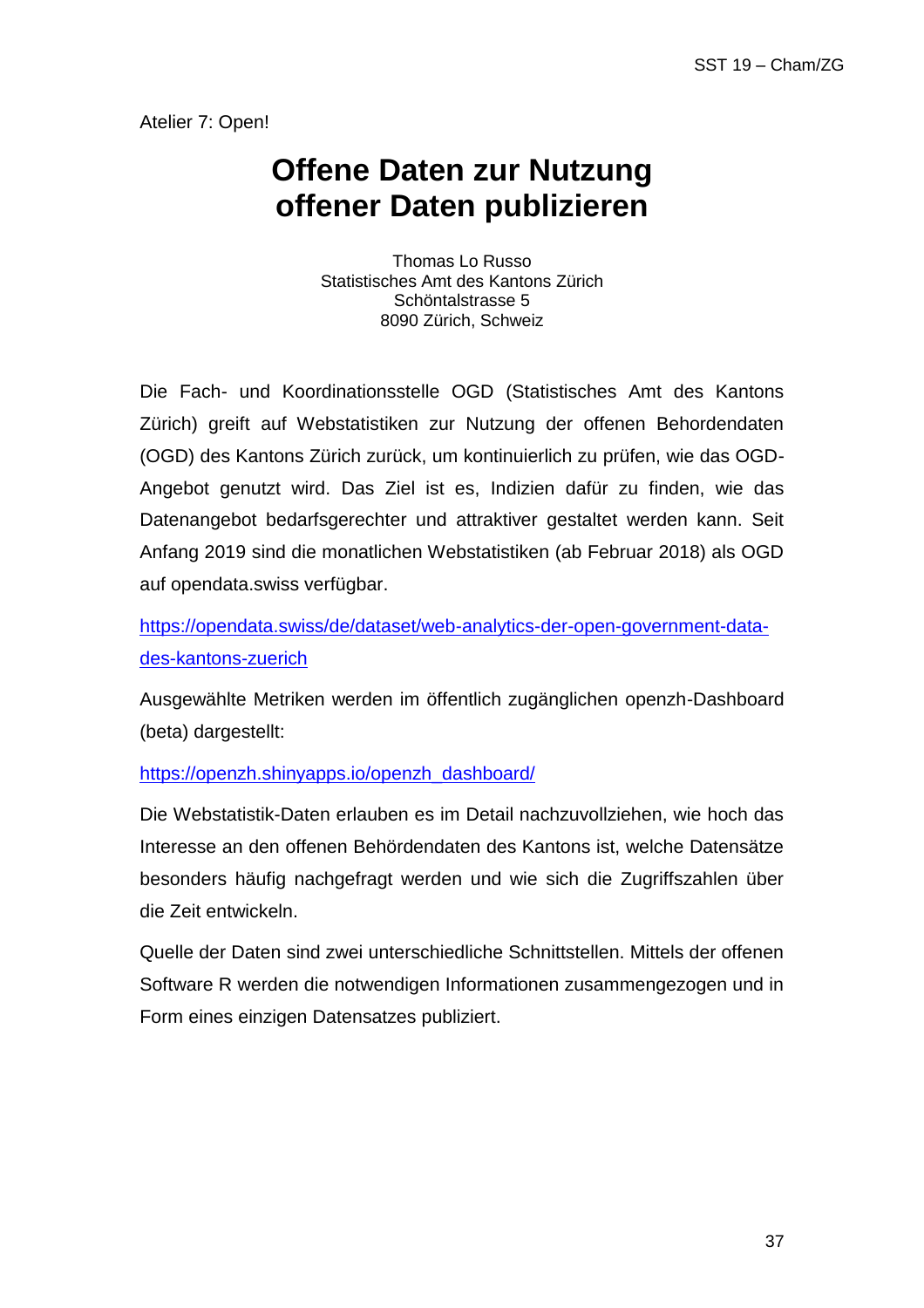Atelier 8: Steuerdaten und Einkommen

## **Steuerstatistik – Grundlage für eine datenbasierte Steuerpolitik**

Roberto Frisullo LUSTAT Statistik Luzern Burgerstrasse 22 Postfach 3768 6002 Luzern

Mit dem Bundesgerichtsentscheid vom 10. April 2019 wurde die eidgenössische Volksabstimmung vom 28. Februar 2016 zur Volksinitiative «Für Ehe und Familie gegen die Heiratsstrafe» aufgehoben. Unter anderem wurde die Nennung von 80'000 betroffenen Zweiverdiener-Ehepaaren in der Medienmitteilung des Bundesgerichts vom 10. April 2019 als fehler- und lückenhafte Information bezeichnet.

Eine externe Überprüfung der Schätzmethoden und des statistischen Materials der Eidgenössischen Steuerverwaltung (ESTV) kam zum Schluss, dass wegen fehlender Individualdaten der Steuerpflichtigen die Bereitstellung der Grundlagen für die nationale Steuerpolitik erschwert wird. In der Tat sind bei fehlenden Individualdaten zu viele Annahmen über die Grundgesamtheit zu treffen, was die Genauigkeit der Schätzung stark beeinflusst.

Die Steuerstatistik von LUSTAT Statistik Luzern enthält die wichtigsten Ziffern der Luzerner Steuererklärungen ab der Steuerperiode 2005. Im Auftrag der Dienststelle Steuern werden auf dieser Individualdatenbasis verschiedene Szenarien zu unterschiedlichen Anpassungen des Steuergesetzes berechnet oder modelliert. Dabei können auch die Anzahl betroffener Steuerpflichtige und deren soziodemografische Zusammensetzung ausgewertet werden. Diese empirische Vorgehensweise ermöglicht genauere Schätzungen der Mehr- bzw. Mindereinnahmen aufgrund von Steuergesetzesanpassungen. Des Weiteren können die Modellparameter einfach variiert und so auch die Sensitivität der Anpassung analysiert werden.

In diesem Beitrag werden die Möglichkeiten und Einschränkungen der Steuerstatistik aufgezeigt. Es wird auch kurz auf mögliche Erweiterungen der Steuerstatistik eingegangen und die weiteren Fragestellungen, die damit beantwortet werden können.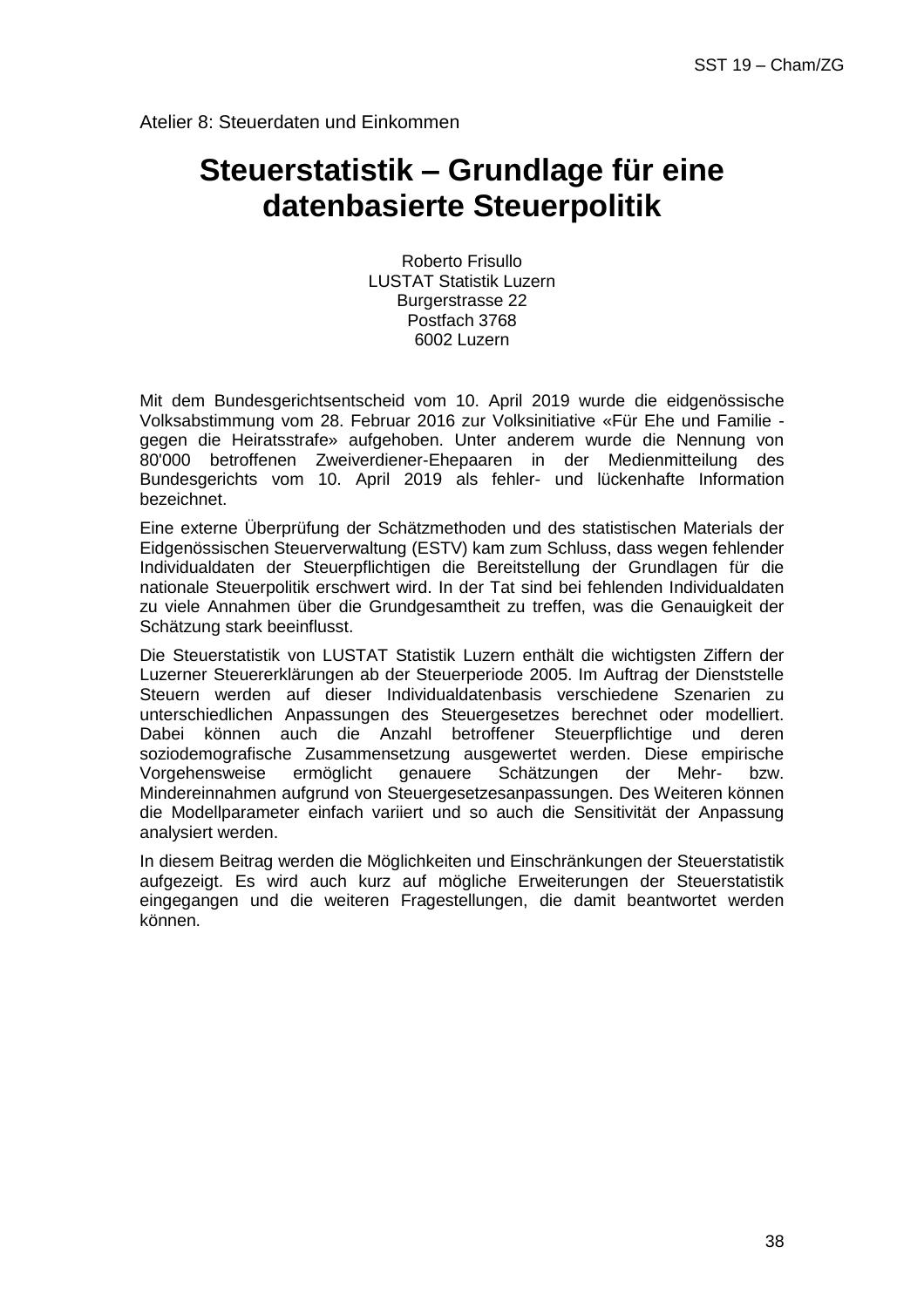Atelier 8: Steuerdaten und Einkommen

# **Appariement du relevé structurel avec les données fiscales: vers une statistique cantonale du revenu des ménages**

Matti Langel Office cantonal de la statistique (OCSTAT), Genève

La mise à disposition d'indicateurs statistiques fiables sur le revenu des ménages au niveau cantonal répond à un besoin récurrent, qui émane notamment des autorités politiques genevoises, mais aussi de plusieurs autres acteurs. Afin de répondre à cette demande l'OCSTAT a opté pour un appariement des données fiscales avec le relevé structurel, dont l'échantillon est densifié pour le canton de Genève.

Une fois réalisé, un tel appariement permet de disposer de résultats solides relatifs au revenu des ménages, ainsi que d'utiliser la notion de revenu d'équivalence pour produire des estimations pour les indicateurs classiques de pauvreté et d'inégalité (taux de risque de pauvreté, indice de Gini, rapport S80/S20, etc.). De plus, la richesse du relevé structurel en termes d'informations sur les ménages et leurs membres (types de ménage, niveau de formation, statut d'occupation, informations sur le logement, etc.), offre de nombreuses nouvelles possibilités d'analyse.

La présentation a également pour objectif de résumer la démarche méthodologique ainsi que les difficultés liées à un tel appariement entre des données d'enquête et des données de registre.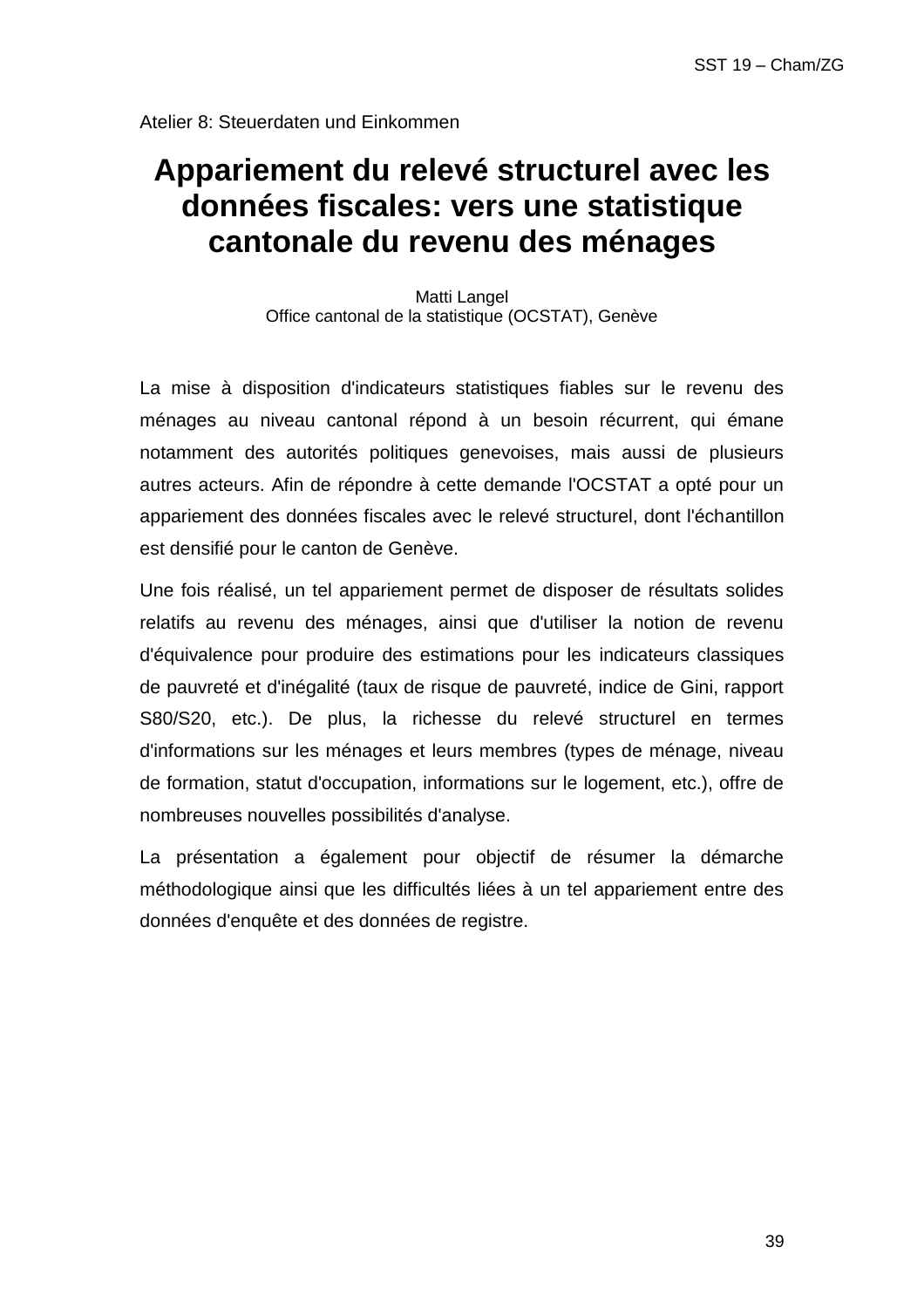# **Le revenu des ménages vaudois: un exemple d'utilisation et d'appariement de données administratives**

Benjamin Gay Statistique Vaud Rue de la Paix 6 Lausanne, Suisse

Le revenu de ménages vaudois est l'aboutissement de plusieurs projets distincts basés sur l'utilisation de sources administratives pour obtenir une information statistique multithématique, composite et d'un haut niveau de complexité. Le premier est la mise en place d'un système d'appariement (base de données socioéconomiques vaudoises, BDSEV) entre données fiscales et prestations sous conditions de ressources qui permet de calculer un revenu « amélioré » tenant compte à la fois des revenus fiscalisés et des revenus exonérés (prestations sociales). Dans un second temps, StatVD a utilisé les données du contrôle des habitants pour créer des ménages. Il s'agissait de rassembler les personnes habitants un même logement et de caractériser les relations qui les unissent afin de définir un type de ménage. L'ajout de ces données ménages à la BDSEV a permis de calculer un niveau de vie à l'échelle du ménage. Cette présentation reviendra sur les principaux résultats de ces travaux.

L'utilisation de sources multiples permet de compenser, au moins partiellement, les manques des données administratives. Par exemple, la prise en compte des revenus non imposables des aides sociales permet une meilleure description des bas revenus et une mesure de la pauvreté. On peut aussi signaler que la prise en compte des données de ménages permet de traiter les cas de personnes partageant un même logement, mais remplissant une déclaration d'impôt indépendante (en particulier les concubins et les enfants majeurs). Les données administratives sont intrinsèquement moins précises que des données statistiques collectées avec un objectif précis (par exemple l'enquête sur le budget des ménages). Néanmoins, la masse d'informations disponibles et les possibilités d'appariement permettent de déduire une information statistique sophistiquée et multithématique.

En plus des principaux résultats et apports de cette démarche, nous reviendrons aussi de manière plus générale sur les défis liés à la mise en place de ce type de statistique. La principale difficulté est la quantité de ressources, essentiellement en termes de temps, nécessaire à leur réalisation. La recherche de synergie entre services statistiques et administratifs ou entre services statistiques est une piste intéressante pour rassembler des ressources et atteindre les objectifs. A l'interne des services statistiques, il est aussi intéressant de favoriser les synergies entre personnes et entre équipes afin de pouvoir dégager les compétences et ressources nécessaires.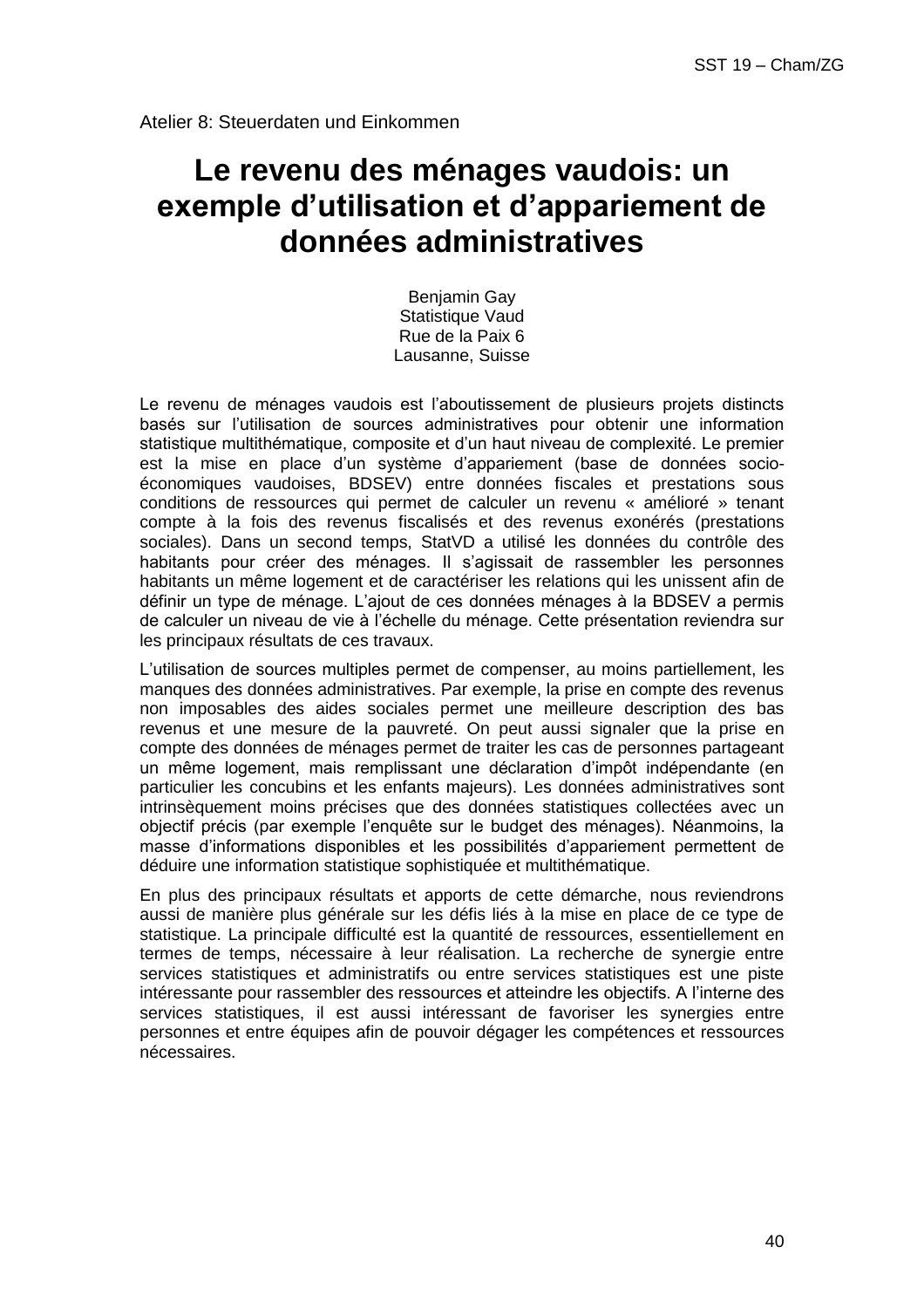# **Die Statistik zur finanziellen Lage der Luzerner Haushalte – Potential und Herausforderungen der Datenverknüpfung für die öffentliche Statistik**

Nathalie Portmann LUSTAT Statistik Luzern Burgerstrasse 22 Postfach 3768 6002 Luzern

Zur Analyse der finanziellen Lage der Luzerner Bevölkerung erstellte LUSTAT Statistik Luzern vor einigen Jahren erstmals einen neuartigen verknüpften Datensatz, der seither jährlich aktualisiert wird und aktuell die Jahre 2009 bis 2016 umfasst. Verknüpft werden Informationen aus dem Personen- und Wohnungsregister, Steuerdaten sowie Daten zu bedarfsabhängigen Sozialleistungen (u.a. Stipendien, IPV, EL, Sozialhilfe). Der Datensatz ermöglicht umfassende, kleinräumige und valide Analysen zur Einkommenssituation der Haushalte (u.a. zum Erwerbseinkommen und zu den Renten), zum Vermögen und zum Beitrag staatlicher Transferleistungen (Armutsbekämpfung).

Inzwischen verfolgen mehrere andere Statistikbehörden ähnliche Projekte, und auf nationaler Ebene bestehen Bemühungen zur Erstellung eines kantonsübergreifenden Datensatzes. Auch andernorts werden komplexe Datensätzen, die unterschiedlichste Administrativdaten und öffentliche Statistiken miteinander verknüpfen, vermehrt genutzt. Vor diesem Hintergrund schildert der Beitrag aktuelle und zukünftige Herausforderungen, die sich LUSTAT bei der Aufbereitung, Weiterführung und der Auswertung dieses Datensatzes stellen. Ausgeführt werden soll insbesondere:

- Wie werden die einzelnen Datenquellen mit unterschiedlichen Bezugszeiträumen, Untersuchungs-einheiten und Grundgesamtheiten harmonisiert? (Stichworte Haushaltsbildung, quellenbesteuerte Personen)
- Wie kann die langfristige Aktualisierung und Kontinuität des verknüpften Datensatzes sichergestellt werden, sowohl in organisatorischer als auch in methodischer Hinsicht?
- Wie soll mit unvollständigen oder fehlenden Informationen umgegangen werden?

Das einzigartige Erkenntnispotential des Datensatzes soll abschliessend anhand einer beispielhaften Analyse illustriert werden, die aufzeigt, wie sich je nach Typ des armutsbetroffenen Haushalts die Relevanz der einzelnen staatlichen Sozialleistungen bei der Armutsbekämpfung unterscheidet.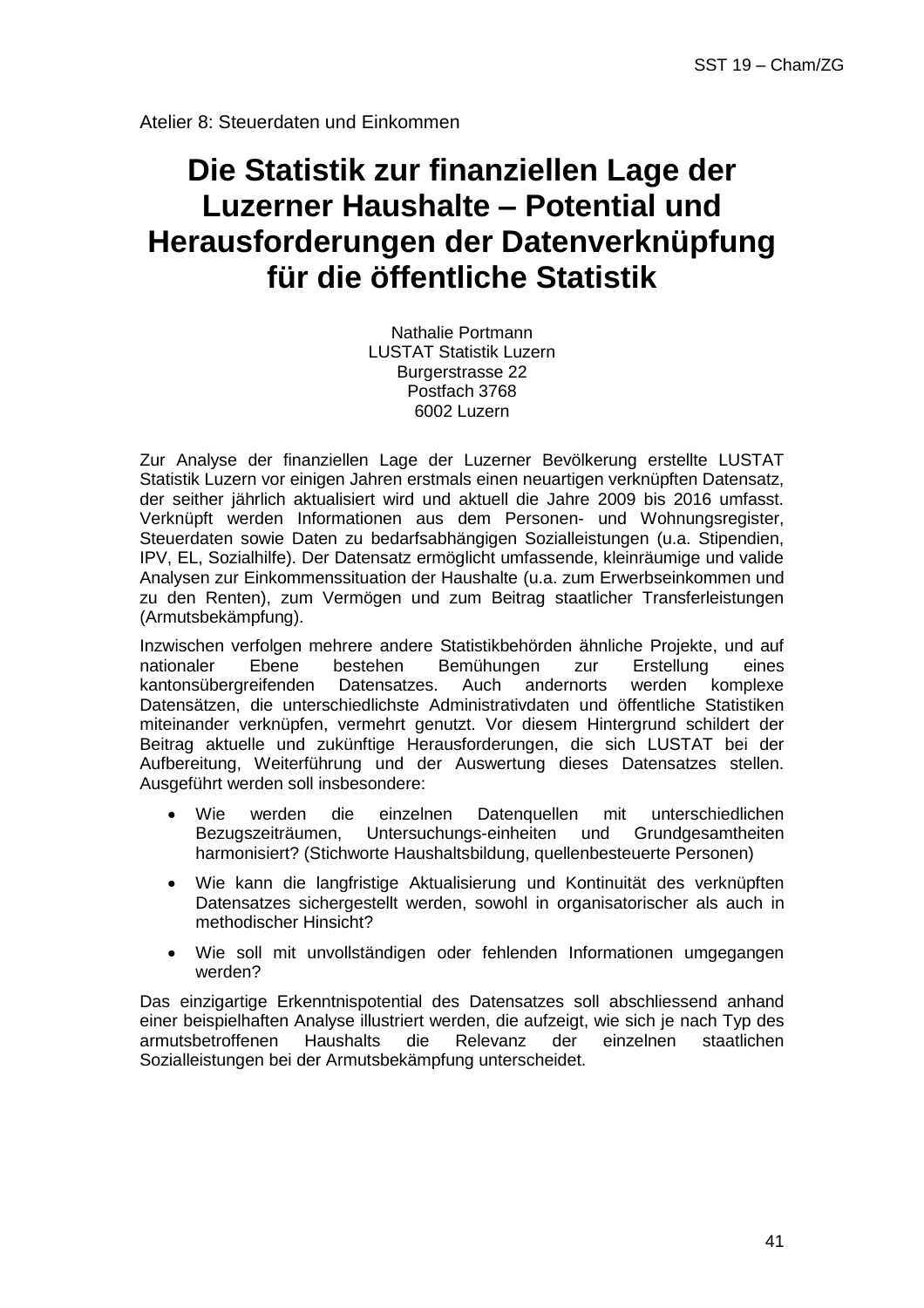### **Modernisierung des eCensus**

Julia Voronkova Bundesamt für Statistik Espace de l'Europe 10 2010 Neuchâtel, Schweiz

#### **Eine Antwort auf die Ansprüche des digitalen Zeitalters**

Der Online-Fragebogen der Strukturerhebung der Volkszählung (eCensus) wurde für die Erhebung 2018 neu programmiert. Hintergrund war die Absicht, die befragten Personen zur verstärkten Nutzung des eCensus zu motivieren. Es wurde eine benutzerfreundliche und moderne Lösung umgesetzt, welche sich automatisch an die Grösse des Bildschirms des verwendeten Endgeräts (PC, Notebook, Tablet, Smartphone) anpasst (Responsive Web Design). Damit einher ging ein neues Online-First-Vorgehen beim Erstversand des Erhebungsmaterials an die befragten Personen.

Die befragten Personen haben die Möglichkeit, ihre Antworten online über den eCensus oder auf dem Papierfragebogen anzugeben. Bis zur Erhebung 2017 war der Rücklauf über den eCensus-Kanal ca. 30%. In dieser Präsentation wird aufgezeigt, wie das Verfahren für die Erhebung 2018 angepasst werden konnte, um einen Rücklauf über den eCensus-Kanal von über 70% zu erreichen. Auf die begleitenden Massnahmen, welche ein solches Verfahren ermöglichen, wird ebenfalls eingegangen.

Mit diesem neuen Vorgehen konnte die Datenqualität der Erhebung erheblich gesteigert werden. Die wichtigsten Kennzahlen zur Erhebung werden präsentiert.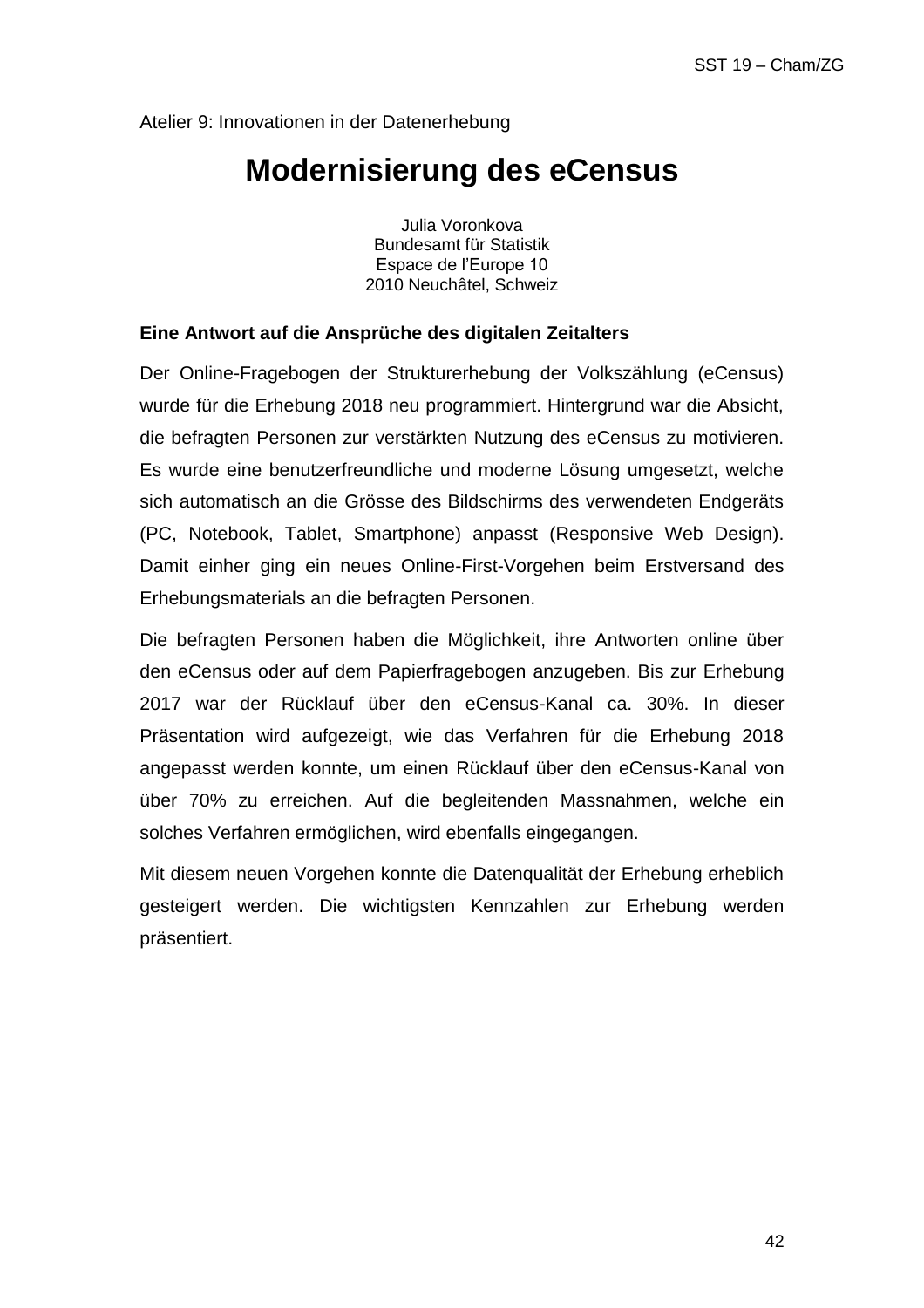### **Wie Cloud-Lösungen Erhebungsprozesse verbessern**

Cuno Lanz & Raphael Vogel LUSTAT Statistik Luzern Burgerstrasse 22 Luzern, Schweiz

#### **Vereinfachte Prozesse und höhere Datenqualität am Beispiel Gemeindefinanzstatistik**

Den bei den Luzerner Gemeinden aktuell stattfindenden Wechsel der Rechnungslegungs-Vorschriften von HRM1 zu HRM2 hat LUSTAT Statistik Luzern zum Anlass genommen, die Erhebung der Gemeindefinanzstatistik vollständig neu zu konzipieren. Es war das Ziel, einerseits den Erhebungsprozess zu vereinfachen und zu digitalisieren und andererseits die Kontinuität der Statistik sowie die direkte Verwendung für Drittaufgaben (wie kommunaler Finanzausgleich, Quellensteuer, Strassenrechnung, Bildungsfinanzstatistik, Kulturfinanzstatistik etc.) zu gewährleisten.

Entwickelt wurde eine massgeschneiderte Cloud-Lösung als sicherer, vertrauenswürdiger Intermediär zwischen den Beteiligten. Sie ist das zentrale Tool eines simplen, dreiphasigen Erhebungsprozesses und erlaubt den Gemeinden, ihre Dateneinreichung autonom sowie in einem Durchgang zu erledigen. Das Erhebungstool prüft dabei die über eine standardisierte Schnittstelle (ED-OEFIN gemäss BFS/EFV) importierten Daten und meldet Mängel (fehlerhafte oder unplausible Daten) sofort. Diese werden in der Folge mit Unterstützung des Tools direkt durch die Gemeinden behoben. Korrigiert oder begründet die Gemeinde Mängel, so aktualisiert das Erhebungstool die damit neu erzielte Datenqualität und visualisiert sie mittels eines einprägsamen Ampelsystems. Das Erhebungstool ist dabei auf eine einfache Bedienbarkeit hin ausgelegt, um den Gemeinden eine möglichst einfache Übermittlung und ggf. Korrektur der Daten zu ermöglichen.

Der Vortrag fokussiert auf drei für die öffentliche Statistik zentrale Vorteile der Verwendung von Cloud-Lösungen: Sie ermöglichen (a) eine umfassende Prozessübersicht, d.h. einen Überblick über den Status und die Qualität der Erhebung, sowohl für die Erhebungsstellen als auch für den Empfänger der Daten. Sie ermöglichen (b) einen verstärkten Fokus auf Daten und Datenqualität durch Übernahme eines erheblichen Anteils an administrativer Arbeit und Qualitätstests. Und schlussendlich generieren sie (c) eine erhöhte Validität der Daten, da fehlerinduzierte Änderungen durch diejenige Instanz vorgenommen werden, welche am nächsten bei den Daten sind. Diese drei Plädoyers für Cloud-Lösungen werden um konkrete Erfahrungen aus dem Entwicklungsprozess ergänzt.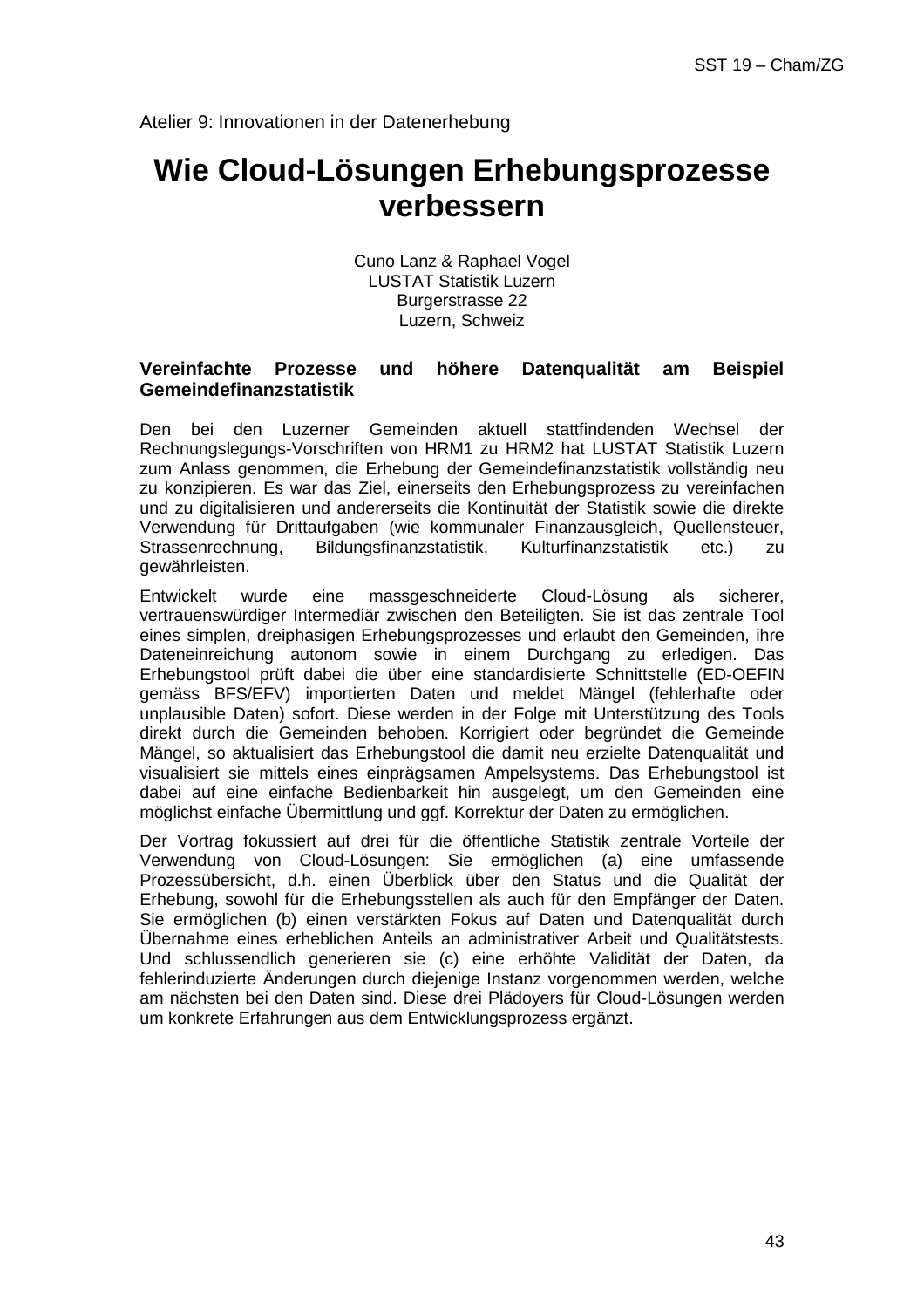# **Twitter as a potential complementary source to traditional survey data: the case of Switzerland**

Maud Reveilhac & Stephanie Steinmetz Lausanne University (LINES Institute) Géopolis building Lausanne, Switzerland

An increasing number of people is active on various social media platforms, where they voluntarily share information and discuss topics of interest. In the meantime, survey response continues to decrease (Ernst-Stähli 2011; Kreuter 2013; Williams & Brick 2017) and administrative data complements survey data in order produce statistics of sufficient quality at an efficient cost (Diekmann 2018). Against this background, we investigate the potential usability of social media, most notably Twitter, as a complementary data source for official statistics in Switzerland. We focus on three main components of social media data: data collection, population bias and topic classification.

Following Daas et al. (2012) we use the "snowball" sampling collection technique. The collection of Twitter users starts with collecting information (such as location and profile description) about followers of a Swiss politician who has the highest number of followers. The process continues with all not readily included followers of these followers and is repeated until no further new user is identified. We select only Swiss users by relying on the location and description fields. It results in a dataset of unique Swiss Twitter users for which we can estimate gender, age group and political affiliation by relying on natural language models. This enables us to examine overall population bias of Twitter data as compared to standard survey samples.

For each Twitter user, we then collect the most recent 200 tweets in order to identify the topics discussed on Twitter. The most prevalent topics indicate us for which research areas Twitter data can most valuably complement survey data. The identification of the topics is done in two stages. First, the topics in all the hashtag containing messages are determined and messages are classified accordingly by clustering techniques. Next, a random sample of the non-hashtag containing messages is classified based on a classification model developed on the hashtags containing messages. We present the prevalence of topics found in Twitter conversation and detail the distribution of topics according to the estimated gender, age groups and political affiliation in order to compare it with survey data at the aggregated level of analysis: the prevalence of topics is compared with the proportion of valid item answers (non-neutral and non-"don't know" survey answers).

The paper concludes with a discussion of challenges and potentials for using Twitter in the context of official statistics. The findings will be not only relevant for official statisticians but also for sociologist and other scholars interested in the study of social media.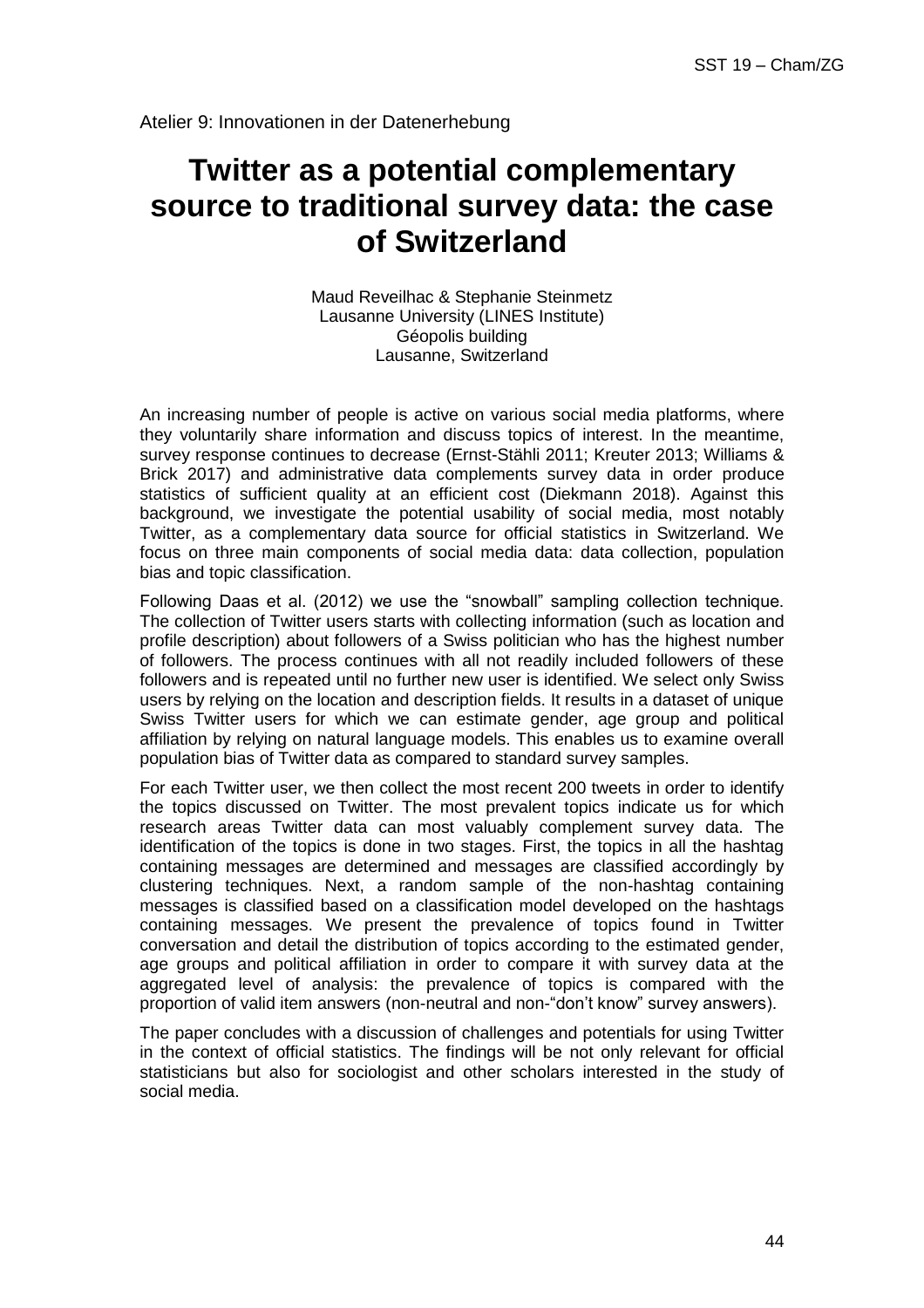*1) Ernst-Stähli, M. 2011. «Switzerland». In: Häder S., Häder M., Kühne M. (eds.). Telephone Surveys in Europe. Berlin: Springer.* 

*2) Kreuter, F. 2013. «Facing the Nonresponse Challenge». The Annals of the American Academy of Political and Social Science, 645(1), 23–35.*

*3) Williams, D. & Brick, J. M. 2017. «Trends in U.S. Face-to-Face Household Survey Nonresponse and Level of Effort». Journal of Survey Statistics and Methodology, (September), 1–26.*

*4) Diekmann, A. 2018. «New Perspectives for Survey Research. Data Linkage, Georeferenced Data, Causal Analysis». [PowerPoint slides]. Presentation given at the University of Lausanne, Switzerland, on September 12th 2018 at FORS 10th anniversary symposium «The future of data collection in the social science». Retrieved May 1, 2019, from [https://www.ethz.ch/content/dam/ethz/special](https://www.ethz.ch/content/dam/ethz/special-interest/gess/chair-of-sociology-dam/documents/news/FORS%2010%20New%20Perspectives%20for%20Survey%20Research.pdf)[interest/gess/chair-of-sociology-](https://www.ethz.ch/content/dam/ethz/special-interest/gess/chair-of-sociology-dam/documents/news/FORS%2010%20New%20Perspectives%20for%20Survey%20Research.pdf)*

*[dam/documents/news/FORS%2010%20New%20Perspectives%20for%20Survey%20Research.pdf](https://www.ethz.ch/content/dam/ethz/special-interest/gess/chair-of-sociology-dam/documents/news/FORS%2010%20New%20Perspectives%20for%20Survey%20Research.pdf) 5) Daas, P., Roos, M., van de Ven, M.,& Neroni, J. 2012. «Twitter as a potential data source for statistics». (Discussion paper 201221). Den Haag/Heerlen, The Netherlands: Statistics Netherlands.*